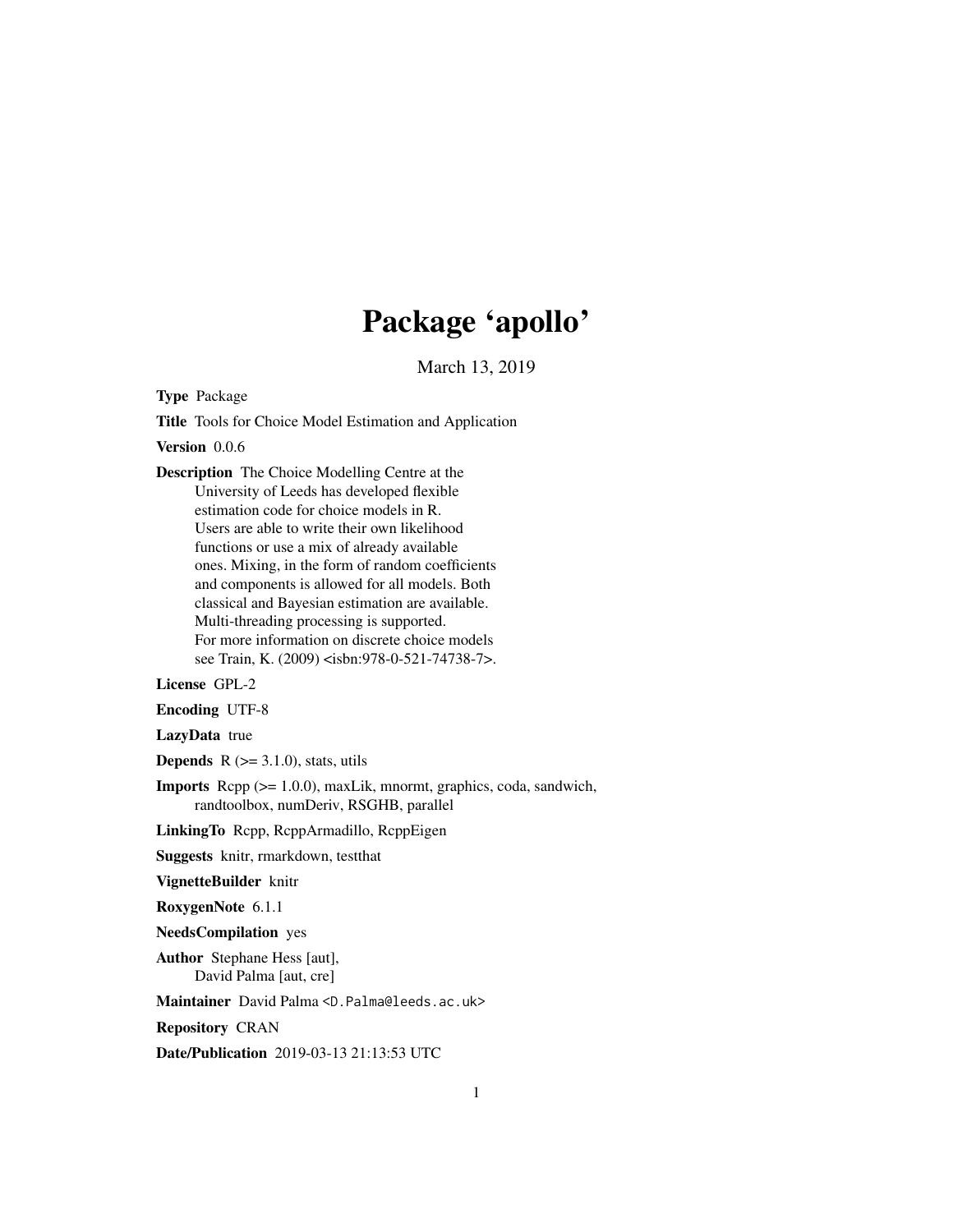# R topics documented:

|                    | 3              |
|--------------------|----------------|
|                    | $\overline{4}$ |
|                    | 5              |
|                    | 5              |
|                    | 6              |
|                    | 8              |
|                    | 9              |
|                    | 10             |
|                    | 11             |
|                    | 12             |
|                    | 13             |
|                    | 14             |
|                    | 16             |
|                    | 17             |
|                    | 19             |
|                    | 20             |
|                    | 21             |
|                    | 21             |
|                    |                |
|                    |                |
|                    |                |
|                    |                |
|                    |                |
|                    |                |
|                    |                |
|                    |                |
|                    |                |
|                    |                |
|                    |                |
|                    |                |
|                    |                |
|                    |                |
|                    |                |
|                    |                |
|                    |                |
|                    |                |
|                    |                |
| apollo outOfSample | 45             |
|                    | 46             |
|                    | 47             |
|                    | 48             |
|                    | 49             |
| apollo_saveOutput  | 50             |
|                    | 51             |
|                    | 53             |
| apollo_speedTest   | 54             |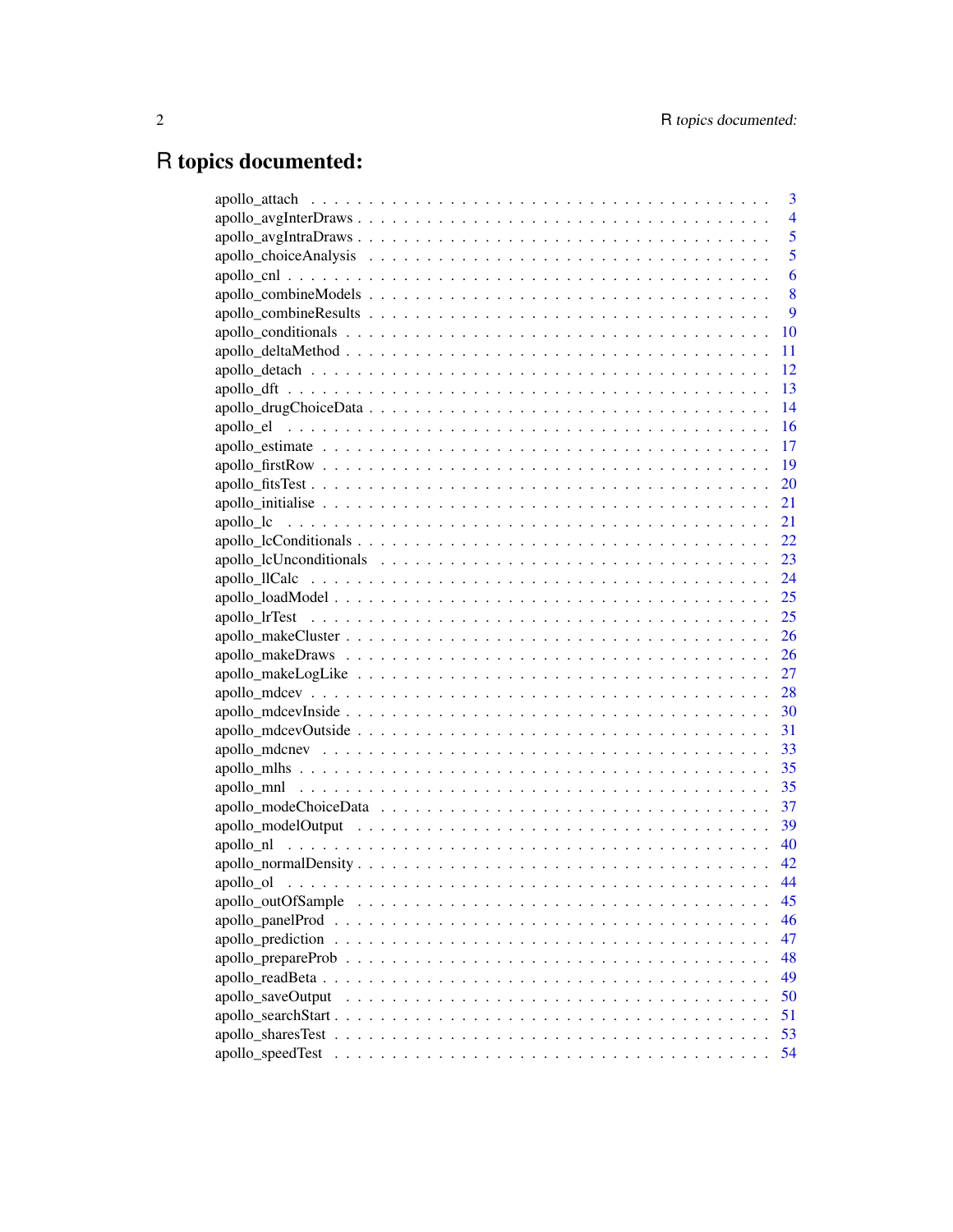<span id="page-2-0"></span>

| Index | 66 |
|-------|----|

<span id="page-2-1"></span>apollo\_attach *Attaches predefined variables.*

## Description

Attaches parameters and data to allow users to refer to individual variables by name without reference to the object they are contained in.

#### Usage

apollo\_attach(apollo\_beta, apollo\_inputs)

## Arguments

| apollo_beta | Named numeric vector. Names and values for parameters.                                     |
|-------------|--------------------------------------------------------------------------------------------|
|             | apollo_inputs List grouping most common inputs. Created by function apollo_validateInputs. |

## Details

This function should be called at the beginning of apollo\_probabilities to make writing the loglikelihood more user-friendly. If used, then [apollo\\_detach](#page-11-1) should be called at the end apollo\_probabilities, or more conveniently, using [on.exit.](#page-0-0) apollo\_attach attaches apollo\_beta, database, draws, and the output of apollo\_randCoeff and apollo\_lcPars, if they are defined by the user.

## Value

Nothing.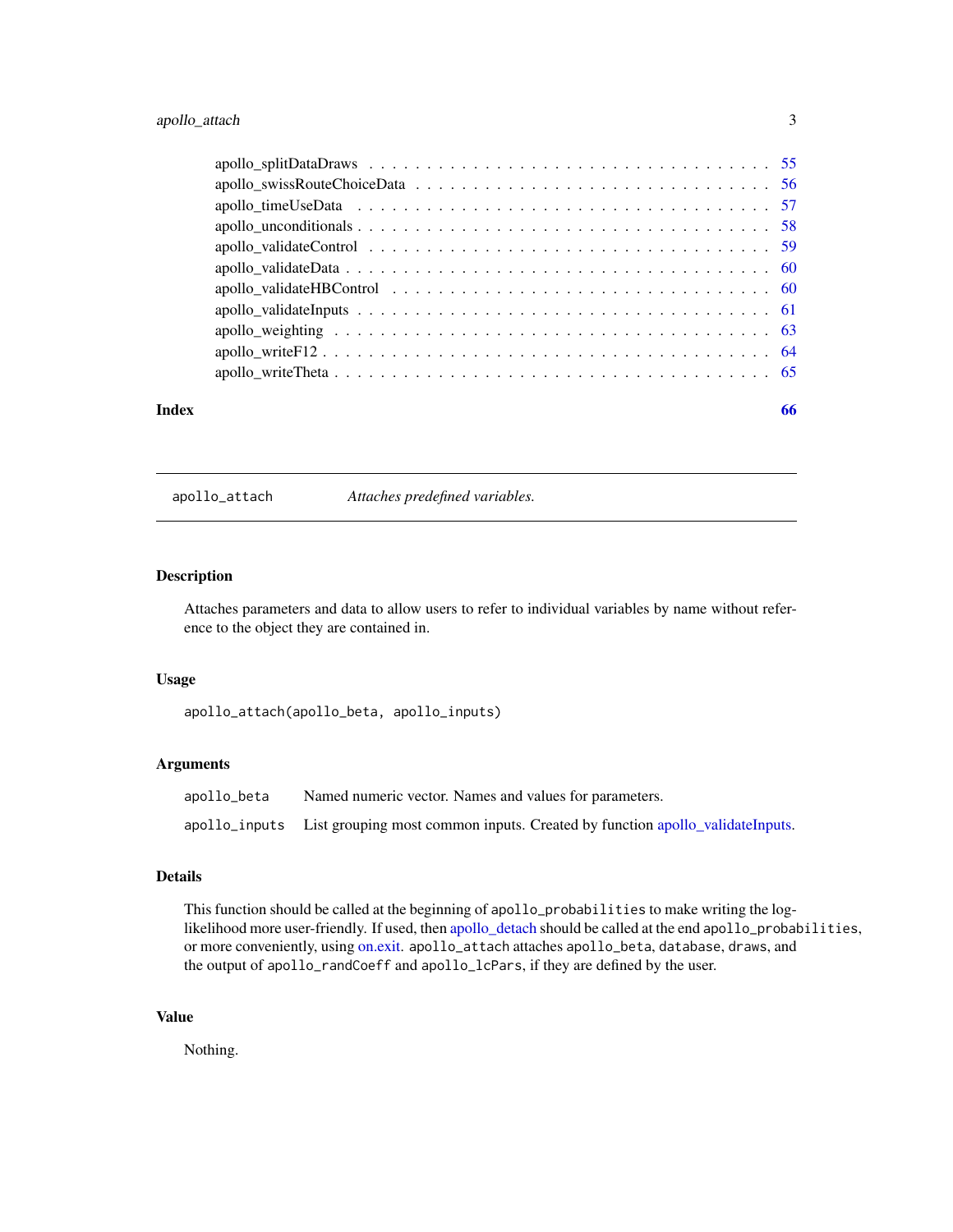#### <span id="page-3-0"></span>Examples

```
apollo_beta < -c(b1=0.3, b2=-0.5)apollo_fixed <- c()
apollo_control <- list(indivID="id", mixing = FALSE, panelData = FALSE)
database <- data.frame(id=1:100, x1=stats::runif(100), x2=stats::runif(100))
apollo_inputs <- apollo_validateInputs()
apollo_attach(apollo_beta, apollo_inputs)
V = b1*x1 + b2*x2apollo_detach(apollo_beta, apollo_inputs)
```
apollo\_avgInterDraws *Averages inter-individual draws*

#### Description

Averages individual-specific likelihood across inter-individual draws.

## Usage

```
apollo_avgInterDraws(P, apollo_inputs, functionality)
```
## Arguments

| P | List of vectors, matrices or 3-dim arrays. Likelihood of the model components.                                                                                                                     |
|---|----------------------------------------------------------------------------------------------------------------------------------------------------------------------------------------------------|
|   | apollo_inputs List grouping most common inputs. Created by function apollo_validateInputs.                                                                                                         |
|   | functionality Character. Description of the desired output from apollo_probabilities. Can<br>take the values: "estimate", "prediction", "validate", "zero LL", "conditionals",<br>"output", "raw". |

#### Value

Likelihood averaged over inter-individual draws (shape depends on argument functionality).

- "estimate": Returns the likelihood of the model averaged across inter-individual draws.
- "prediction": Returns the likelihood of all alternatives and all model components across interindividual draws.
- "validate": Returns P without changes.
- "zero\_LL": Returns P without changes.
- "conditionals": Returns P without changes.
- "output": Returns the same as "estimate", but also prints a summary of the estimation data.
- "raw": Returns P without changes.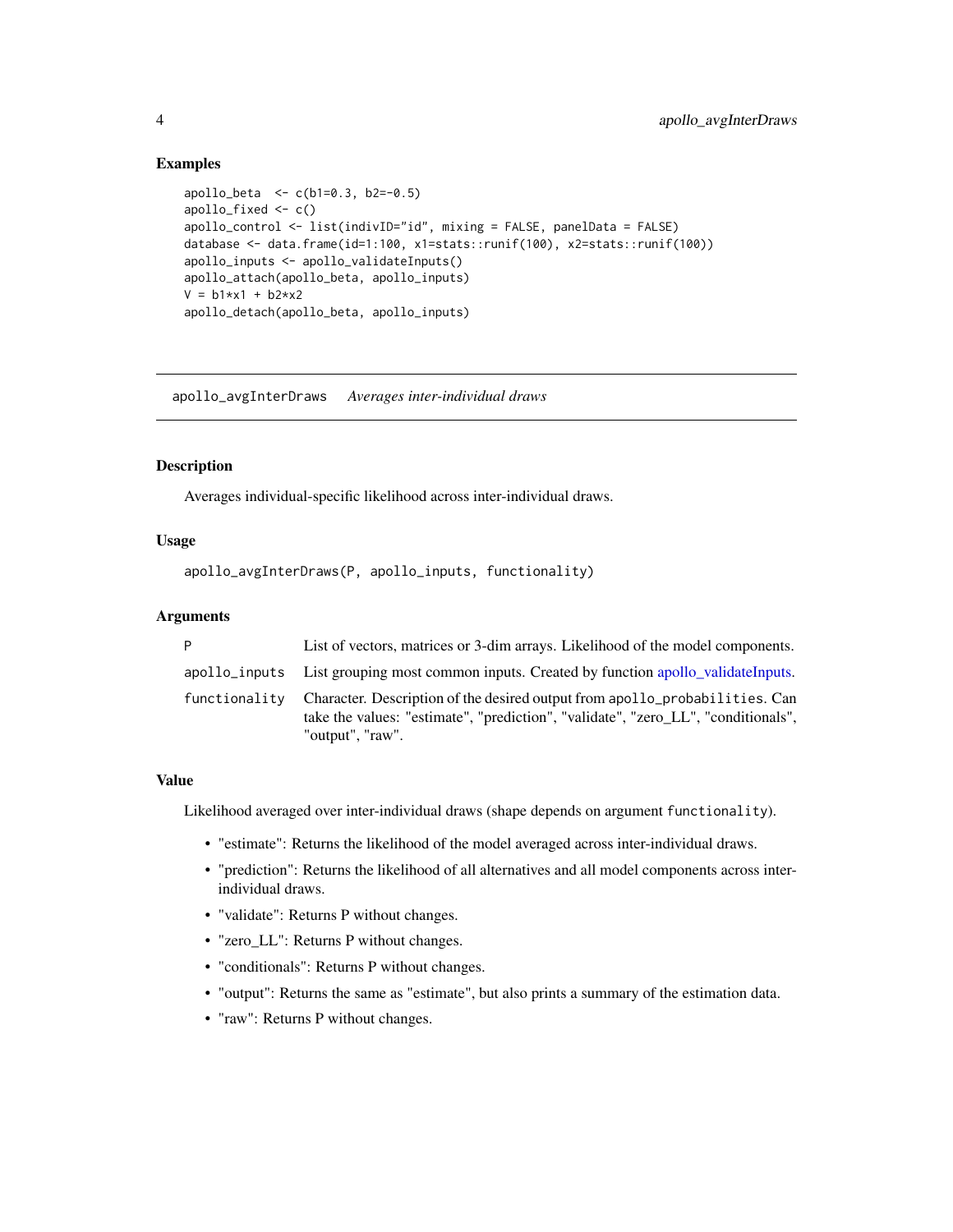<span id="page-4-0"></span>apollo\_avgIntraDraws *Averages intra-individual draws*

#### Description

Averages observation-specific likelihood across intra-individual draws.

## Usage

```
apollo_avgIntraDraws(P, apollo_inputs, functionality)
```
#### Arguments

| P             | List of vectors, matrices or 3-dim arrays. Likelihood of the model components.                                                                                                       |
|---------------|--------------------------------------------------------------------------------------------------------------------------------------------------------------------------------------|
|               | apollo_inputs List grouping most common inputs. Created by function apollo_validateInputs.                                                                                           |
| functionalitv | Character. Description of the desired output from apollo_probabilities. Can<br>take the values: "estimate", "prediction", "validate", "zero LL", "conditionals",<br>"output", "raw". |

## Value

Likelihood averaged over intra-individual draws (shape depends on argument functionality).

- "estimate": Returns the likelihood of the model averaged across intra-individual draws.
- "prediction": Returns the likelihood of all alternatives and all model components across intraindividual draws.
- "validate": Returns P without changes.
- "zero\_LL": Returns P without changes.
- "conditionals": Returns P without changes.
- "output": Returns the same than "estimate", but also prints a summary of estimation data.
- "raw": Returns P without changes.

apollo\_choiceAnalysis *Reports market share for subsamples*

## Description

Compares market shares across subsamples in dataset, and writes results to a file.

#### Usage

apollo\_choiceAnalysis(choiceAnalysis\_settings, apollo\_inputs)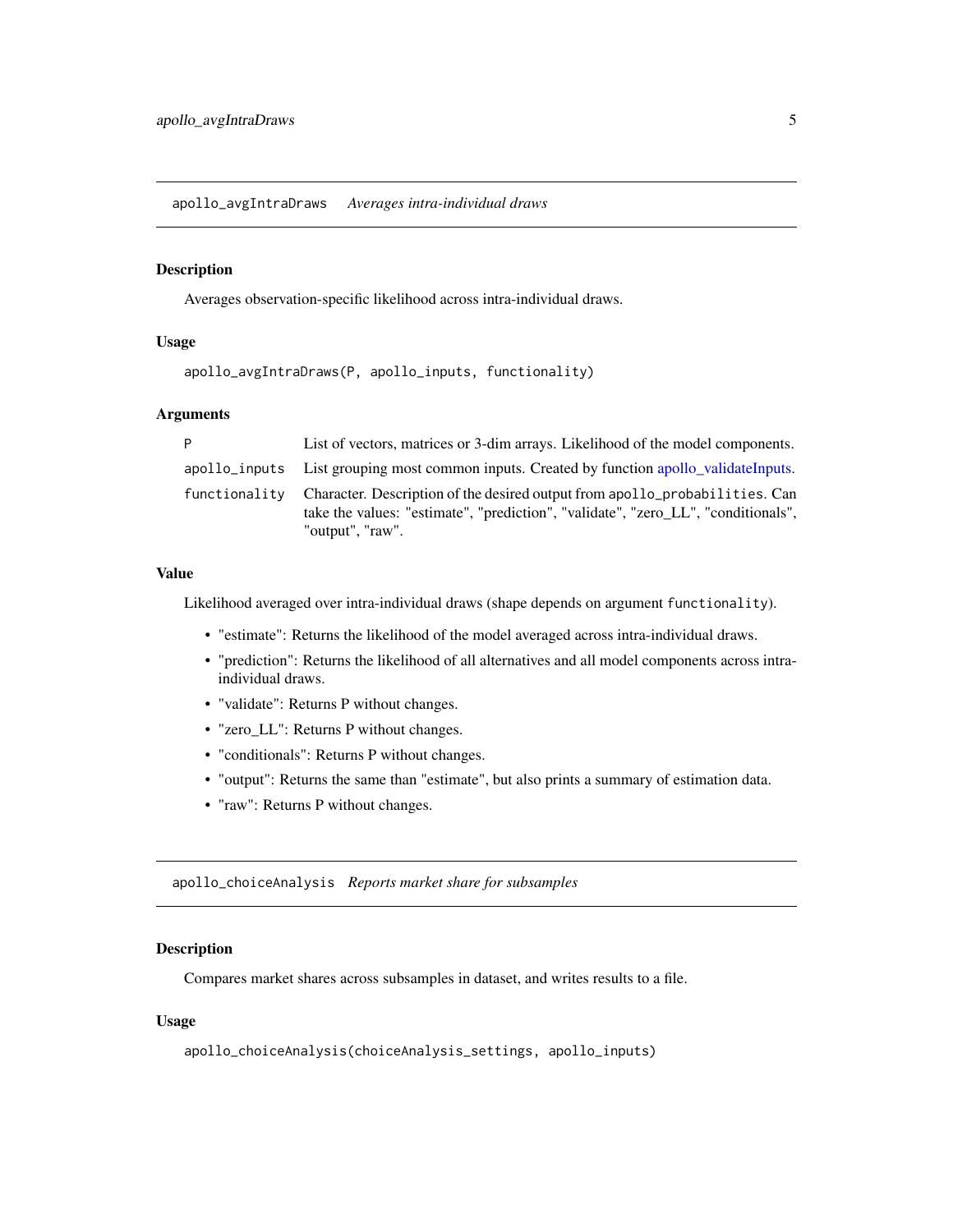## <span id="page-5-0"></span>Arguments

| choiceAnalysis_settings |                                                                                                                                                                                                                                    |
|-------------------------|------------------------------------------------------------------------------------------------------------------------------------------------------------------------------------------------------------------------------------|
|                         | List containing settings for this function. The settings must be:                                                                                                                                                                  |
|                         | • alternatives: Named numeric vector. Names of alternatives and their corre-<br>sponding value in choiceVar.                                                                                                                       |
|                         | • avail: Named list of numeric vectors or scalars. Availabilities of alterna-<br>tives, one element per alternative. Names of elements must match those in<br>alternatives. Values can be 0 or 1.                                  |
|                         | • choice Var: Numeric vector. Contains choices for all observations. It will<br>usually be a column from the database. Values are defined in alternatives.                                                                         |
|                         | • explanators: data.frame. Variables determining subsamples of the database.<br>Values in each column must describe a group or groups of individuals (e.g.<br>socio-demographics). Most usually a subset of columns from database. |
| apollo_inputs           | List grouping most common inputs. Created by function apollo_validateInputs.                                                                                                                                                       |

#### Details

Saves the output to a csv file in the working directory.

#### Value

nothing, but prints the output to screen and writes a csv file to the working directory.

| apollo_cnl |  | Calculates probabilities of a cross nested logit |
|------------|--|--------------------------------------------------|
|            |  |                                                  |

## Description

Calculates probabilities of a cross nested logit model.

## Usage

```
apollo_cnl(cnl_settings, functionality)
```
#### Arguments

cnl\_settings List of inputs of the CNL model. It should contain the following.

- alternatives: Named numeric vector. Names of alternatives and their corresponding value in choiceVar.
- avail: Named list of numeric vectors or scalars. Availabilities of alternatives, one element per alternative. Names of elements must match those in alternatives. Values can be 0 or 1.
- choiceVar: Numeric vector. Contains choices for all observations. It will usually be a column from the database. Values are defined in alternatives.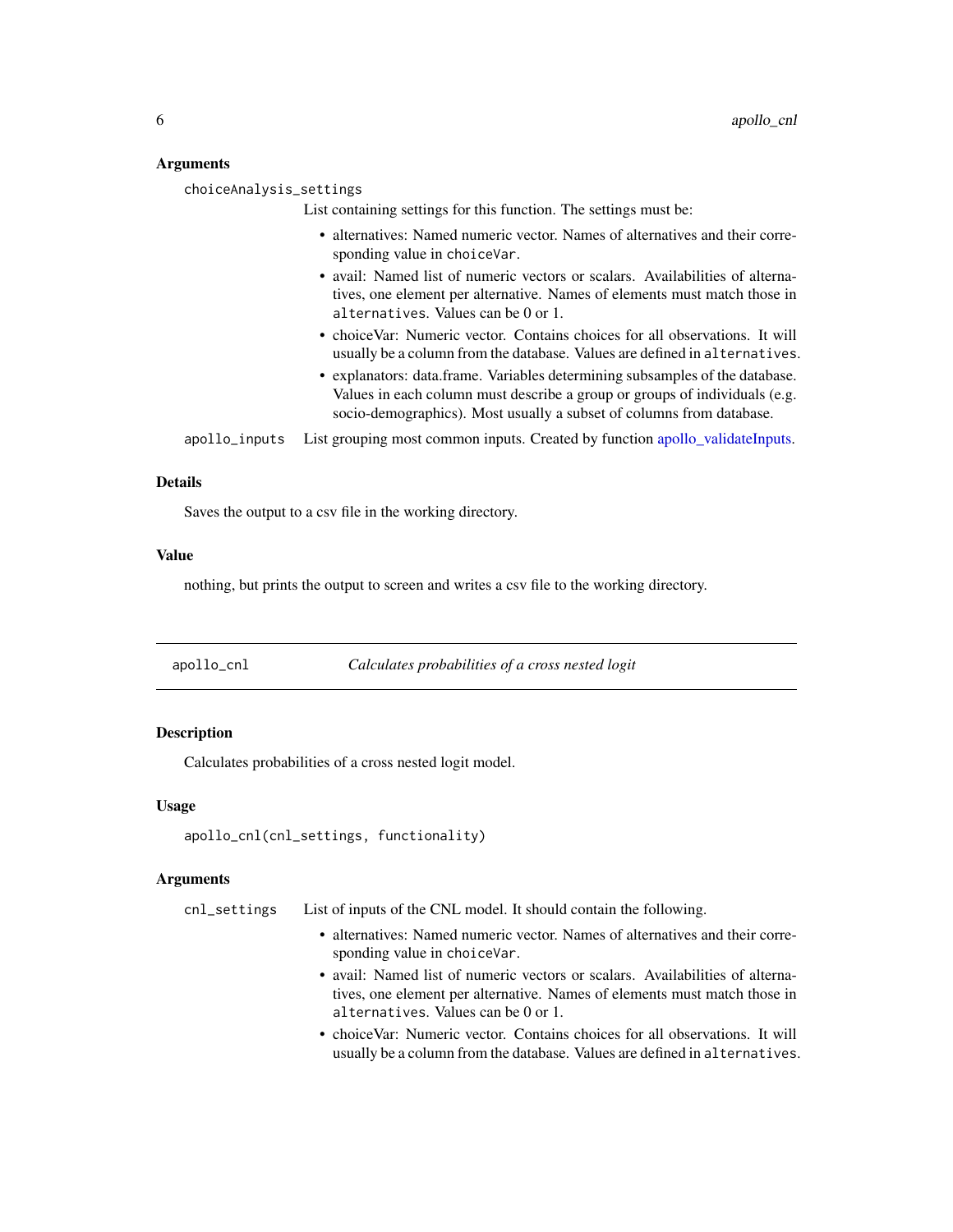- V: Named list of deterministic utilities . Utilities of the alternatives. Names of elements must match those in alternatives.
- cnlNests: List of numeric scalars or vectors. Lambda parameters for each nest. Elements must be named according to nests. The lambda at the root is fixed to 1, and therefore does not need to be defined.
- cnlStructure: Numeric matrix. One row per nest and one column per alternative. Each element of the matrix is the alpha parameter of that (nest, alternative) pair.
- rows: Boolean vector. Consideration of rows in the likelihood calculation, FALSE to exclude. Length equal to the number of observations (nObs). Default is "all", equivalent to rep(TRUE, nObs).
- functionality Character. Can take different values depending on desired output.
	- "estimate": Used for model estimation.
		- "prediction": Used for model predictions.
		- "validate": Used for validating input.
		- "zero\_LL": Used for calculating null likelihood.
		- "conditionals": Used for calculating conditionals.
		- "output": Used for preparing output after model estimation.
		- "raw": Used for debugging.

## Details

For the model to be consistent with utility maximisation, the estimated value of the lambda parameter of all nests should be between 0 and 1. Lambda parameters are inversely proportional to the correlation between the error terms of alternatives in a nest. If lambda=1, there is no relevant correlation between the unobserved utility of alternatives in that nest. The tree must contain an upper nest called "root". The lambda parameter of the root is automatically set to 1 if not specified in nlNests. And while setting it to another value is possible, it is not recommended. Alpha parameters inside cnlStructure should be between 0 and 1. Using a transformation to ensure this constraint is satisfied is recommended (e.g. logistic transformation).

#### Value

The returned object depends on the value of argument functionality as follows.

- "estimate": vector/matrix/array. Returns the probabilities for the chosen alternative for each observation.
- "prediction": List of vectors/matrices/arrays. Returns a list with the probabilities for all alternatives, with an extra element for the chosen alternative probability.
- "validate": Boolean. Returns TRUE if all tests are passed.
- "zero\_LL": vector/matrix/array. Returns the probability of the chosen alternative when all parameters are zero.
- "conditionals": Same as "prediction".
- "output": Same as "estimate" but also writes summary of choices into temporary file (later read by apollo\_modelOutput).
- "raw": Same as "prediction".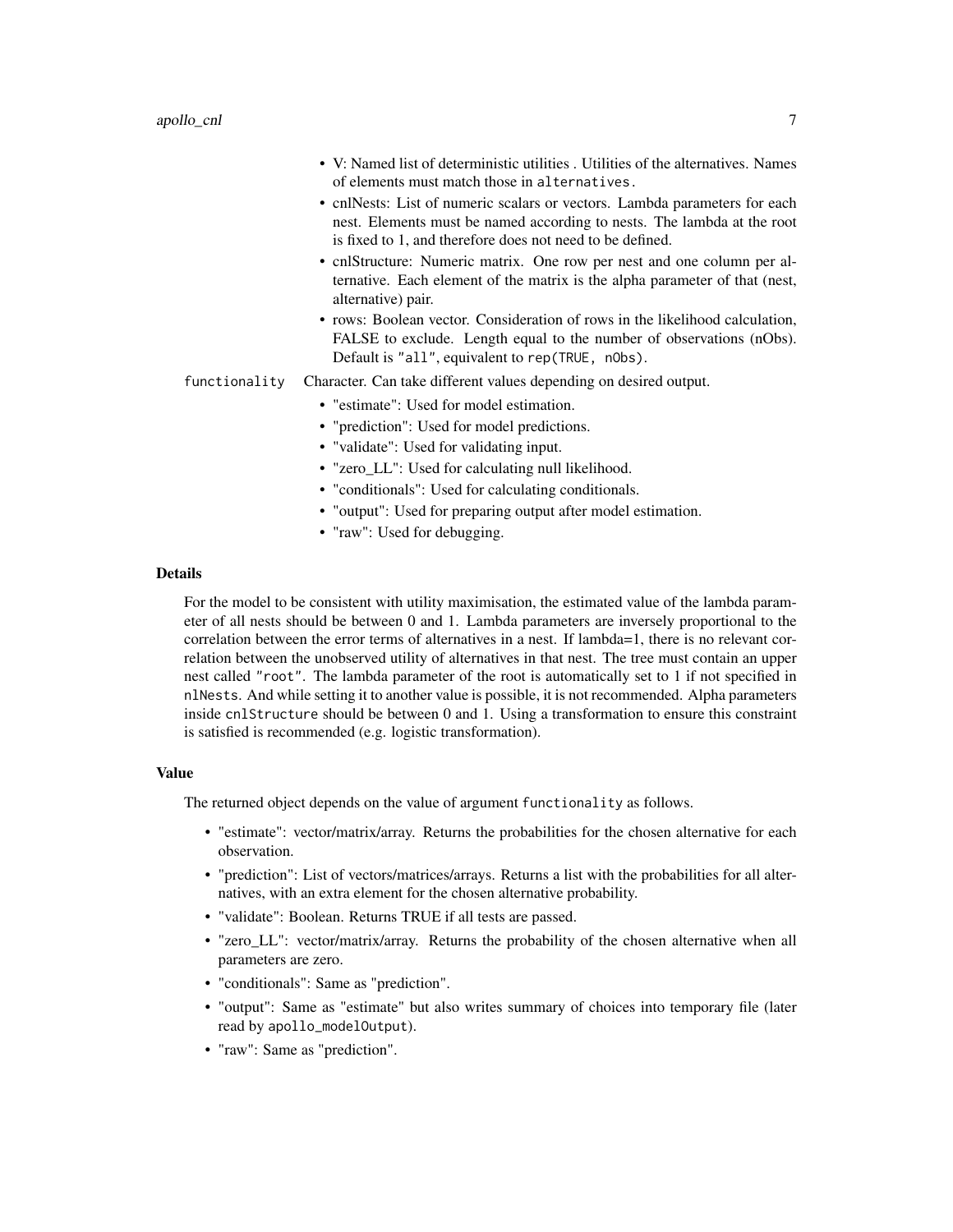## Examples

```
### Load data
data(apollo_modeChoiceData)
database <- apollo_modeChoiceData
rm(apollo_modeChoiceData)
### Parameters
b = list(asc_1=0, asc_2=0, asc_3=0, asc_4=0, tt=0, tc=0, acc=0,
        lambda_fastPT=0.5, lambda_groundPT=0.5, alpha_rail_fastPT=0.5)
### List of utilities
V = list()V[['car' ]] = b$asc_1 + b$tt*database$time_car + b$tc*database$cost_car
V[['bus' ]] = b$asc_2 + b$tt*database$time_bus + b$tc*database$cost_bus +
             b$acc*database$access_bus
V[['air' ]] = b$asc_3 + b$tt*database$time_air + b$tc*database$cost_air +
             b$acc*database$access_air
V[['rail']] = b$asc_4 + b$tt*database$time_rail + b$tc*database$cost_rail +
             b$acc*database$access_rail
cnlStructure = matrix(0, nrow=3, ncol=4)cnlStructure[1,] = c( 0, 0, 1, b$alpha_rail_fastPT ) # fastPT
cnlStructure[2,] = c( 0, 1, 0, 1-b$alpha_rail_fastPT) # groundPT
cn1Structure[3,] = c( 1, 0, 0, 0 ) + car
### CNL settings
cnl_settings <- list(
   alternatives = c(car=1, bus=2, air=3, rail=4),avail = list(car=database$av_car, bus=database$av_bus,
                      air=database$av_air, rail=database$av_rail),
  choiceVar = database$choice,
  V = V,cnlNests = list(fastPT=b$lambda_fastPT, groundPT=b$lambda_groundPT, car=1),
  cnlStructure = cnlStructure
)
### Compute choice probabilities using CNL model
apollo_cnl(cnl_settings, functionality="estimate")
```
apollo\_combineModels *Combines separate model components.*

#### Description

Combines model components to create probability for overall model.

#### Usage

```
apollo_combineModels(P, apollo_inputs, functionality)
```
<span id="page-7-0"></span>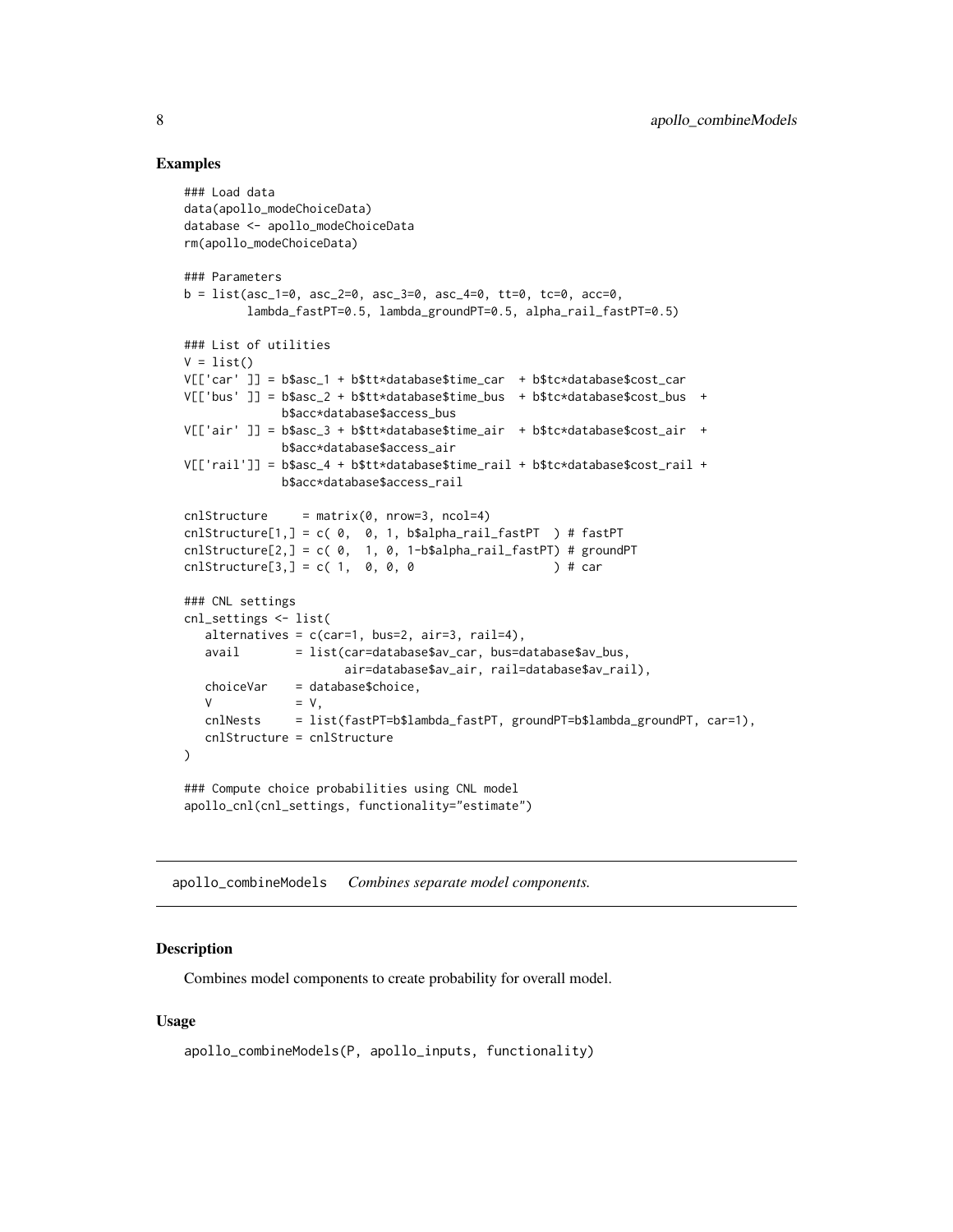#### <span id="page-8-0"></span>**Arguments**

|                                                                | P             | List of vectors, matrices or 3-dim arrays. Likelihood of the model components.    |  |
|----------------------------------------------------------------|---------------|-----------------------------------------------------------------------------------|--|
|                                                                | apollo_inputs | List grouping most common inputs. Created by function apollo_validateInputs.      |  |
|                                                                | functionality | Character. Can take different values depending on desired output.                 |  |
|                                                                |               | • "estimate": For model estimation, returns likelihood of model.                  |  |
|                                                                |               | • "prediction": For model predictions, returns probabilities of all alternatives. |  |
|                                                                |               | • "validate": Validates input.                                                    |  |
| • "zero_LL": Return probabilities with all parameters at zero. |               |                                                                                   |  |
|                                                                |               | • "conditionals": For conditionals, returns likelihood of model.                  |  |
|                                                                |               | • "output": Checks that the model is well defined.                                |  |
|                                                                |               | • "raw": For debugging, returns probabilities of all alternatives.                |  |
|                                                                |               |                                                                                   |  |

## Details

This function should be called inside apollo\_probabilities after all model components have been produced.

It should be called before apollo\_avgInterDraws, apollo\_avgIntraDraws, apollo\_panelProd and apollo\_prepareProb, whichever apply.

#### Value

Argument P with an extra element called "model", which is the product of all the other elements.

apollo\_combineResults *Write model results to file*

## Description

Writes results from various models to a single CSV file.

## Usage

```
apollo_combineResults(combineResults_settings = NULL)
```
## Arguments

combineResults\_settings

List of options. It can include the following.

- modelNames: Character vector. List of names of models to combine. Use an empty vector to combine results from all models in the directory.
- printClassical: Boolean. TRUE for printing classical standard errors. TRUE by default.
- printPVal: Boolean. TRUE for printing p-values. FALSE by default.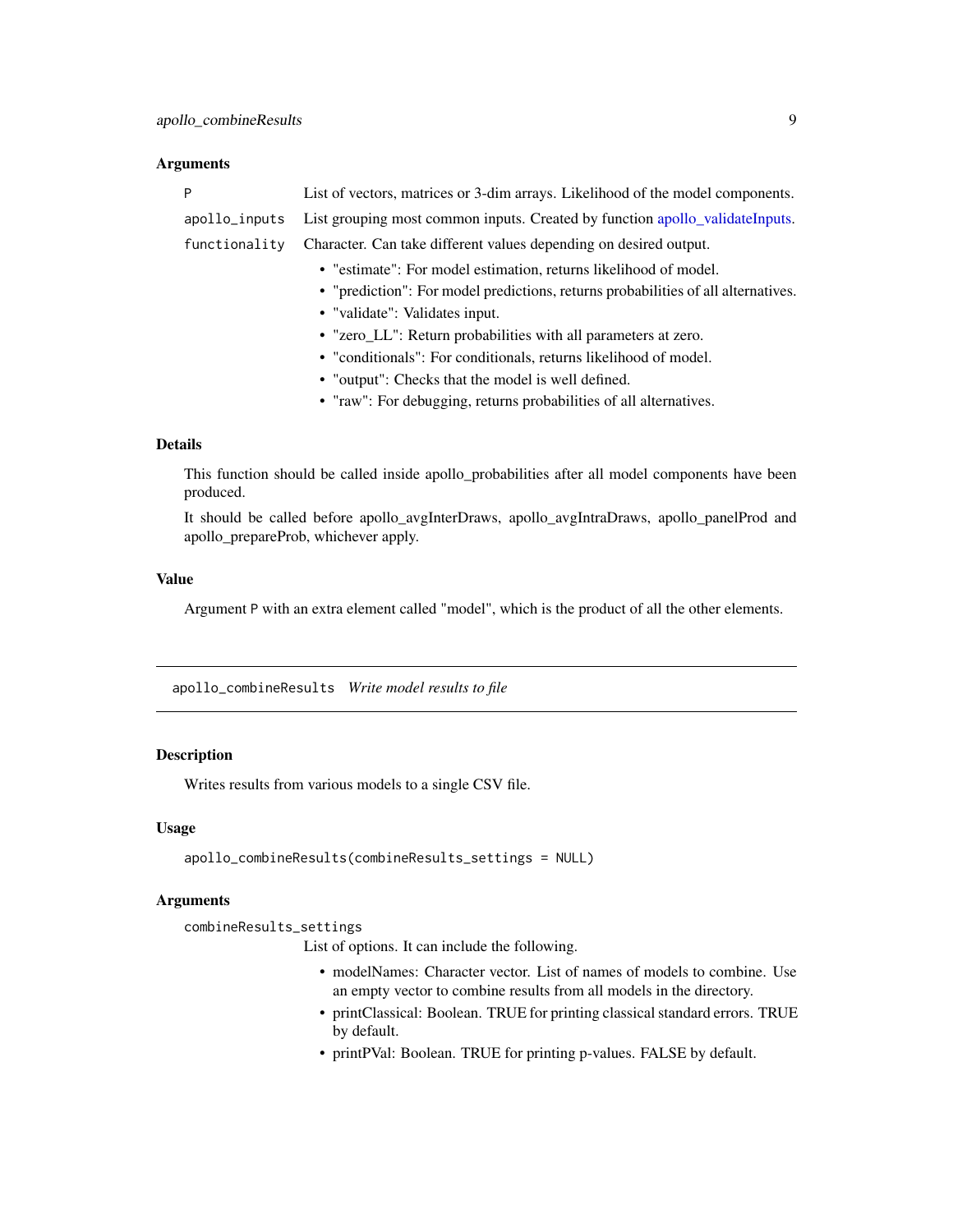- <span id="page-9-0"></span>• printT1: Boolean. If TRUE, t-test for H0: apollo\_beta=1 are printed. FALSE by default.
- estimateDigits: Numeric scalar. Number of decimal places to print for estimates. Default is 4.
- tDigits: Numeric scalar. Number of decimal places to print for t-ratios values. Default is 2.
- pDigits: Numeric scalar. Number of decimal places to print for p-values. Default is 2.

## Value

Nothing, but writes a file called 'model comparison| [date].csv' in the working directory.

apollo\_conditionals *Calculates conditionals*

#### Description

Calculates posterior expected values (conditionals) of random coefficients, as well as their standard deviations.

## Usage

```
apollo_conditionals(model, apollo_probabilities, apollo_inputs)
```
## Arguments

| model                | Model object. Estimated model object as returned by function apollo_estimate.                                                                                                                                           |
|----------------------|-------------------------------------------------------------------------------------------------------------------------------------------------------------------------------------------------------------------------|
| apollo_probabilities |                                                                                                                                                                                                                         |
|                      | Function. Returns probabilities of the model to be estimated. Must receive three<br>arguments:                                                                                                                          |
|                      | • apollo_beta: Named numeric vector. Names and values of model parame-<br>ters.                                                                                                                                         |
|                      | • apollo inputs: List containing options of the model. See apollo validate Inputs.<br>• functionality: Character. Can be either "estimate" (default), "prediction",<br>"validate", "conditionals", "zero LL", or "raw". |
| apollo_inputs        | List grouping most common inputs. Created by function apollo_validateInputs.                                                                                                                                            |

#### Details

This functions is only meant for use with continuous distributions

#### Value

List of matrices. Each matrix has dimensions nIndiv x 3. One matrix per random component. Each row of each matrix contains the indivID of an individual, and the posterior mean and s.d. of this random component for this individual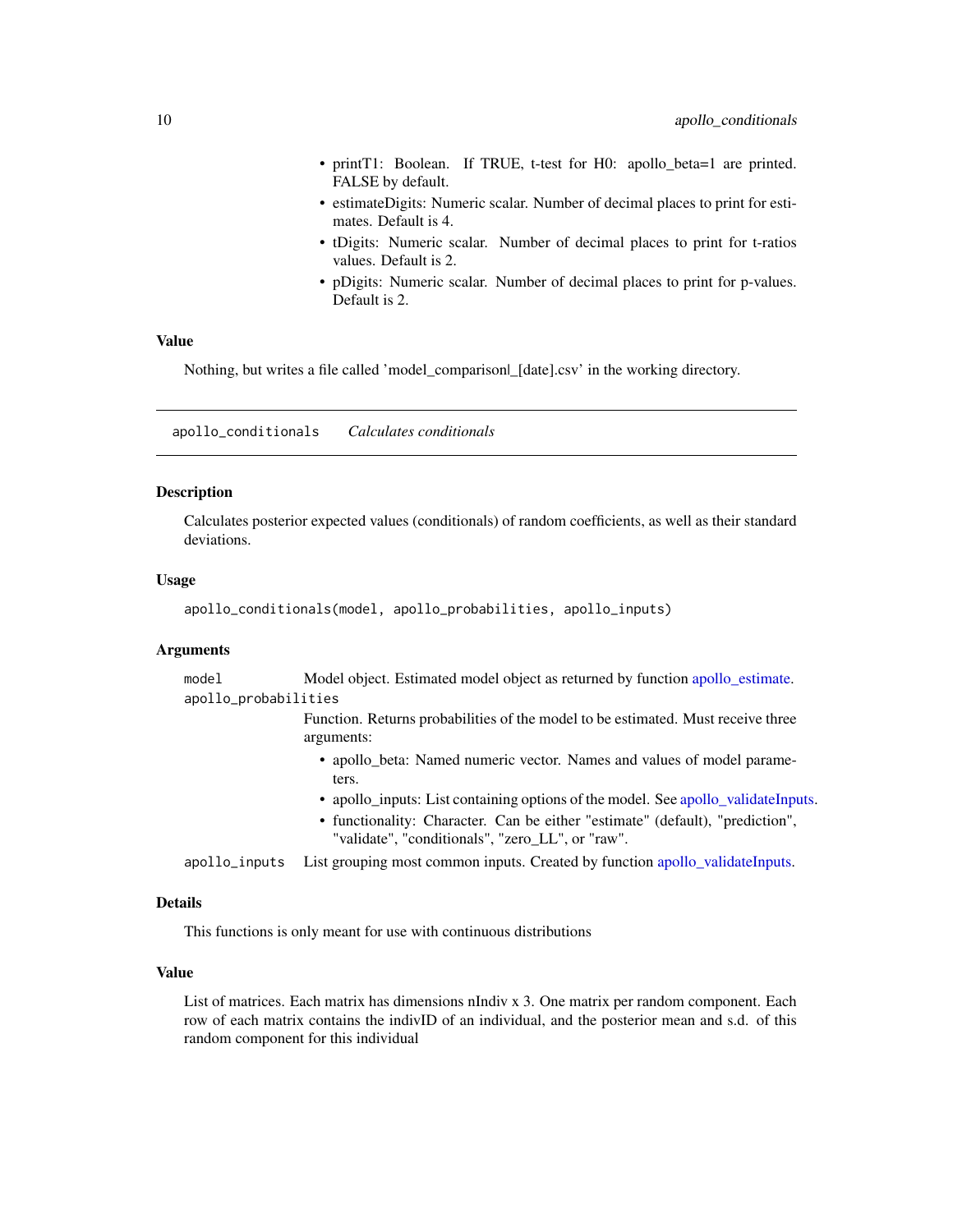<span id="page-10-0"></span>Applies the delta method to calculate the standard errors of transformations of parameters.

#### Usage

```
apollo_deltaMethod(model, deltaMethod_settings)
```
#### Arguments

model Model object. Estimated model object as returned by function [apollo\\_estimate.](#page-16-1) deltaMethod\_settings

List of arguments. It must contain the following.

- operation: Character. Function to calculate the delta method for. See details.
- parName1: Character. Name of the first parameter.
- parName2: Character. Name of the second parameter. Optional depending on operation.
- multPar1: Numeric scalar. A value to scale parName1.
- multPar2: Numeric scalar. A value to scale parName2.

### Details

apollo\_deltaMethod supports the following five operations.

- sum Calculates the s.e. of parName1 + parName2
- diff Calculates the s.e. of parName1 parName2 and parName2 parName1
- ratio Calculates the s.e. of parName1/parName2 and parName2/parName1
- exp Calculates the s.e. of exp(parName1)
- logistic If only parName1 is provided, it calculates the s.e. of exp(parName1)/(1+exp(parName1)) and  $1/(1+\exp(\text{parName1}))$ . If parName1 and parName2 are provided, it calculates  $\exp(\text{par}_i)/((1+\exp(\text{parName1})+\text{parName2}))$ for i=1, 2, and 3 (par $_3 = 1$ ).
- lognormal Calculates the mean and s.d. of a lognormal distribution based on the mean (parName1) and s.d. (parName2) of the underlying normal.

#### Value

Value, s.e. and t-ratio resulting from the operation.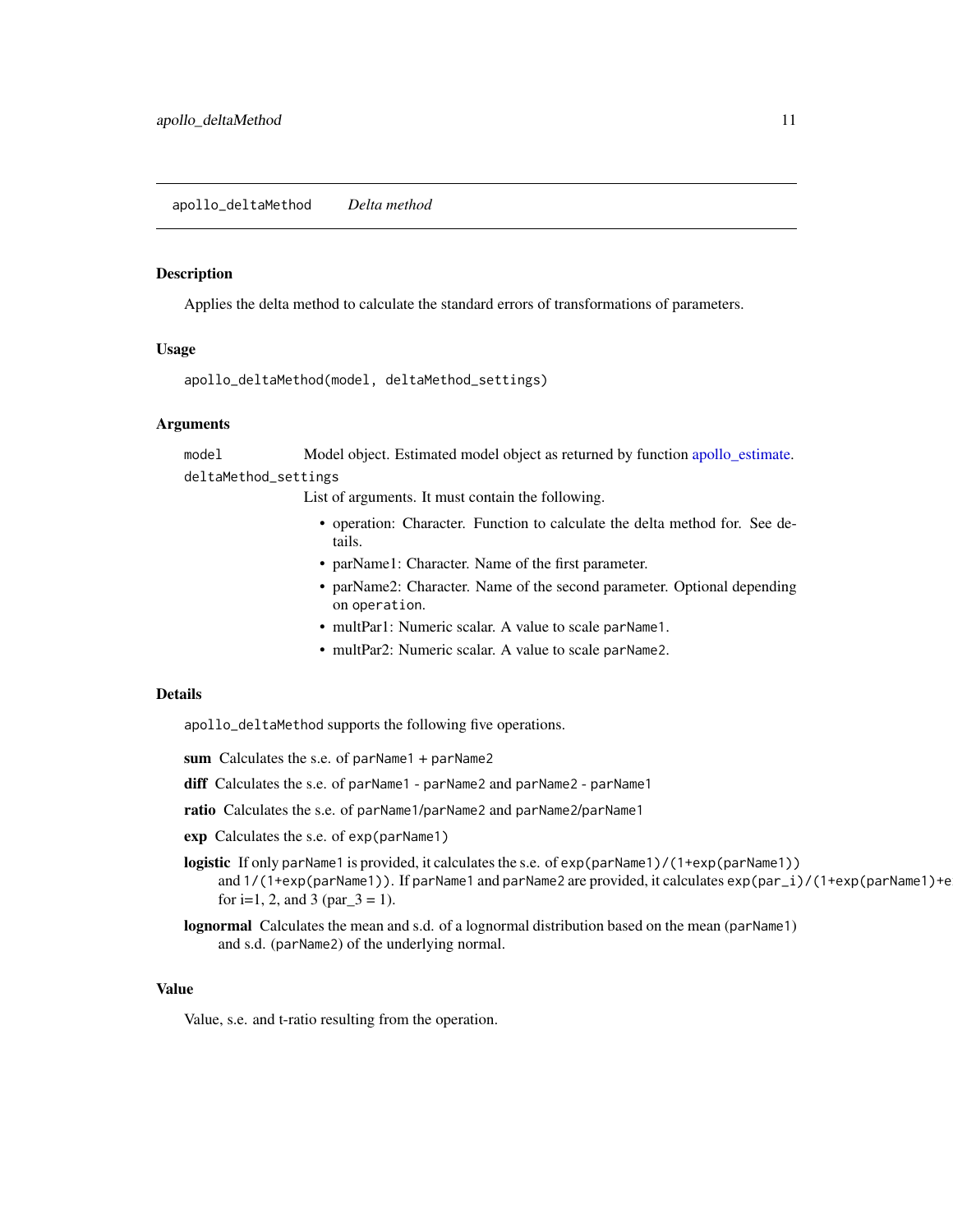<span id="page-11-1"></span><span id="page-11-0"></span>

Detaches variables attached by [apollo\\_attach.](#page-2-1)

#### Usage

apollo\_detach(apollo\_beta, apollo\_inputs)

## Arguments

| apollo_beta | Named numeric vector. Names and values for parameters.                                     |
|-------------|--------------------------------------------------------------------------------------------|
|             | apollo_inputs List grouping most common inputs. Created by function apollo_validateInputs. |

## Details

This function detaches the variables attached by [apollo\\_attach.](#page-2-1) It should be called at the end of apollo\_probabilities, only if [apollo\\_attach](#page-2-1) was called and the beginning. This can be achieved by adding the line on.exit(apollo\_detach(apollo\_beta, apollo\_inputs)) right after calling [apollo\\_attach.](#page-2-1)

## Value

Nothing.

## Examples

```
apollo_beta <- c(b1=0.3, b2=-0.5)
apollo_fixed <- c()
apollo_control <- list(indivID="id", mixing = FALSE, panelData = FALSE)
database <- data.frame(id=1:100, x1=stats::runif(100), x2=stats::runif(100))
apollo_inputs <- apollo_validateInputs()
apollo_attach(apollo_beta, apollo_inputs)
V = b1*x1 + b2*x2apollo_detach(apollo_beta, apollo_inputs)
```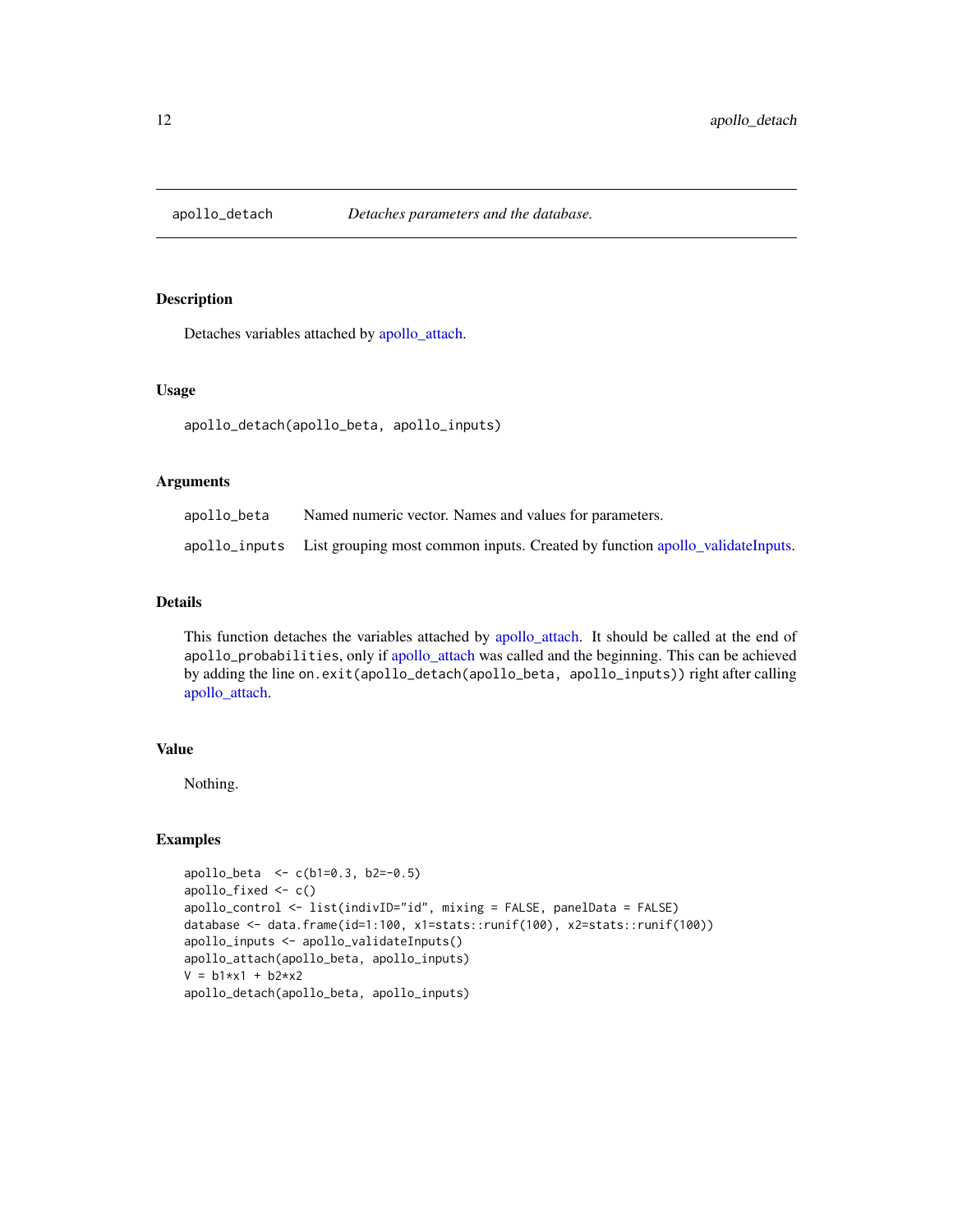<span id="page-12-0"></span>

Calculate probabilities of a Decision Field Theory (DFT) with external thresholds.

#### Usage

apollo\_dft(dft\_settings, functionality)

#### **Arguments**

dft\_settings List of settings for the DFT model. It should contain the following elements.

- alternatives: Named numeric vector. Names of alternatives and their corresponding value in choiceVar.
- avail: Named list of numeric vectors or scalars. Availabilities of alternatives, one element per alternative. Names of elements must match those in alternatives. Values can be 0 or 1.
- choiceVar: Numeric vector. Contains choices for all observations. It will usually be a column from the database. Values are defined in alternatives.
- attrValues: A named list with as many elements as alternatives. Each element is itself a named list of vectors of the alternative attributes for each observation (usually a column from the database). All alternatives must have the same attributes (can be set to zero if not relevant).
- altStart: A named list with as many elements as alternatives. Each elment can be a scalar or vector containing the starting preference value for the alternative.
- attrWeights: A named list with as many elements as attributes, or fewer. Each element is the weight of the attribute, and can be a scalar, a vector with as many elements as observations, or a matrix/array if random. They should add up to one for each observation and draw (if present), and will be re-scaled if they do not. attrWeights and attrScalings are incompatible, and they should not be both defined for an attribute. Default is 1 for all attributes.
- attrScalings: A named list with as many elements as attributes, or fewer. Each element is a factor that scale the attribute, and can be a scalar, a vector or a matrix/array. They do not need to add up to one for each observation. attrWeights and attrScalings are incompatible, and they should not be both defined for an attribute. Default is 1 for all attributes.
- procPars: A list containing the four DFT 'process parameters'
	- error\_sd: Numeric scalar or vector. The standard deviation of the the error term in each timestep.
	- timesteps: Numeric scalar or vector. Number of timesteps to consider. Should be an integer bigger than 0.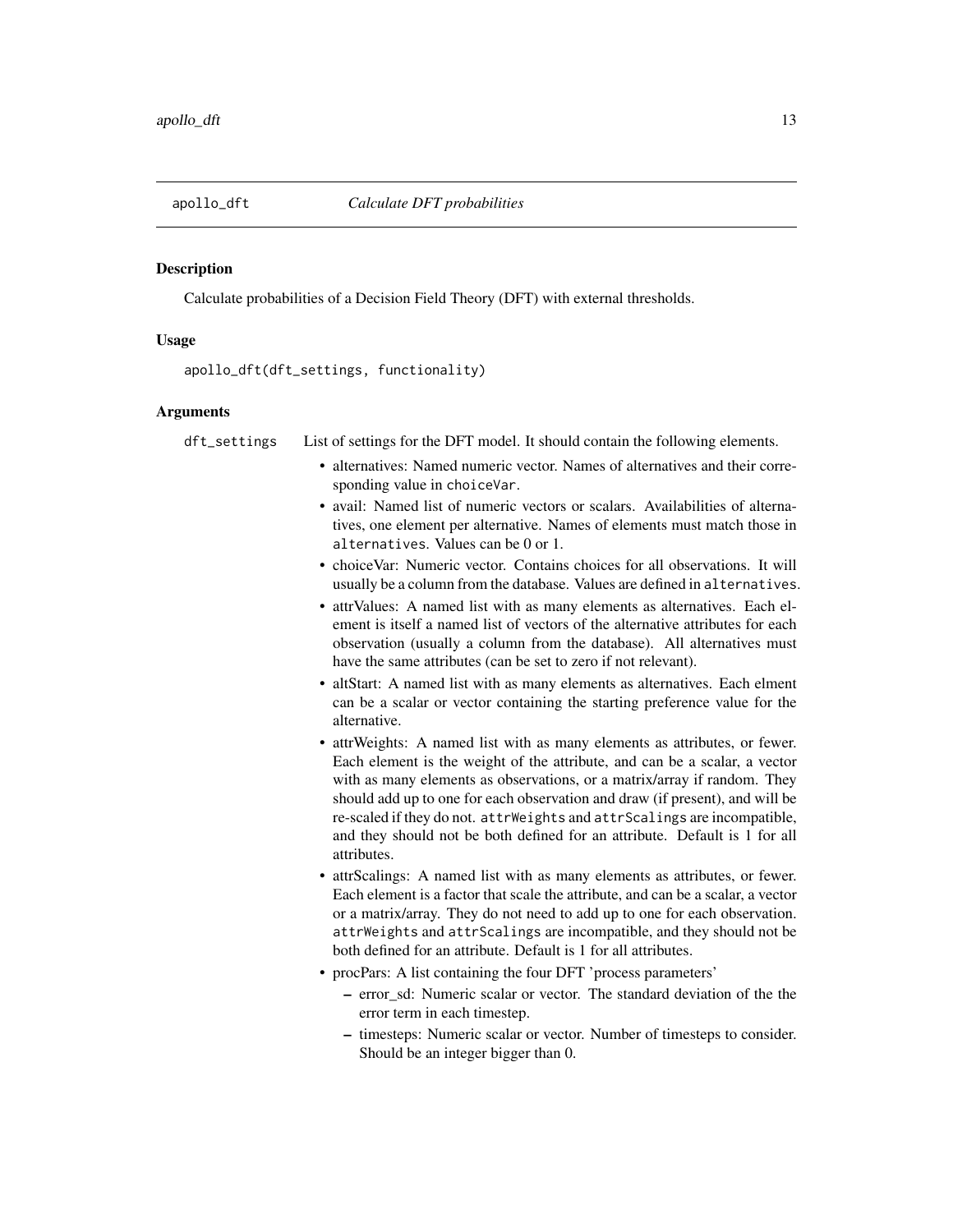- phi1: Numeric scalar or vector. Sensitivity.
- phi2: Numeric scalar or vector. Process parameter.
- rows: Boolean vector. Consideration of rows in the likelihood calculation, FALSE to exclude. Length equal to the number of observations (nObs). Default is "all", equivalent to rep(TRUE, nObs).

<span id="page-13-0"></span>functionality Character. Can take different values depending on desired output.

- "estimate": Used for model estimation.
- "prediction": Used for model predictions.
- "validate": Used for validating input.
- "zero\_LL": Used for calculating null likelihood.
- "conditionals": Used for calculating conditionals.
- "output": Used for preparing output after model estimation.
- "raw": Used for debugging.

#### Value

The returned object depends on the value of argument functionality as follows.

- "estimate": vector/matrix/array. Returns the probabilities for the chosen alternative for each observation.
- "prediction": List of vectors/matrices/arrays. Returns a list with the probabilities for all alternatives, with an extra element for the chosen alternative probability.
- "validate": Boolean. Returns TRUE if all tests are passed.
- "zero\_LL": vector/matrix/array. Returns the probability of the chosen alternative when all parameters are zero.
- "conditionals": Same as "prediction".
- "output": Same as "estimate" but also writes summary of choices into temporary file (later read by apollo\_modelOutput).
- "raw": Same as "prediction".

apollo\_drugChoiceData *Simulated dataset of medication choice.*

#### Description

A simulated dataset containing 10,000 stated medication choices among four alternatives.

#### Usage

apollo\_drugChoiceData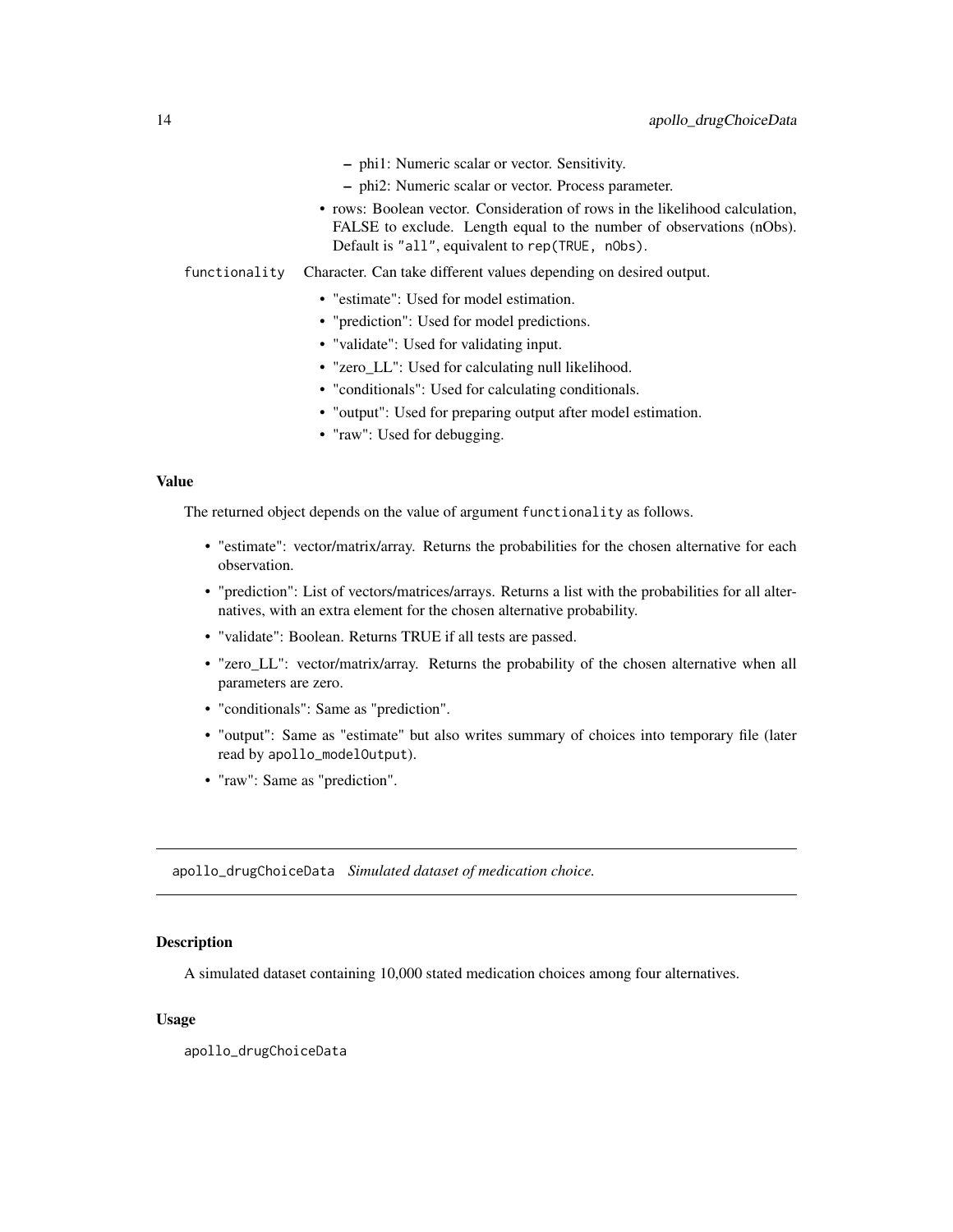#### Format

A data frame with 10000 rows and 33 variables:

- ID Numeric. Identification number of the individual.
- task Numeric. 1 if the row corresponds to a revealed preference (RP) observation. 0 otherwise.
- best Numeric. Consecutive ID of RP observation.
- second\_pref Numeric. 1 if the row corresponds to a stated preference (SP) observation. 0 otherwise.
- third pref Numeric. Consecutive ID of SP choice task.
- worst Numeric. Access time (in minutes) of mode air.

**brand** 1 Character. Name of alternative's brand.

country\_1 Character. Name of alternative's country of origin.

char\_1 Character. Characteristics of the alternative (standard, fast acting, or double strength).

side\_effects\_1 Numeric. Chance of suffering negative side effects if this alternative is consumed.

price\_1 Numeric. Cost of this alternative in Pounds sterling (GBP).

brand 2 Character. Name of alternative's brand.

country\_2 Character. Name of alternative's country of origin.

char\_2 Character. Characteristics of the alternative (standard, fast acting, or double strength).

side effects 2 Numeric. Chance of suffering negative side effects if this alternative is consumed.

price\_2 Numeric. Cost of this alternative in Pounds sterling (GBP).

brand\_3 Character. Name of alternative's brand.

country\_3 Character. Name of alternative's country of origin.

char 3 Character. Characteristics of the alternative (standard, fast acting, or double strength).

side\_effects\_3 Numeric. Chance of suffering negative side effects if this alternative is consumed.

price\_3 Numeric. Cost of this alternative in Pounds sterling (GBP).

brand 4 Character. Name of alternative's brand.

country\_4 Character. Name of alternative's country of origin.

char<sub>-4</sub> Character. Characteristics of the alternative (standard, fast acting, or double strength).

side effects 4 Numeric. Chance of suffering negative side effects if this alternative is consumed.

price\_4 Numeric. Cost of this alternative in Pounds sterling (GBP).

regular\_user Numeric. 1 if the respondent is a regular user of headache medicine, 0 otherwise.

university\_educated Numeric. 1 if the respondent holds a university degree, 0 otherwise.

over\_50 Numeric. 1 if the respondent is 50 years old or older, 0 otherwise.

- attitude quality Numeric. Level of agreement from 1 (strongly disagree) to 5 (strongly agree) with the phrase 'I am concerned about the quality of drugs developed by unknown companies'.
- attitude ingredients Numeric. Level of agreement from 1 (strongly disagree) to 5 (strongly agree) with the phrase 'I believe that ingredients are the same no matter what brand'.

attitude\_patent Numeric. Level of agreement from 1 (strongly disagree) to 5 (strongly agree) with the phrase 'The original patent holders have valuable experience with their medicines'.

attitude dominance Numeric. Level of agreement from 1 (strongly disagree) to 5 (strongly agree) with the phrase 'I believe the dominance of big pharmaceutical companies is unhelpful'.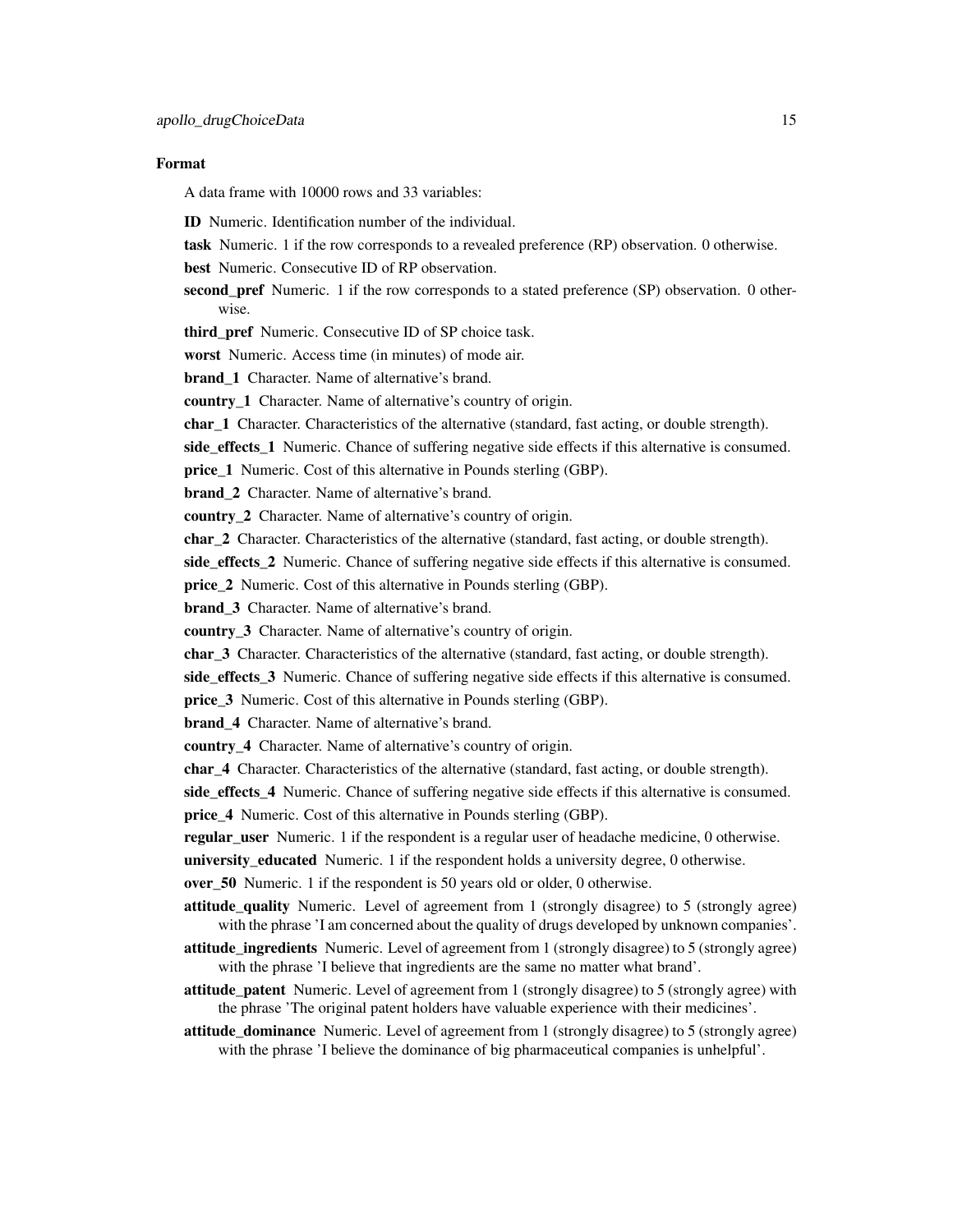## <span id="page-15-0"></span>Details

This dataset is to be used for discrete choice modelling. Data comes from 1,000 individuals, each with ten stated preferences (SP) observations among headache medication. There are 10,000 choices in total. Data is simulated. Each observation contains attributes of the alternatives, characteristics of the respondent, and their answers to four attitudinal questions. All four alternatives are always available for all individuals. Alternatives 1 and 2 are branded, while alternatives 3 and 4 are generic. Respondents provide a full ranking of alternatives for each choice task (i.e. observation).

#### Source

<http://www.apollochoicemodelling.com/>

apollo\_el *Calculates exploded logit probabilities*

#### **Description**

Calculates the probabilities of an exploded logit model and can also perform other operations based on the value of the functionality argument. The function calculates the probability of a ranking as a product of logit models with gradually reducing availability, where scale differences can be allowed for.

#### Usage

apollo\_el(el\_settings, functionality)

#### Arguments

el\_settings List of inputs of the exploded logit model. It shoud contain the following.

- alternatives: Named numeric vector. Names of alternatives and their corresponding value in choiceVar.
- avail: Named list of numeric vectors or scalars. Availabilities of alternatives, one element per alternative. Names of elements must match those in alternatives. Values can be 0 or 1.
- choiceVars: List of numeric vectors. Contain choices for each position of the ranking. The list must be ordered with the best choice first, second best second, etc. It will usually be a list of columns from the database.
- V: Named list of deterministic utilities . Utilities of the alternatives. Names of elements must match those in alternatives.
- scales: List of vectors. Scale factors of each logit model. Should have one element less than choiceVars. At least one element should be normalized to 1. If omitted, scale=1 for all positions is assumed.
- rows: Boolean vector. Consideration of rows in the likelihood calculation, FALSE to exclude. Length equal to the number of observations (nObs). Default is "all", equivalent to rep(TRUE, nObs).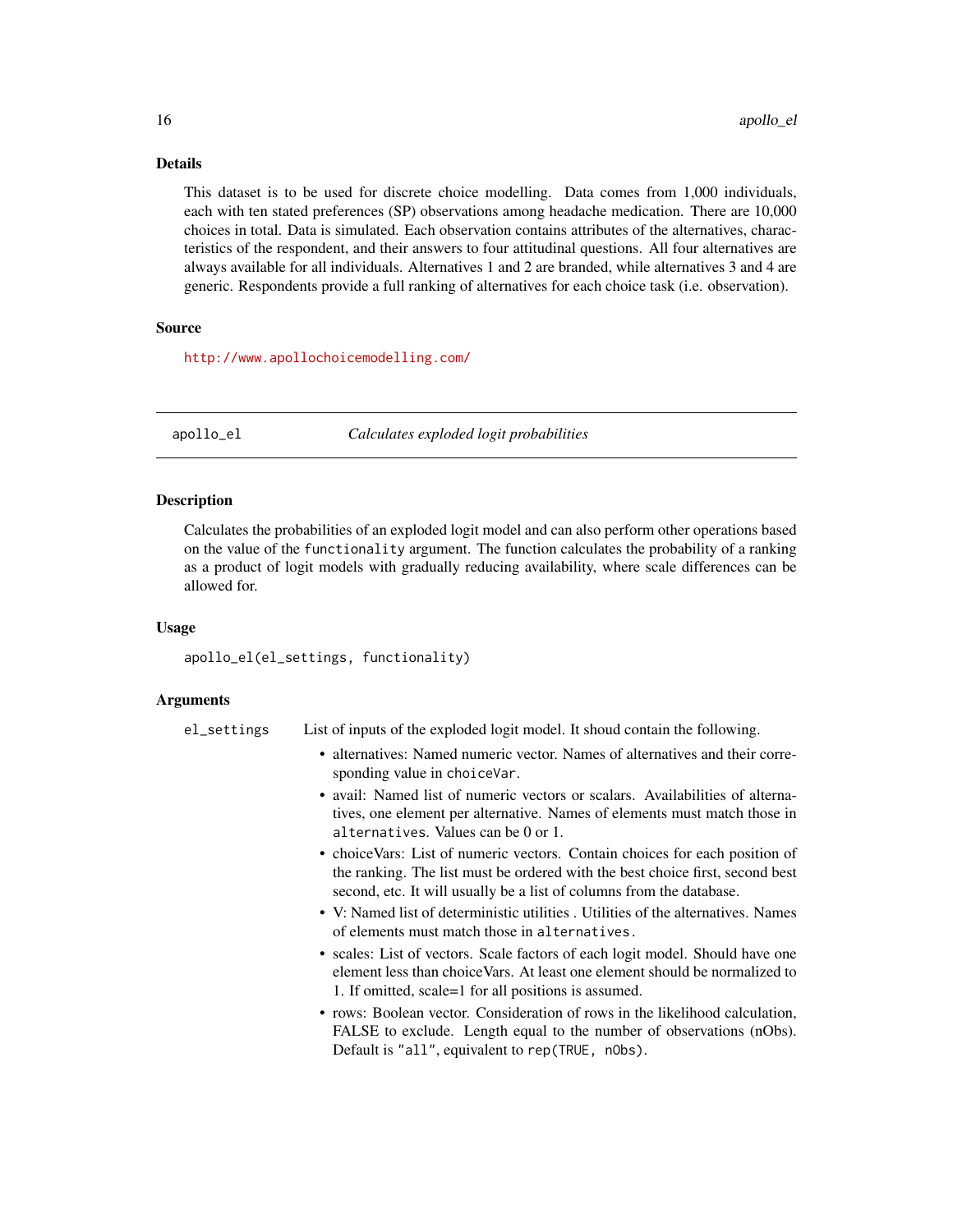<span id="page-16-0"></span>functionality Character. Can take different values depending on desired output.

- "estimate": Used for model estimation.
- "prediction": Used for model predictions.
- "validate": Used for validating input.
- "zero\_LL": Used for calculating null likelihood.
- "conditionals": Used for calculating conditionals.
- "output": Used for preparing output after model estimation.
- "raw": Used for debugging.

## Value

The returned object depends on the value of argument functionality as follows.

- "estimate": vector/matrix/array. Returns the probabilities for the chosen alternative for each observation.
- "prediction": Not applicable.
- "validate": Boolean. Returns TRUE if all tests are passed.
- "zero\_LL": vector/matrix/array. Returns the probability of the chosen alternative when all parameters are zero.
- "conditionals": Same as "prediction".
- "output": Same as "estimate" but also writes summary of choices into temporary file (later read by apollo\_modelOutput).
- "raw": Same as "prediction".

<span id="page-16-1"></span>apollo\_estimate *Estimates model*

## Description

Estimates a model using the likelihood function defined by apollo\_probabilities.

## Usage

```
apollo_estimate(apollo_beta, apollo_fixed, apollo_probabilities,
  apollo_inputs, estimate_settings = NA)
```
#### Arguments

| apollo_beta          | Named numeric vector. Names and values for parameters.                                                                |
|----------------------|-----------------------------------------------------------------------------------------------------------------------|
| apollo_fixed         | Character vector. Names (as defined in apollo_beta) of parameters whose<br>value should not change during estimation. |
| apollo_probabilities |                                                                                                                       |
|                      | Function. Returns probabilities of the model to be estimated. Must receive three<br>arguments:                        |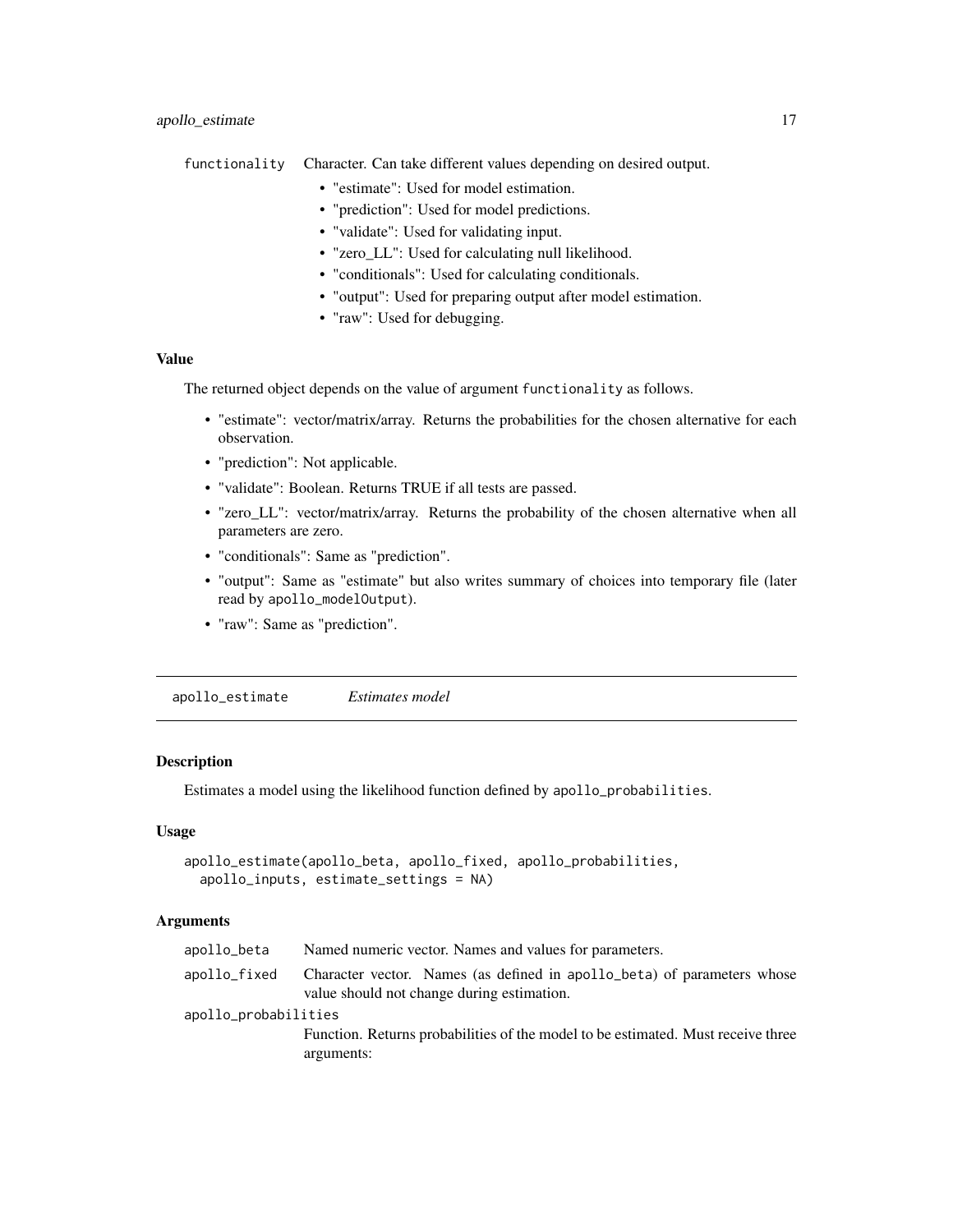- apollo\_beta: Named numeric vector. Names and values of model parameters.
- apollo\_inputs: List containing options of the model. See [apollo\\_validateInputs.](#page-60-1)
- functionality: Character. Can be either "estimate" (default), "prediction", "validate", "conditionals", "zero\_LL", or "raw".

<span id="page-17-0"></span>apollo\_inputs List grouping most common inputs. Created by function [apollo\\_validateInputs.](#page-60-1) estimate\_settings

List. Options controlling the estimation process.

- estimationRoutine: Character. Estimation method. Can take values "bfgs", "bhhh", or "nr". Used only if apollo\_control\$HB is FALSE. Default is "bfgs".
- maxIterations: Numeric. Maximum number of iterations of the estimation routine before stopping. Used only if apollo\_control\$HB is FALSE. Default is 200.
- writeIter: Boolean. Writes value of the parameters in each iteration to a csv file. Works only if estimation\_routine="bfgs". Default is TRUE.
- hessianRoutine: Character. Name of routine used to calculate the Hessian of the loglikelihood function after estimation. Valid values are "numDeriv" (default) and "maxLik" to use the routines in those packages, and "none" to avoid estimating the Hessian (and the covariance matrix). Only used if apollo\_control\$HB=FALSE.
- printLevel: Higher values render more verbous outputs. Can take values 0, 1, 2 or 3. Ignored if apollo\_control\$HB is TRUE. Default is 3.
- numDeriv settings: List. Additional arguments to the Richardson method used by numDeriv to calculate the Hessian. See argument method.args in [grad](#page-0-0) for more details.
- silent: Boolean. If TRUE, no information is printed to the console during estimation. Default is FALSE.

#### Details

This is the main function of the Apollo package. The estimation process begins by checking the definition of apollo\_probabilities by estimating it at the starting values. Then it runs the function with argument functionality="validate". If the user requested more than one core for estimation (i.e. apollo\_control\$nCores>1), and no bayesian estimation is used (i.e. apollo\_control\$HB=FALSE), then a cluster is created. Using a cluster at least doubles the requires RAM, as the database must be copied into the cluster. If all checks are passed, estimation begins. There is no limit to estimation time other than reaching the maximum number of iterations. If bayesian estimation is used, estimation will finish once the predefined number of iterations are completed. This functions does not save results into a file nor prints them into the console, so if users want to see and store estimation the results, they must make sure to call function apollo\_modelOutput and/or apollo\_saveOutput afterwards.

#### Value

model object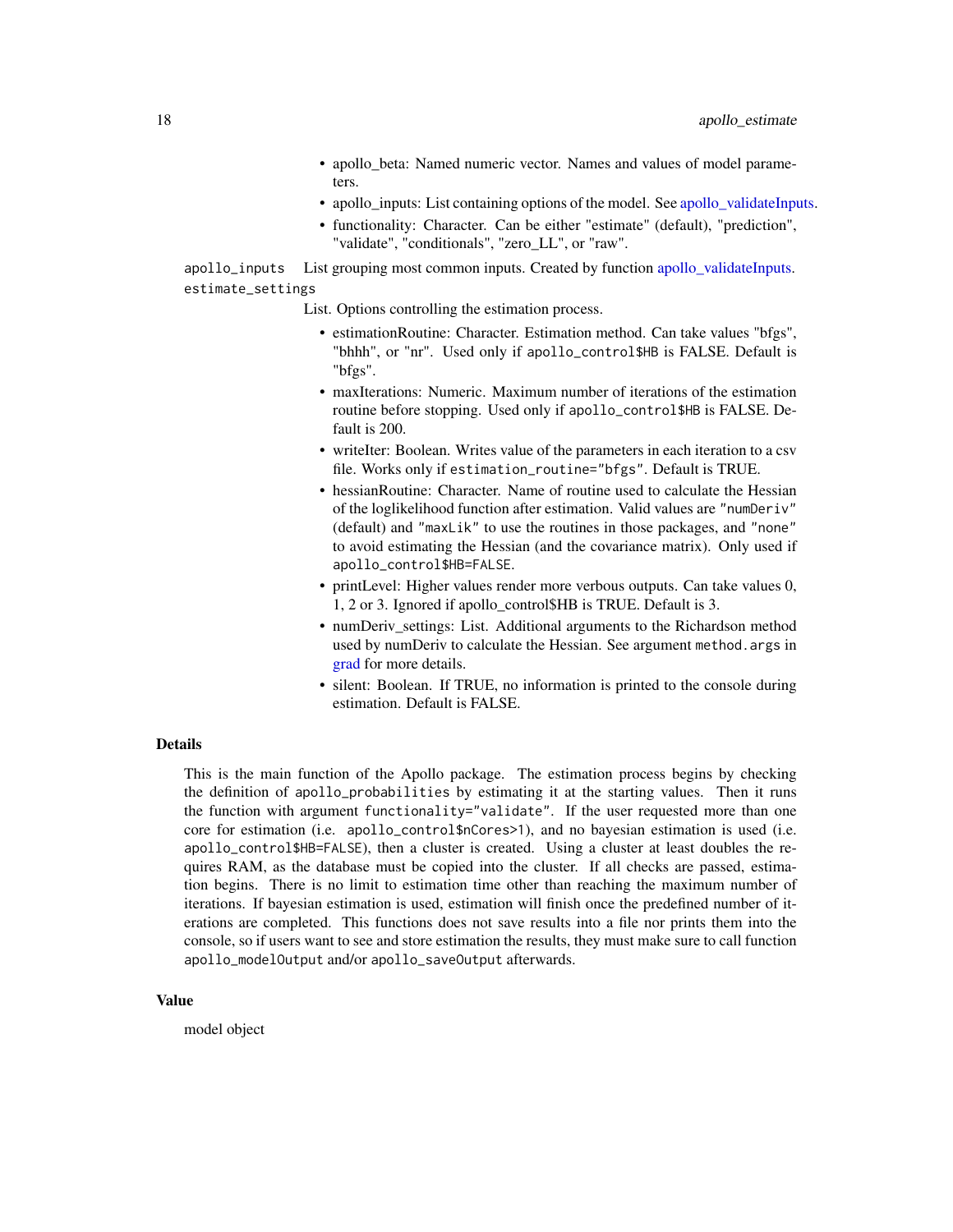<span id="page-18-0"></span>

Given a multi-row input, keeps only the first row for each individual.

## Usage

```
apollo_firstRow(P, apollo_inputs)
```
#### Arguments

| List of vectors, matrices or 3-dim arrays. Likelihood of the model components              |
|--------------------------------------------------------------------------------------------|
| (or other object).                                                                         |
| apollo_inputs List grouping most common inputs. Created by function apollo_validateInputs. |

#### Details

This a function to keep only the first row of an object per indidividual. It can handle multiple components, scalars, vectors and three-dimensional arrays (cubes). The argument database MUST contain a column called 'apollo\_sequence', which is created by [apollo\\_validateData.](#page-59-1)

## Value

If P is a list, then it returns a list where each element has only the first row of each individual. If P is a single element, then it returns a single element with only the first row of each individual. The size of the element is changed only in the first dimension. If input is a scalar, then it returns a vector with the element repeated as many times as individuals in database. If the element is a vector, its length will be changed to the number of individuals. If the element is a matrix, then its first dimension will be changed to the number of individuals, while keeping the size of the second dimension. If the element is a cube, then only the first dimension's length is changed, preserving the others.

#### Examples

```
database \leq data.frame(ID=rep(1:5, each=3), apollo_sequence=rep(1:3, 5))
apollo_inputs <- list(database=database)
attach(database)
P0 \le -0.5apollo_firstRow(P0, apollo_inputs)
P1 <- rep(c(0.1, 0.2, 0.3, 0.4, 0.5), each=3)
apollo_firstRow(P1, apollo_inputs)
```

```
P2 <- matrix(rep(P1,10), nrow=15, ncol=10)
apollo_firstRow(P2, apollo_inputs)
```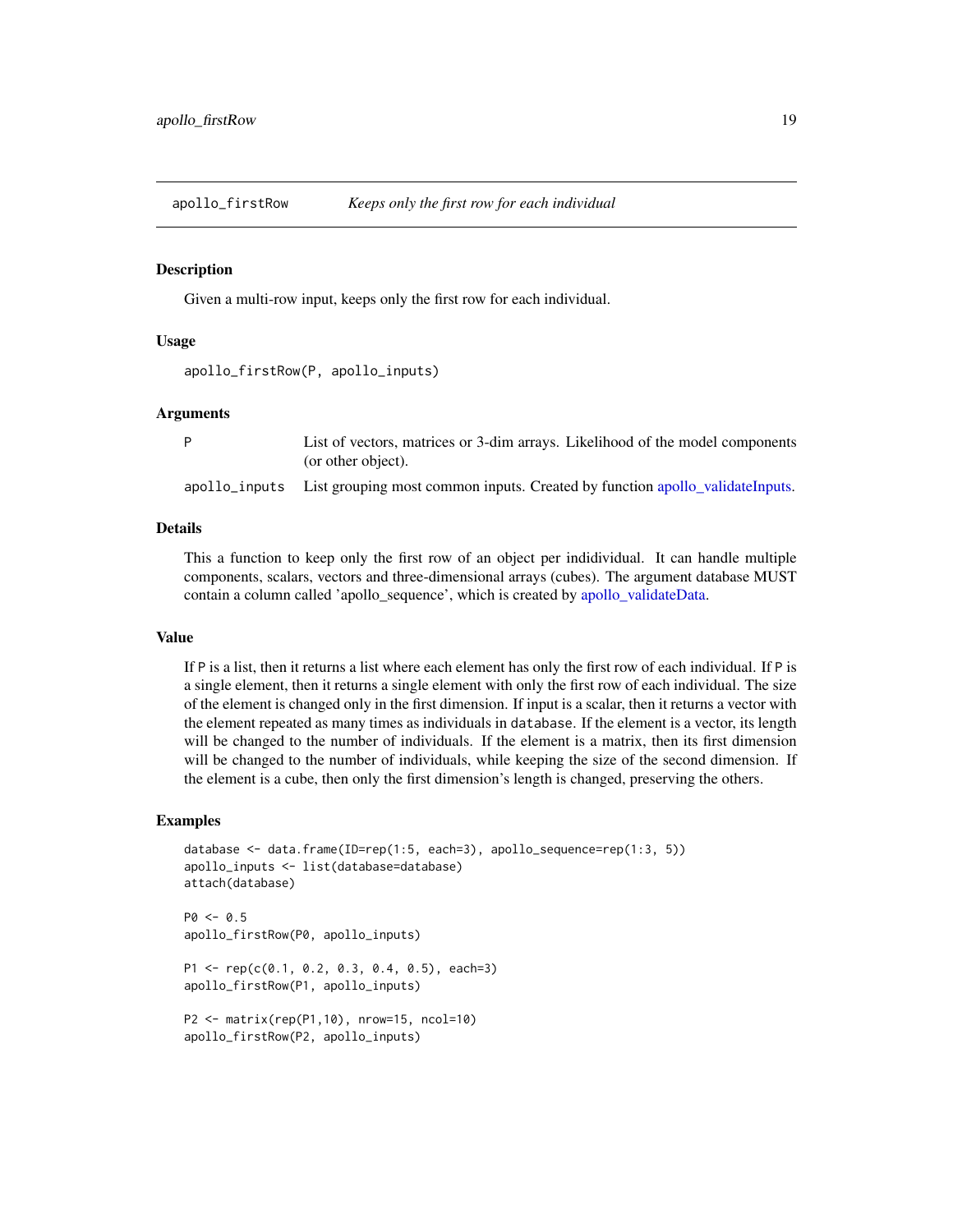```
P3 <- array(rep(P1, 10*10), dim=c(15, 10, 10))
apollo_firstRow(P3, apollo_inputs)
P4 <- list(P0, P1, P2, P3)
apollo_firstRow(P4, apollo_inputs)
```
apollo\_fitsTest *Compares fit of model across categories*

#### Description

Given the predictions of a model, it compares the fit across categories of observations.

## Usage

```
apollo_fitsTest(model, apollo_probabilities, apollo_inputs,
 fitsTest_settings)
```
#### Arguments

model Model object. Estimated model object as returned by function [apollo\\_estimate.](#page-16-1) apollo\_probabilities

> Function. Returns probabilities of the model to be estimated. Must receive three arguments:

- apollo\_beta: Named numeric vector. Names and values of model parameters.
- apollo\_inputs: List containing options of the model. See [apollo\\_validateInputs.](#page-60-1)
- functionality: Character. Can be either "estimate" (default), "prediction", "validate", "conditionals", "zero\_LL", or "raw".

apollo\_inputs List grouping most common inputs. Created by function [apollo\\_validateInputs.](#page-60-1) fitsTest\_settings

List of arguments. It must contain the following elements.

- subsamples: Named list of boolean vectors. Each element of the list defines whether a given observation belongs to a given subsample (e.g. by sociodemographics).
- modelComponent: Name of model component. Set to model by default.

#### Details

Prints a table comparing the average fit for each category.

## Value

Matrix with average fit per category (invisibly).

<span id="page-19-0"></span>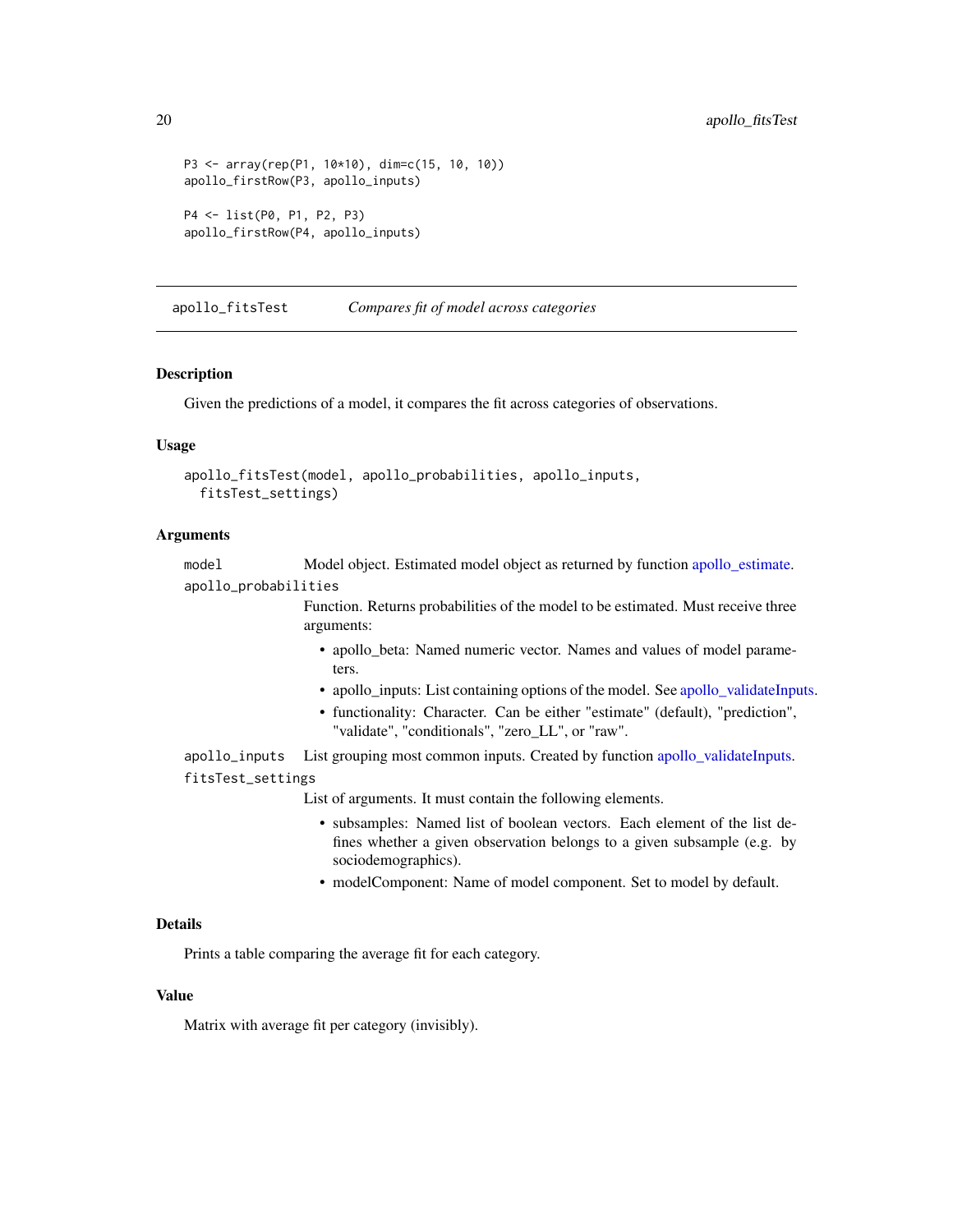<span id="page-20-0"></span>Prepares environment (the global environment if called by the user) for model definition and estimation.

#### Usage

```
apollo_initialise()
```
## Details

This function detaches variables and makes sure that output is directed to console. It does not delete variables from the working environment.

#### Value

Nothing.

apollo\_lc *Calculates the likelihood of a latent class model*

## Description

Using the conditional likelihoods of each latent class, as well as teir classification probabilities, calculate the weighted likelihood of the whole model.

## Usage

apollo\_lc(lc\_settings, apollo\_inputs, functionality)

#### Arguments

| lc_settings   | List of arguments used by apollo_1c. It must include the following.                                                                     |  |
|---------------|-----------------------------------------------------------------------------------------------------------------------------------------|--|
|               | • inClassProb: List of probabilities. Conditional likelihood for each class.<br>One element per class, in the same order as class Prob. |  |
|               | • classProb: List of probabilities. Allocation probability for each class. One<br>element per class, in the same order as inclass Prob. |  |
| apollo_inputs | List grouping most common inputs. Created by function apollo_validateInputs.                                                            |  |
| functionality | Character. Can take different values depending on desired output.                                                                       |  |
|               | • "estimate" Used for model estimation.                                                                                                 |  |
|               | • "prediction" Used for model predictions.                                                                                              |  |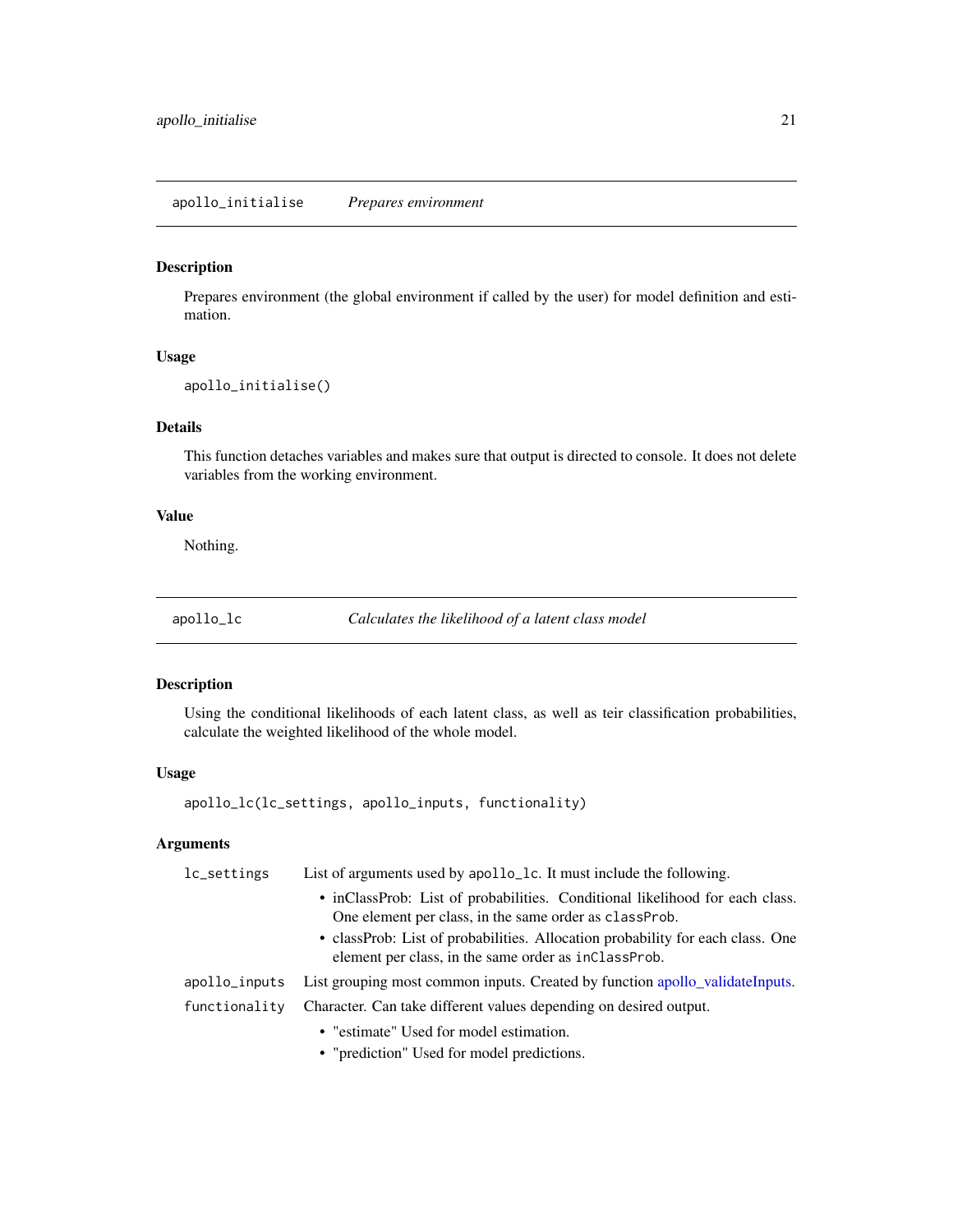- <span id="page-21-0"></span>• "validate" Used for validating input.
- "zero\_LL" Used for calculating null likelihood.
- "conditionals" Used for calculating conditionals.
- "output" Used for preparing output after model estimation.
- "raw" Used for debugging.

## Value

The returned object depends on the value of argument functionality as follows.

- "estimate": vector/matrix/array. Returns the probabilities for the chosen alternative for each observation.
- "prediction": List of vectors/matrices/arrays. Returns a list with the probabilities for all alternatives, with an extra element for the chosen alternative probability.
- "validate": Boolean. Returns TRUE if all tests are passed.
- "zero LL": vector/matrix/array. Returns the probability of the chosen alternative when all parameters are zero.
- "conditionals": Same as "prediction".
- "output": Same as "estimate" but also writes summary of choices into temporary file (later read by apollo\_modelOutput).
- "raw": Same as "prediction".

#### Examples

```
data(apollo_modeChoiceData)
database <- apollo_modeChoiceData
rm(apollo_modeChoiceData)
N <- nrow(database)
lc_settings <- list(inClassProb=list(rnorm(N), rnorm(N)),
                    classProb=list(stats::runif(N), stats::runif(N)))
apollo_control <- list(indivID="ID")
x <- apollo_lc(lc_settings, apollo_control, functionality="estimate")
summary(x)
```
apollo\_lcConditionals *Calculates conditionals of a latent class model.*

#### Description

Calculates posterior expected values (conditionals) of class allocation probabilities for each individual.

#### Usage

```
apollo_lcConditionals(model, apollo_probabilities, apollo_inputs)
```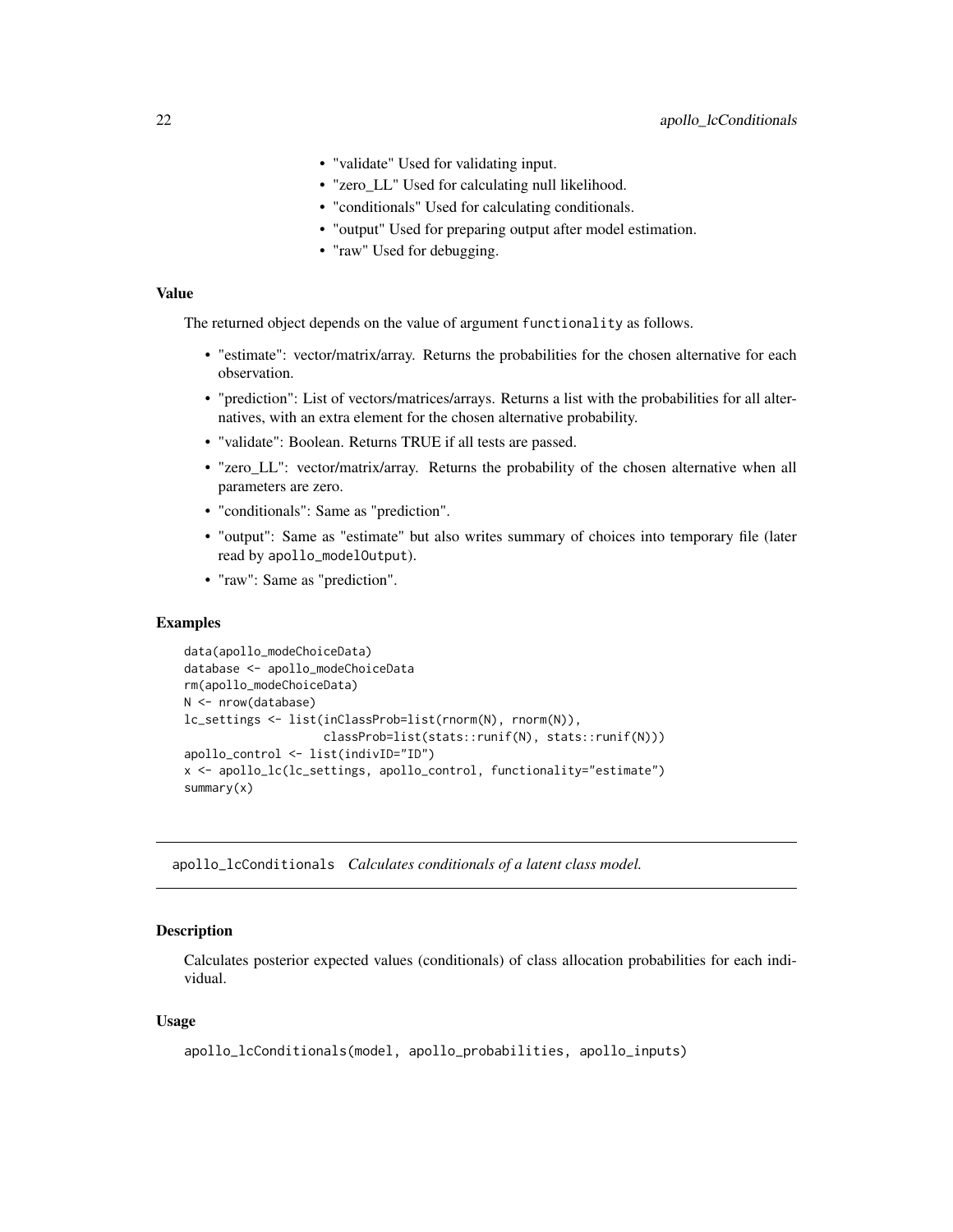#### <span id="page-22-0"></span>**Arguments**

| model                | Model object. Estimated model object as returned by function apollo estimate.                                                     |
|----------------------|-----------------------------------------------------------------------------------------------------------------------------------|
| apollo_probabilities |                                                                                                                                   |
|                      | Function. Returns probabilities of the model to be estimated. Must receive three<br>arguments:                                    |
|                      | • apollo_beta: Named numeric vector. Names and values of model parame-<br>ters.                                                   |
|                      | • apollo_inputs: List containing options of the model. See apollo_validateInputs.                                                 |
|                      | • functionality: Character. Can be either "estimate" (default), "prediction",<br>"validate", "conditionals", "zero_LL", or "raw". |
| apollo_inputs        | List grouping most common inputs. Created by function apollo_validateInputs.                                                      |
|                      |                                                                                                                                   |

## Details

This function can only be used with latent class models without continuous heterogeneity.

#### Value

A matrix with the posterior class allocation probabilities for each individual.

```
apollo_lcUnconditionals
```
*Returns draws for random parameters in a latent class model model*

#### Description

Returns draws (unconditionals) for random parameters in model, including interactions with deterministic covariates

#### Usage

apollo\_lcUnconditionals(model, apollo\_probabilities, apollo\_inputs)

#### Arguments

model Model object. Estimated model object as returned by function [apollo\\_estimate.](#page-16-1) apollo\_probabilities

> Function. Returns probabilities of the model to be estimated. Must receive three arguments:

- apollo\_beta: Named numeric vector. Names and values of model parameters.
- apollo\_inputs: List containing options of the model. See [apollo\\_validateInputs.](#page-60-1)
- functionality: Character. Can be either "estimate" (default), "prediction", "validate", "conditionals", "zero\_LL", or "raw".

apollo\_inputs List grouping most common inputs. Created by function [apollo\\_validateInputs.](#page-60-1)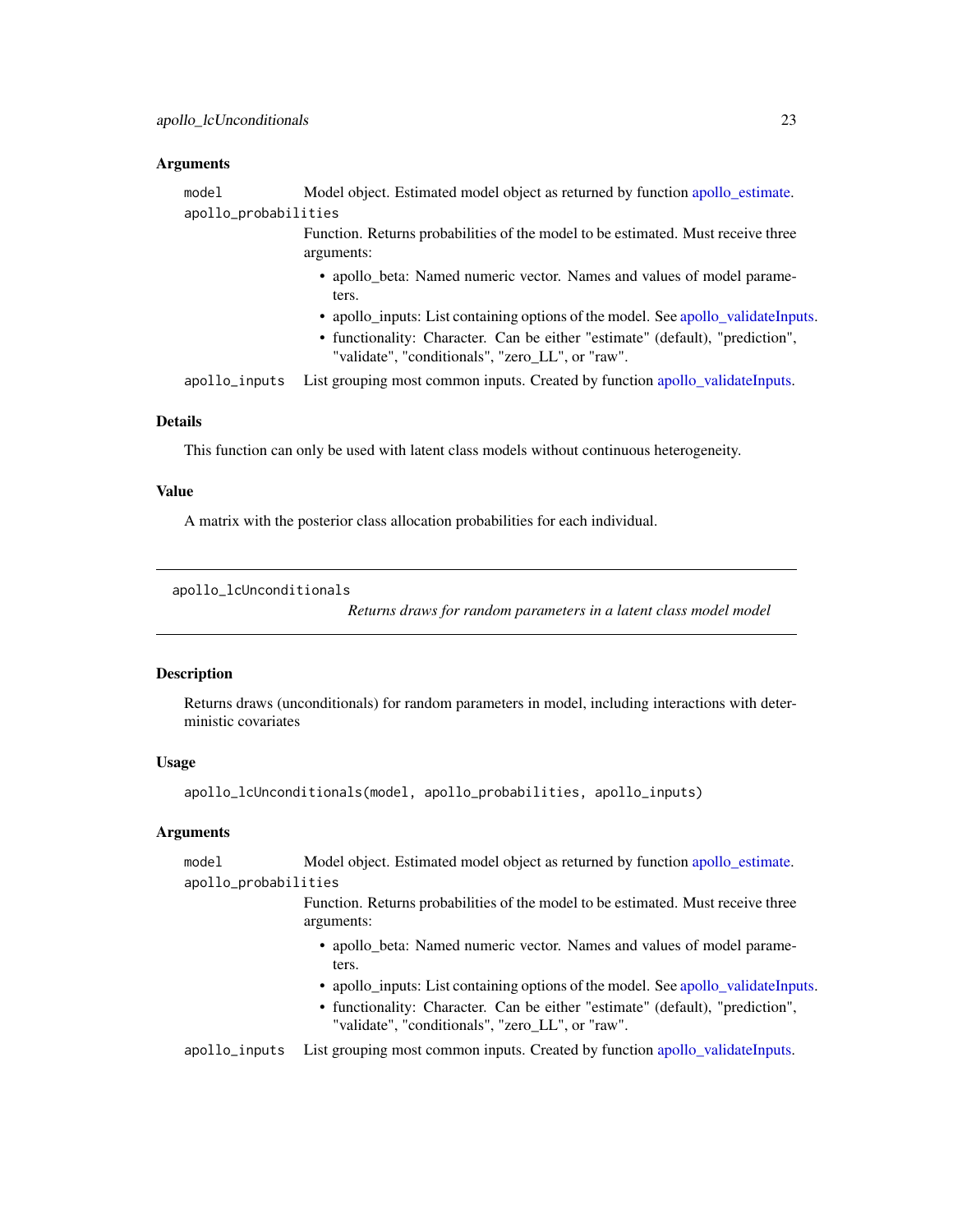## <span id="page-23-0"></span>Details

This functions is only meant for use with continuous distributions

## Value

List of object, one per random component and one for the class allocation probabilities.

apollo\_llCalc *Calculates log-likelihood of all model components*

## Description

Calculates the log-likelihood of each model component as well as the whole model.

## Usage

```
apollo_llCalc(apollo_beta, apollo_probabilities, apollo_inputs,
 silent = FALSE)
```
## Arguments

| apollo_beta          | Named numeric vector. Names and values for parameters.                                                                                                                                                                                                                                                    |  |
|----------------------|-----------------------------------------------------------------------------------------------------------------------------------------------------------------------------------------------------------------------------------------------------------------------------------------------------------|--|
| apollo_probabilities |                                                                                                                                                                                                                                                                                                           |  |
|                      | Function. Returns probabilities of the model to be estimated. Must receive three<br>arguments:                                                                                                                                                                                                            |  |
|                      | • apollo_beta: Named numeric vector. Names and values of model parame-<br>ters.<br>• apollo_inputs: List containing options of the model. See apollo_validateInputs.<br>• functionality: Character. Can be either "estimate" (default), "prediction",<br>"validate", "conditionals", "zero_LL", or "raw". |  |
| apollo_inputs        | List grouping most common inputs. Created by function apollo_validateInputs.                                                                                                                                                                                                                              |  |
| silent               | Boolean. If TRUE, no information is printed to the console by the function.<br>Default is FALSE.                                                                                                                                                                                                          |  |

#### Details

This function calls apollo\_probabilities with functionality="output". Then, it reorders the list of likelihoods so that "model" goes first.

## Value

A list of vectors. Each vector corresponds to the log-likelihood of the whole model (first element) or a model component.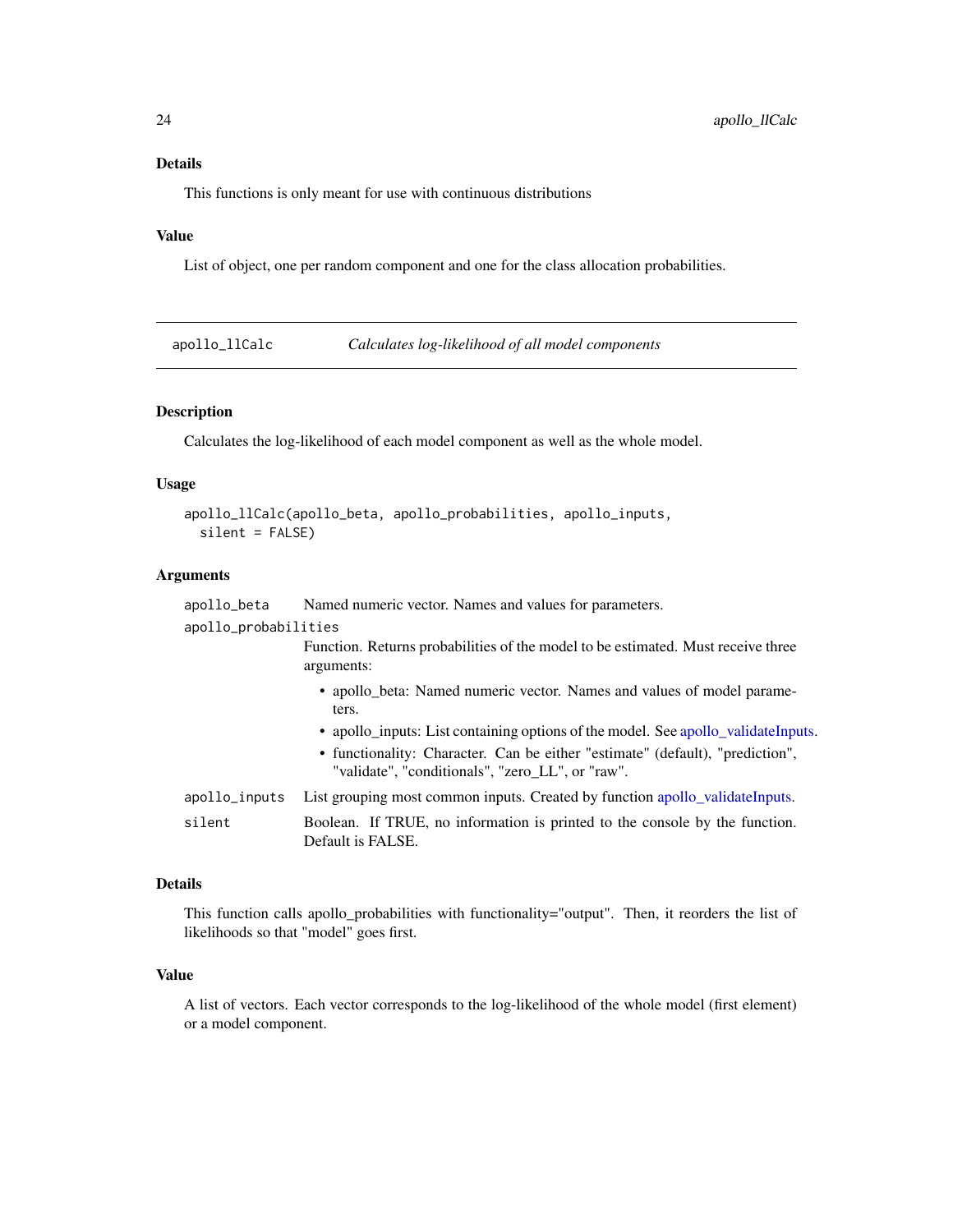<span id="page-24-1"></span><span id="page-24-0"></span>apollo\_loadModel *Loads model from file*

#### Description

Loads an estimated model object from a file in the current working directory.

#### Usage

apollo\_loadModel(modelName)

#### Arguments

modelName Character. Name of the model to load.

## Details

This function looks for a file named modelName\_model.rds in the working directory, loads the object contained in it, and returns it.

## Value

A model object.

apollo\_lrTest *Likelihood ratio test*

## Description

Calculates the likelihood ratio test and prints result.

## Usage

apollo\_lrTest(baseModel, generalModel)

## Arguments

| baseModel    | Character. Name of a previously estimated model whose results were written to<br>disk by apollo_saveOutput. This is the restricted model, i.e. the one with fewer<br>parameters.                                          |
|--------------|---------------------------------------------------------------------------------------------------------------------------------------------------------------------------------------------------------------------------|
| generalModel | Either a character variable with the name of a previously estimated model, or an<br>estimated model in memory, as returned by apollo_estimate. This model nests<br>baseModel, and it should have more parameters than it. |

## Value

LL ratio test statistic (invisibly)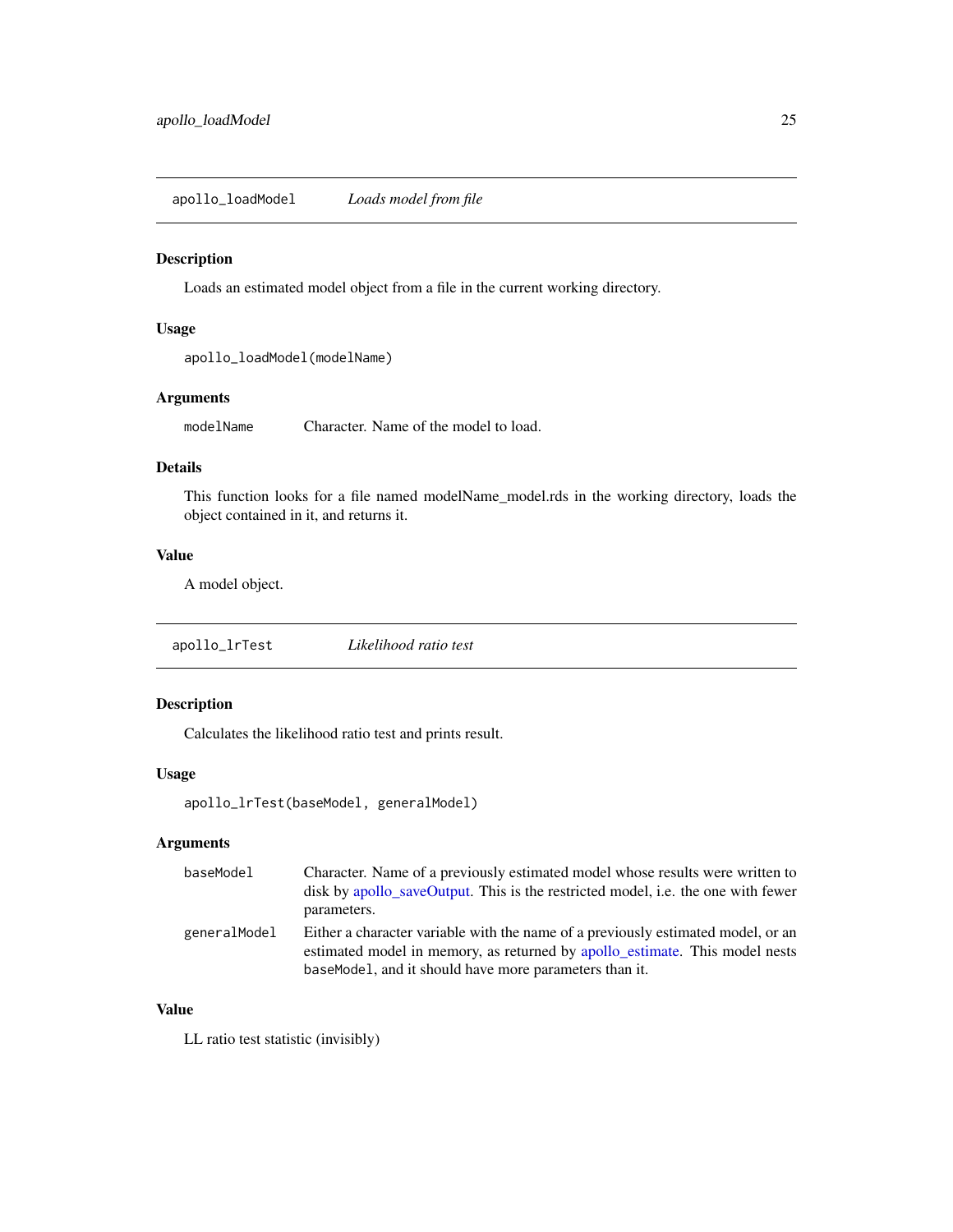<span id="page-25-1"></span><span id="page-25-0"></span>apollo\_makeCluster *Creates cluster for estimation.*

#### Description

Creates cluster and loads pieces of the database for each worker.

## Usage

```
apollo_makeCluster(apollo_probabilities, apollo_inputs, silent = FALSE)
```
#### Arguments

| apollo_probabilities |                                                                                                                                                                                                                        |
|----------------------|------------------------------------------------------------------------------------------------------------------------------------------------------------------------------------------------------------------------|
|                      | Function. Returns probabilities of the model to be estimated. Must receive three<br>arguments:                                                                                                                         |
|                      | • apollo_beta: Named numeric vector. Names and values of model parame-<br>ters.                                                                                                                                        |
|                      | • apollo_inputs: List containing options of the model. See apollo_validateInputs.<br>• functionality: Character. Can be either "estimate" (default), "prediction",<br>"validate", "conditionals", "zero LL", or "raw". |
| apollo_inputs        | List grouping most common inputs. Created by function apollo_validateInputs.                                                                                                                                           |
| silent               | Boolean. If TRUE, it reports progress to the console. Default is FALSE.                                                                                                                                                |

#### Details

Internal use only. Called by apollo\_estimate before estimation. AT least doubles up memory usage. But during the splitting it uses even more (~250

## Value

Cluster (i.e. an object of class cluster from package parallel)

| apollo_makeDraws | Creates draws for models with mixing |
|------------------|--------------------------------------|
|------------------|--------------------------------------|

## Description

Creates a list containing all draws necessary to estimate a model with mixing.

## Usage

```
apollo_makeDraws(apollo_inputs, silent = FALSE)
```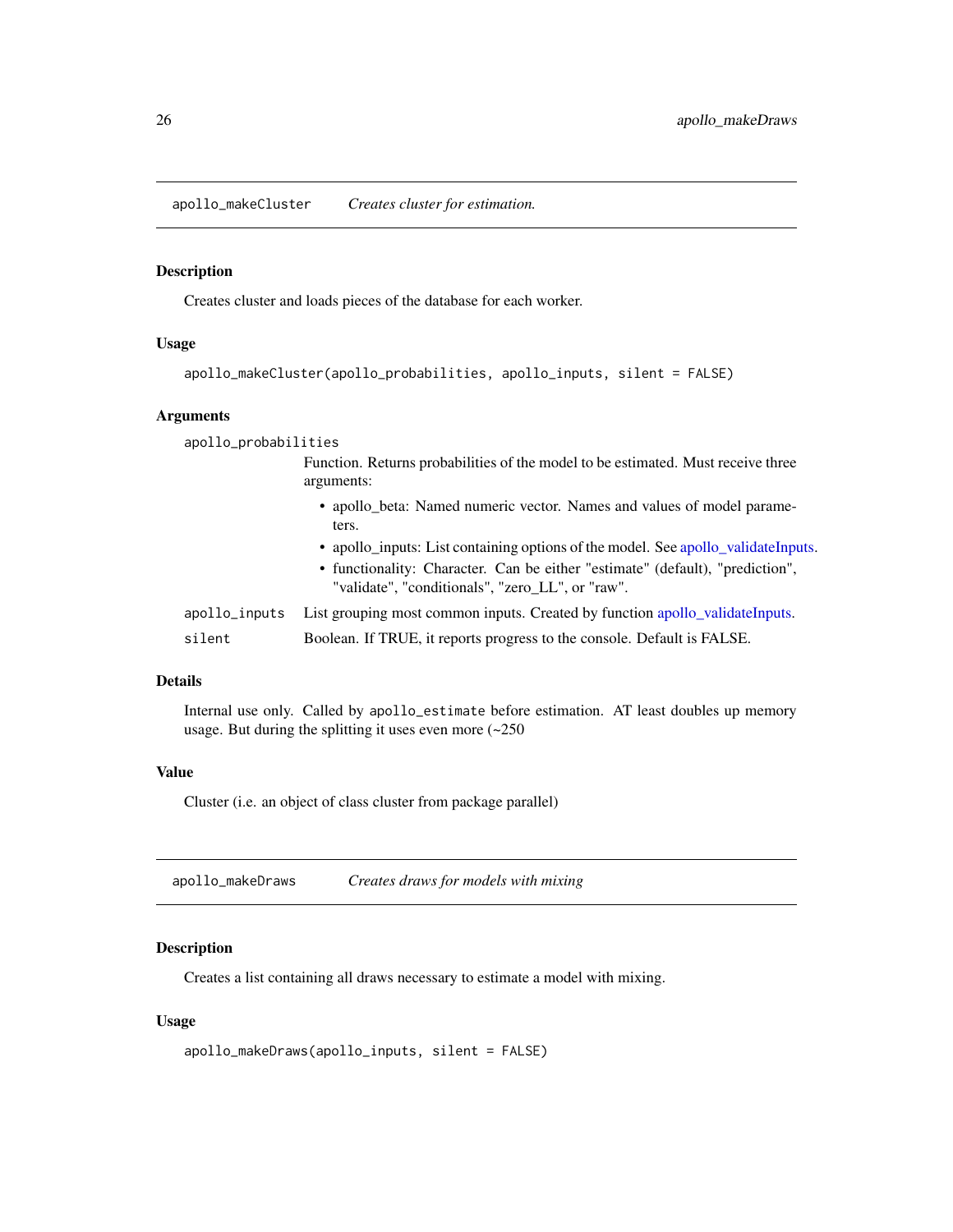#### <span id="page-26-0"></span>**Arguments**

|        | apollo_inputs List grouping most common inputs. Created by function apollo_validateInputs.          |
|--------|-----------------------------------------------------------------------------------------------------|
| silent | Boolean. If true, then no information is printed to console or default output.<br>FALSE by default. |

#### Details

Internal use only. Called by apollo\_validateInputs. #' This function creates a list whose elements are the sets of draws requested by the user for use in a model with mixing. If the model does not include mixing, then it is not necessary to run this function. The number of draws have a massive impact on memory usage and estimation time. Memory usage and number of computations scale geometrically as N\*interNDraws\*intraNDraws (where N is the number of observations). Special care should be taken when using both inter and intra draws, as memory usage can easily reach the GB order of magnitude. Also, keep in mind that using several threads (i.e. multicore) at least doubles the memory usage. This function returns a list, with each element representing a random component of the mixing model. The dimensions of the array depend on the type of draws used.

- 1. If only inter-individual draws are used, then draws are stored as 2-dimensional arrays (i.e. matrices).
- 2. If intra-individual draws are used, then draws are stored as 3-dimensional arrays.
- 3. The first dimension of the arrays (rows) correspond with the observations in the database.
- 4. The second dimension of the arrays (columns) correspond to the number of inter-individual draws.
- 5. The third dimension of the arrays correspond to the number of intra-individual draws.

#### Value

List. Each element is an array of draws representing a random component of the mixing model.

apollo\_makeLogLike *Creates log-likelihood function.*

#### Description

Creates log-likelihood function from the likelihood function apollo\_probabilities provided by the user.

#### Usage

```
apollo_makeLogLike(apollo_beta, apollo_fixed, apollo_probabilities,
  apollo_inputs, apollo_estSet, cl = NA)
```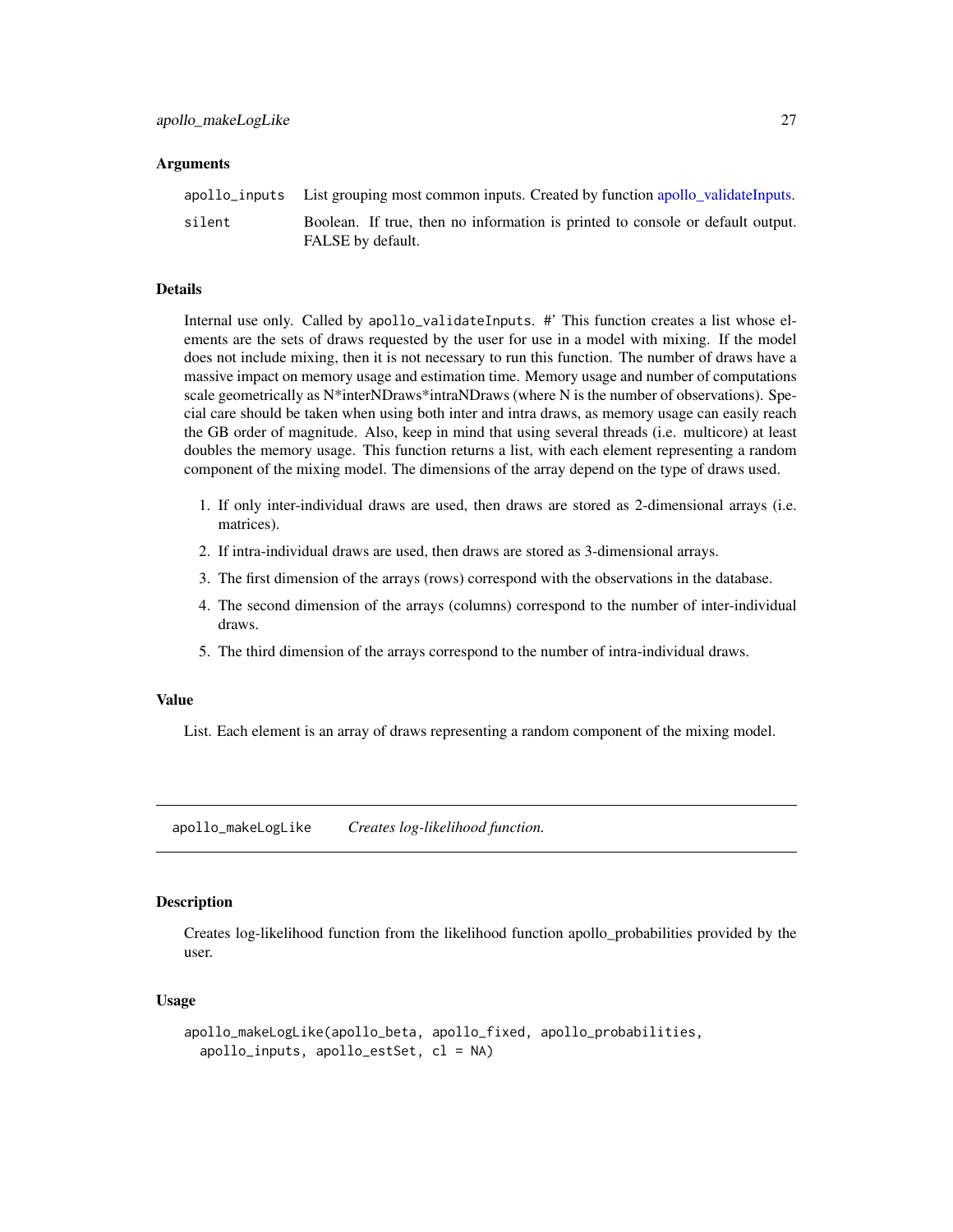## <span id="page-27-0"></span>Arguments

| apollo_beta          | Named numeric vector. Names and values for parameters.                                                                                                 |
|----------------------|--------------------------------------------------------------------------------------------------------------------------------------------------------|
| apollo_fixed         | Character vector. Names (as defined in apollo_beta) of parameters whose<br>value should not change during estimation.                                  |
| apollo_probabilities |                                                                                                                                                        |
|                      | Function. Returns probabilities of the model to be estimated. Must receive three<br>arguments:                                                         |
|                      | • apollo_beta: Named numeric vector. Names and values of model parame-<br>ters.                                                                        |
|                      | • apollo_inputs: List containing options of the model. See apollo_validateInputs.                                                                      |
|                      | • functionality: Character. Can be either "estimate" (default), "prediction",<br>"validate", "conditionals", "zero_LL", or "raw".                      |
| apollo_inputs        | List grouping most common inputs. Created by function apollo_validateInputs.                                                                           |
| apollo_estSet        | List of estimation options. It must contain at least one element called estima-<br>tionRoutine defining the estimation algorithm. See apollo_estimate. |
| cl                   | Cluster as provided by makeCluster. Assumed to be PSock.                                                                                               |

## Details

Internal use only. Called by apollo\_estimate before estimation. The returned function can be single-threaded or multi-threaded based on the model options.

#### Value

apollo\_logLike function.

apollo\_mdcev *Calculates MDCEV likelihoods.*

## Description

Calculates the likelihood of a Multiple Discrete Continuous Extreme Value (MDCEV) model.

## Usage

```
apollo_mdcev(mdcev_settings, functionality)
```
## Arguments

mdcev\_settings List of settings for the MDCEV model. It must include the following.

- V: Named list. Utilities of the alternatives. Names of elements must match those in argument 'alternatives'.
- alternatives: Character vector. Names of alternatives, elements must match the names in list 'V'.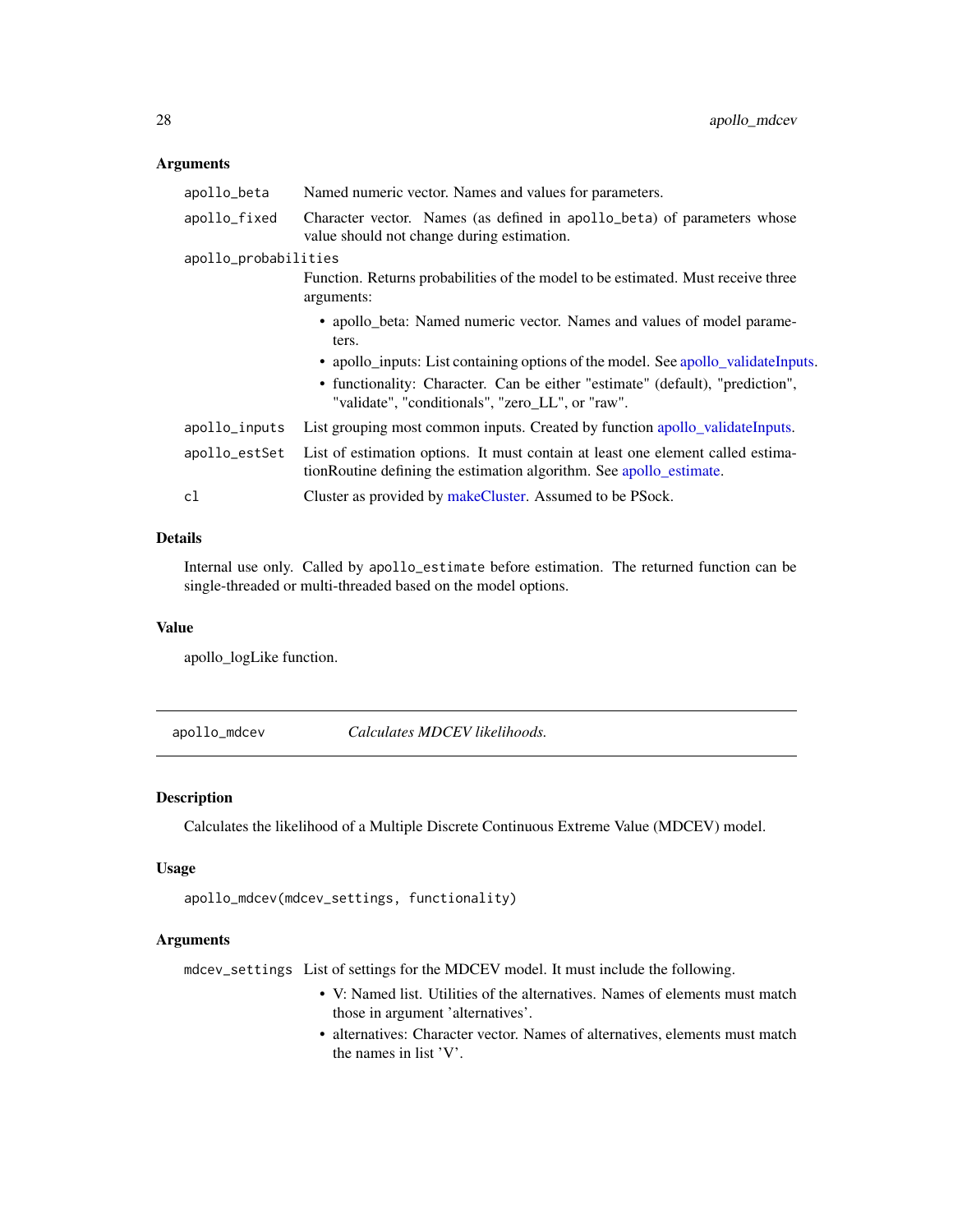- alpha: Named list. Alpha parameters for each alternative, including for the outside good. As many elements as alternatives.
- gamma: Named list. Gamma parameters for each alternative, including for the outside good. As many elements as alternatives.
- sigma: Numeric scalar. Scale parameter of the model extreme value type I error.
- cost: Named list of numeric vectors. Price of each alternative. One element per alternative, each one as long as the number of observations or a scalar. Names must match those in alternatives.
- avail: Named list. Availabilities of alternatives, one element per alternative. Names of elements must match those in argument 'alternatives'. Value for each element can be 1 (scalar if always available) or a vector with values 0 or 1 for each observation. If all alternatives are always available, then user can just omit this argument.
- continuousChoice: Named list of numeric vectors. Amount of consumption of each alternative. One element per alternative, as long as the number of observations or a scalar. Names must match those in alternatives.
- budget: Numeric vector. Budget for each observation.
- minConsumption: Named list of scalars or numeric vectors. Minimum consumption of the alternatives, if consumed. As many elements as alternatives. Names must match those in alternatives.
- rows: Boolean vector. Consideration of rows in the likelihood calculation, FALSE to exclude. Length equal to the number of observations (nObs). Default is "all", equivalent to rep(TRUE, nObs).
- functionality Character. Can take different values depending on desired output.
	- "estimate" Used for model estimation.
	- "prediction" Used for model predictions.
	- "validate" Used for validating input.
	- "zero LL" Used for calculating null likelihood.
	- "conditionals" Used for calculating conditionals.
	- "output" Used for preparing output after model estimation.
	- "raw" Used for debugging.

#### Value

The returned object depends on the value of argument functionality as follows.

- "estimate": vector/matrix/array. Returns the probabilities for the chosen alternative for each observation.
- "prediction": A matrix with one row per observation, and means and s.d. of predicted consumptions.
- "validate": Boolean. Returns TRUE if all tests are passed.
- "zero\_LL": Not applicable.
- "conditionals": Same as "prediction".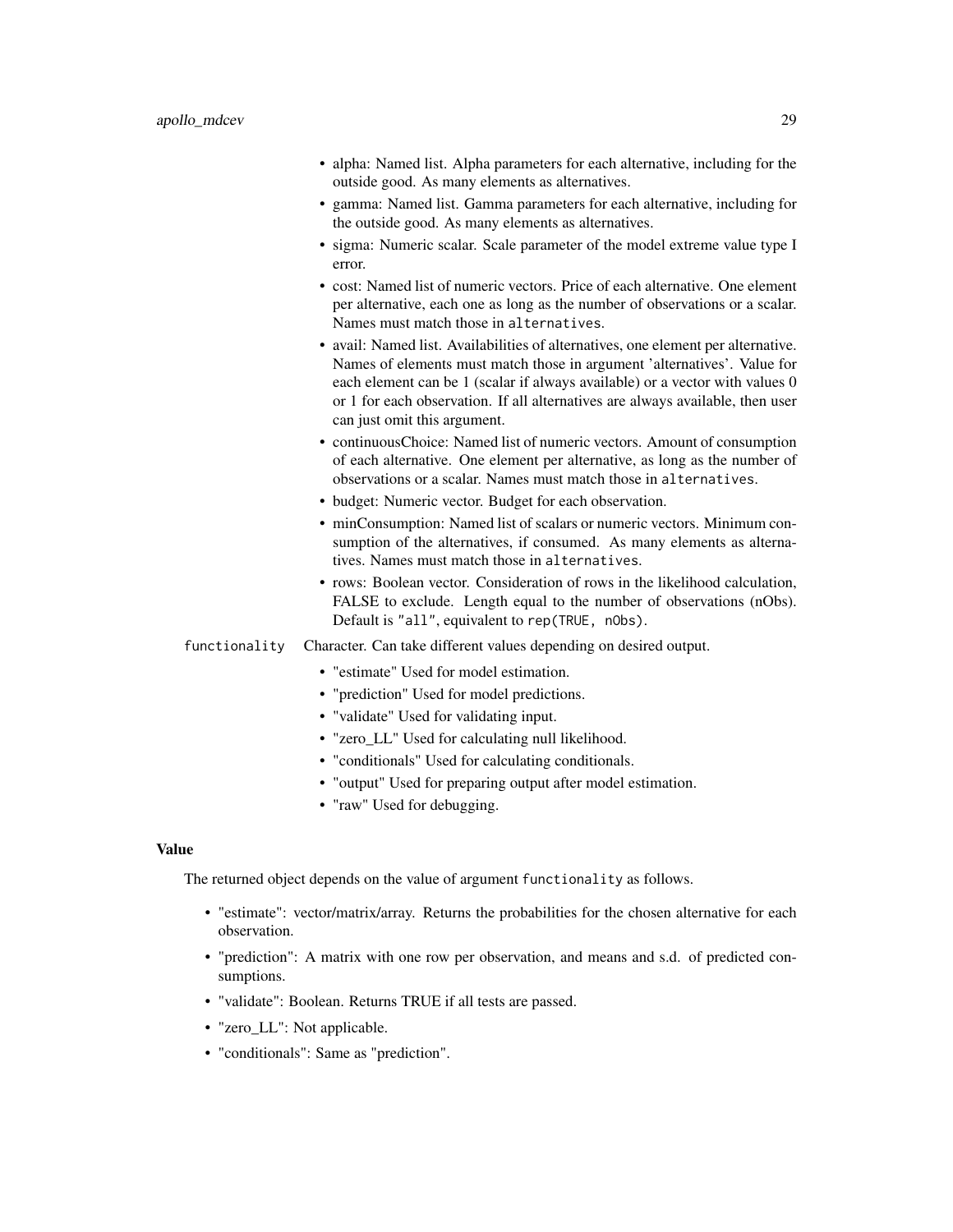- "output": Same as "estimate" but also writes summary of choices into temporary file (later read by apollo\_modelOutput).
- "raw": Same as "prediction".

apollo\_mdcevInside *Calculates MDCEV likelihoods without an outside good.*

## Description

Calculates the likelihood of a Multiple Discrete Continuous Extreme Value (MDCEV) model without an outside good.

#### Usage

```
apollo_mdcevInside(V, alternatives, alpha, gamma, sigma, cost, avail,
 continuousChoice, budget, functionality, minConsumption = NA,
 rows = "all")
```
## Arguments

| $\vee$           | Named list. Utilities of the alternatives. Names of elements must match those in<br>argument 'alternatives'.                                                                                                                                                                                                                                           |  |
|------------------|--------------------------------------------------------------------------------------------------------------------------------------------------------------------------------------------------------------------------------------------------------------------------------------------------------------------------------------------------------|--|
| alternatives     | Character vector. Names of alternatives, elements must match the names in list<br>$'V'$ .                                                                                                                                                                                                                                                              |  |
| alpha            | Named list. Alpha parameters for each alternative. As many elements as alter-<br>natives.                                                                                                                                                                                                                                                              |  |
| gamma            | Named list. Gamma parameters for each alternative. As many elements as alter-<br>natives.                                                                                                                                                                                                                                                              |  |
| sigma            | Numeric scalar. Scale parameter of the model extreme value type I error.                                                                                                                                                                                                                                                                               |  |
| cost             | Named list of numeric vectors. Price of each alternative. One element per alter-<br>native, each one as long as the number of observations or a scalar. Names must<br>match those in alternatives.                                                                                                                                                     |  |
| avail            | Named list. Availabilities of alternatives, one element per alternative. Names of<br>elements must match those in argument 'alternatives'. Value for each element<br>can be 1 (scalar if always available) or a vector with values 0 or 1 for each<br>observation. If all alternatives are always available, then user can just omit this<br>argument. |  |
| continuousChoice |                                                                                                                                                                                                                                                                                                                                                        |  |
|                  | Named list of numeric vectors. Amount of consumption of each alternative.<br>One element per alternative, as long as the number of observations or a scalar.<br>Names must match those in alternatives.                                                                                                                                                |  |
| budget           | Numeric vector. Budget for each observation.                                                                                                                                                                                                                                                                                                           |  |
| functionality    | Character. Can take different values depending on desired output.                                                                                                                                                                                                                                                                                      |  |
|                  | • "estimate" Used for model estimation.                                                                                                                                                                                                                                                                                                                |  |

<span id="page-29-0"></span>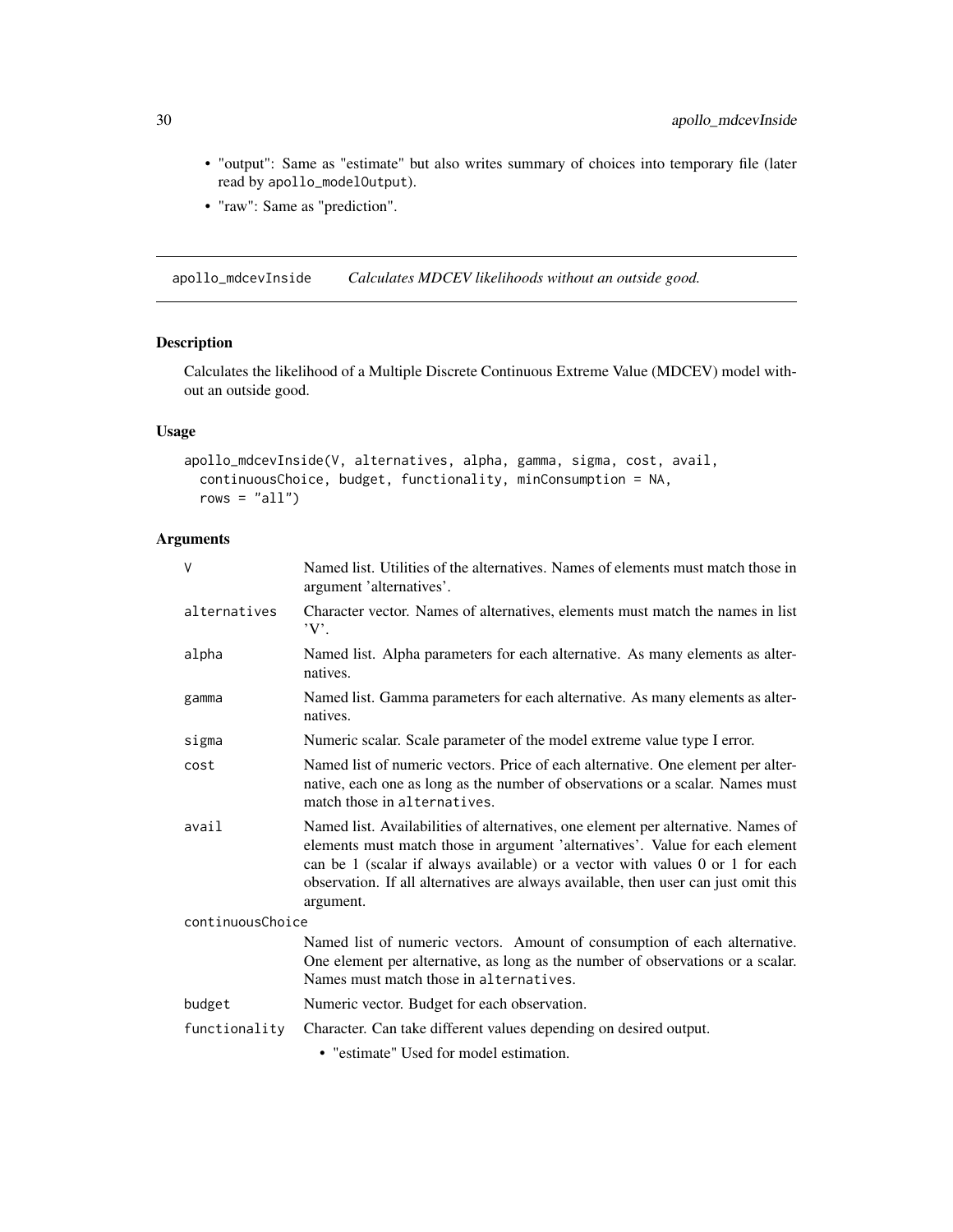<span id="page-30-0"></span>

|      | • "prediction" Used for model predictions.                                                                                                                                                        |
|------|---------------------------------------------------------------------------------------------------------------------------------------------------------------------------------------------------|
|      | • "validate" Used for validating input.                                                                                                                                                           |
|      | • "zero_LL" Used for calculating null likelihood.                                                                                                                                                 |
|      | • "conditionals" Used for calculating conditionals.                                                                                                                                               |
|      | • "output" Used for preparing output after model estimation.                                                                                                                                      |
|      | • "raw" Used for debugging.                                                                                                                                                                       |
|      | minConsumption Named list of scalars or numeric vectors. Minimum consumption of the alterna-<br>tives, if consumed. As many elements as alternatives. Names must match those<br>in alternatives.  |
| rows | Boolean vector. Consideration of rows in the likelihood calculation, FALSE to<br>exclude. Length equal to the number of observations (nObs). Default is "all",<br>equivalent to rep (TRUE, n0bs). |

## Value

The returned object depends on the value of argument functionality as follows.

- "estimate": vector/matrix/array. Returns the probabilities for the chosen alternative for each observation.
- "prediction": A matrix with one row per observation, and means and s.d. of predicted consumptions.
- "validate": Boolean. Returns TRUE if all tests are passed.
- "zero\_LL": Not applicable.
- "conditionals": Same as "prediction".
- "output": Same as "estimate" but also writes summary of choices into temporary file (later read by apollo\_modelOutput).
- "raw": Same as "prediction".

apollo\_mdcevOutside *Calculates MDCEV likelihoods with an outside good.*

#### Description

Calculates the likelihood of a Multiple Discrete Continuous Extreme Value (MDCEV) model with an outside good.

## Usage

```
apollo_mdcevOutside(V, alternatives, alpha, gamma, sigma, cost, avail,
 continuousChoice, budget, functionality, minConsumption = NA,
 rows = "all")
```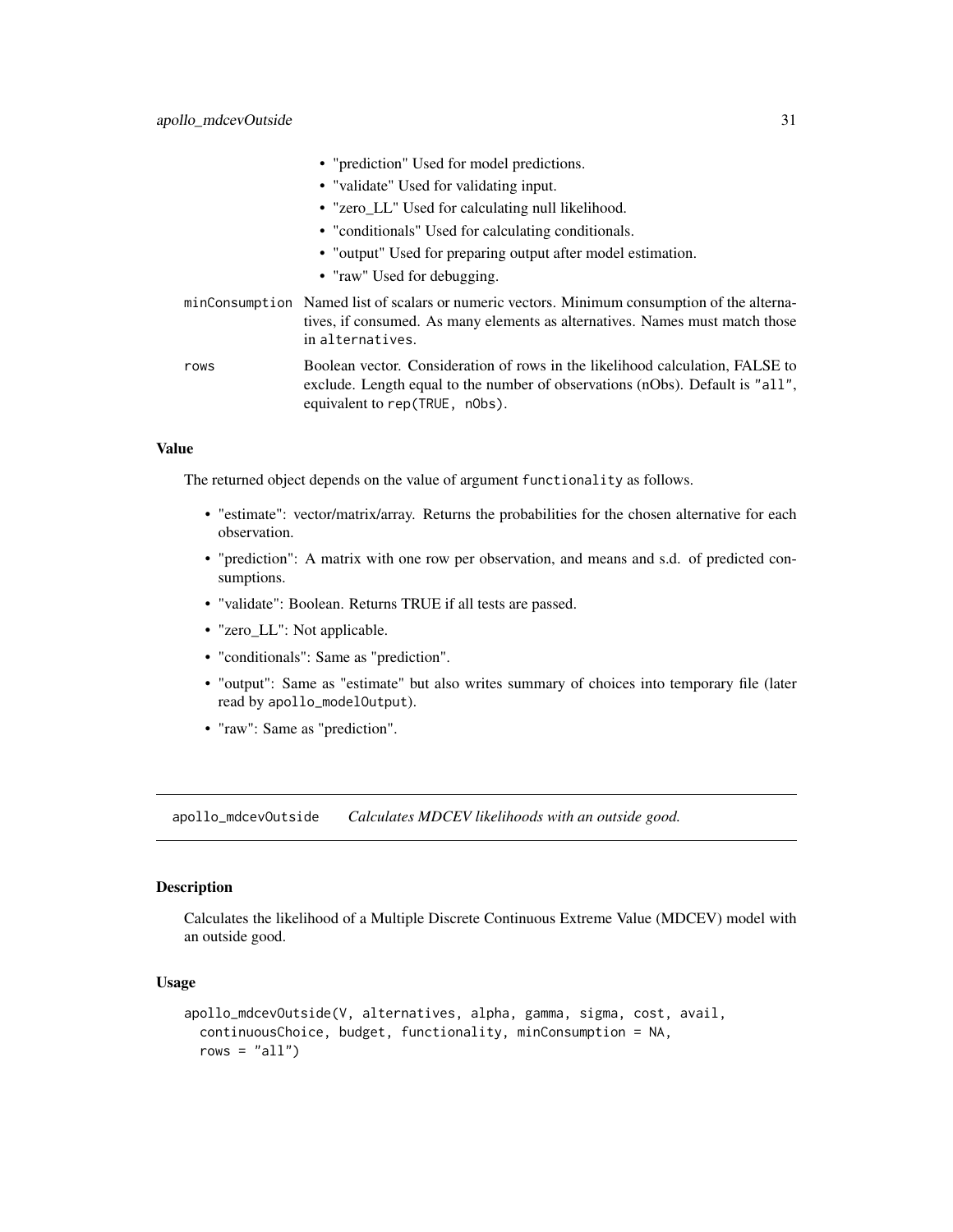## Arguments

| ٧                | Named list. Utilities of the alternatives. Names of elements must match those in<br>argument 'alternatives'.                                                                                                                                                                                                                                           |  |
|------------------|--------------------------------------------------------------------------------------------------------------------------------------------------------------------------------------------------------------------------------------------------------------------------------------------------------------------------------------------------------|--|
| alternatives     | Character vector. Names of alternatives, elements must match the names in list<br>'V'.                                                                                                                                                                                                                                                                 |  |
| alpha            | Named list. Alpha parameters for each alternative, including for the outside<br>good. As many elements as alternatives.                                                                                                                                                                                                                                |  |
| gamma            | Named list. Gamma parameters for each alternative, including for the outside<br>good. As many elements as alternatives.                                                                                                                                                                                                                                |  |
| sigma            | Numeric scalar. Scale parameter of the model extreme value type I error.                                                                                                                                                                                                                                                                               |  |
| cost             | Named list of numeric vectors. Price of each alternative. One element per alter-<br>native, each one as long as the number of observations or a scalar. Names must<br>match those in alternatives.                                                                                                                                                     |  |
| avail            | Named list. Availabilities of alternatives, one element per alternative. Names of<br>elements must match those in argument 'alternatives'. Value for each element<br>can be 1 (scalar if always available) or a vector with values 0 or 1 for each<br>observation. If all alternatives are always available, then user can just omit this<br>argument. |  |
| continuousChoice |                                                                                                                                                                                                                                                                                                                                                        |  |
|                  | Named list of numeric vectors. Amount of consumption of each alternative.<br>One element per alternative, as long as the number of observations or a scalar.<br>Names must match those in alternatives.                                                                                                                                                |  |
| budget           | Numeric vector. Budget for each observation.                                                                                                                                                                                                                                                                                                           |  |
| functionality    | Character. Can take different values depending on desired output.                                                                                                                                                                                                                                                                                      |  |
|                  | • "estimate" Used for model estimation.                                                                                                                                                                                                                                                                                                                |  |
|                  | • "prediction" Used for model predictions.                                                                                                                                                                                                                                                                                                             |  |
|                  | • "validate" Used for validating input.                                                                                                                                                                                                                                                                                                                |  |
|                  | • "zero_LL" Used for calculating null likelihood.                                                                                                                                                                                                                                                                                                      |  |
|                  | • "conditionals" Used for calculating conditionals.                                                                                                                                                                                                                                                                                                    |  |
|                  | • "output" Used for preparing output after model estimation.<br>• "raw" Used for debugging.                                                                                                                                                                                                                                                            |  |
| minConsumption   | Named list of scalars or numeric vectors. Minimum consumption of the alterna-<br>tives, if consumed. As many elements as alternatives. Names must match those<br>in alternatives.                                                                                                                                                                      |  |
| rows             | Boolean vector. Consideration of rows in the likelihood calculation, FALSE to<br>exclude. Length equal to the number of observations (nObs). Default is "all",<br>equivalent to rep(TRUE, nObs).                                                                                                                                                       |  |

## Value

The returned object depends on the value of argument functionality as follows.

• "estimate": vector/matrix/array. Returns the probabilities for the chosen alternative for each observation.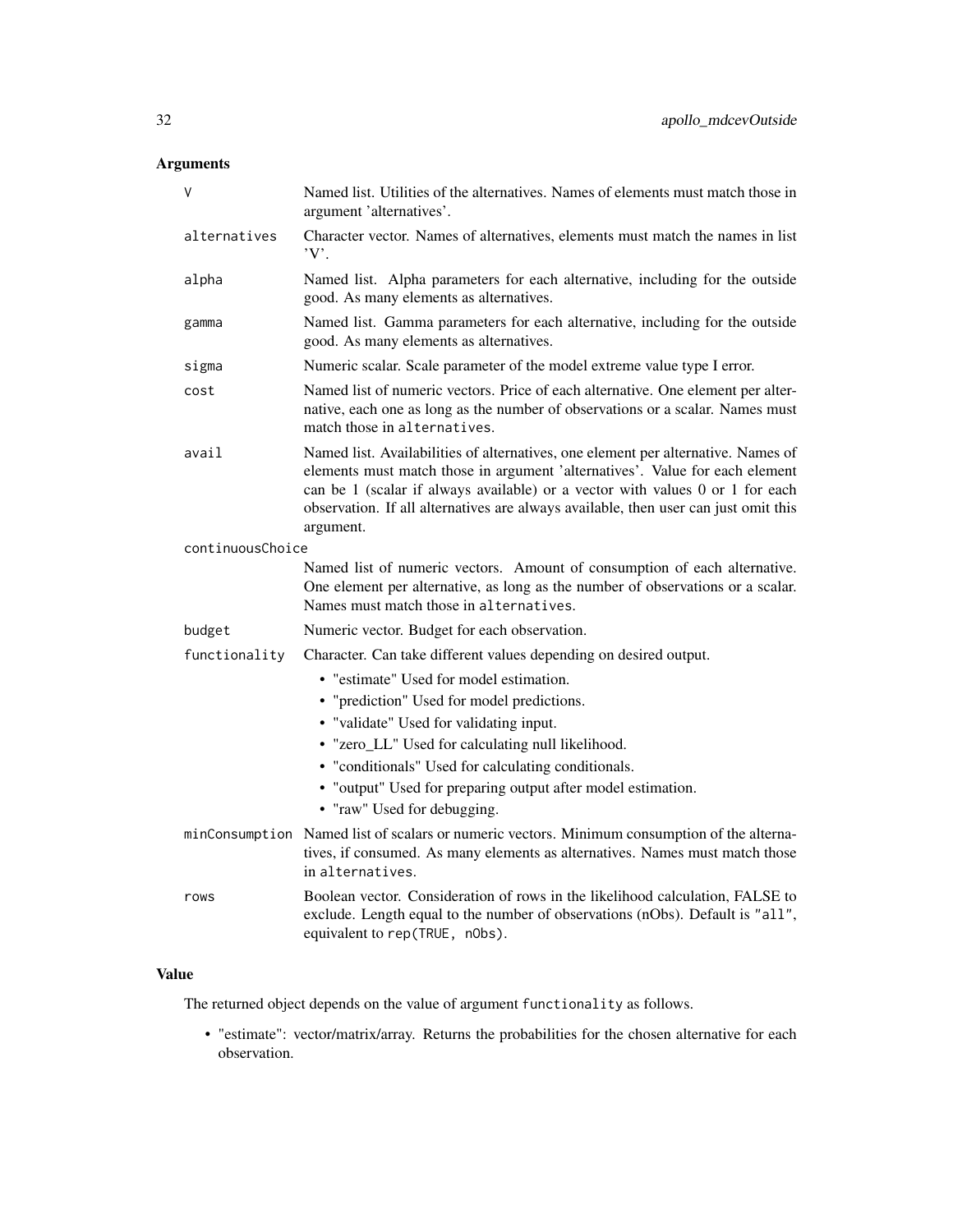#### <span id="page-32-0"></span>apollo\_mdcnev 33

- "prediction": A matrix with one row per observation, and means and s.d. of predicted consumptions.
- "validate": Boolean. Returns TRUE if all tests are passed.
- "zero\_LL": Not applicable.
- "conditionals": Same as "prediction".
- "output": Same as "estimate" but also writes summary of choices into temporary file (later read by apollo\_modelOutput).
- "raw": Same as "prediction".

apollo\_mdcnev *Calculates MDCNEV likelihoods with an outside good.*

#### **Description**

Calculates the likelihood of a Multiple Discrete Continuous Nested Extreme Value (MDCNEV) model with an outside good.

#### Usage

apollo\_mdcnev(mdcnev\_settings, functionality)

#### Arguments

mdcnev\_settings

List of settings for the MDCEV model. It must include the following.

- V: Named list. Utilities of the alternatives. Names of elements must match those in argument 'alternatives'.
- alternatives: Character vector. Names of alternatives, elements must match the names in list 'V'.
- alpha: Named list. Alpha parameters for each alternative, including for the outside good. As many elements as alternatives.
- gamma: Named list. Gamma parameters for each alternative, including for the outside good. As many elements as alternatives.
- mdcnevNests: Named list. Lambda parameters for each nest. Elements must be named with the nest name. The lambda at the root is fixed to 1, and therefore must be no be defined. The value of the estimated mdcnevNests parameters should be between 0 and 1 to ensure consistency with random utility maximization.
- mdcnevStructure: Numeric matrix. One row per nest and one column per alternative. Each element of the matrix is 1 if an alternative belongs to the corresponding nest.
- cost: Named list of numeric vectors. Price of each alternative. One element per alternative, each one as long as the number of observations or a scalar. Names must match those in alternatives.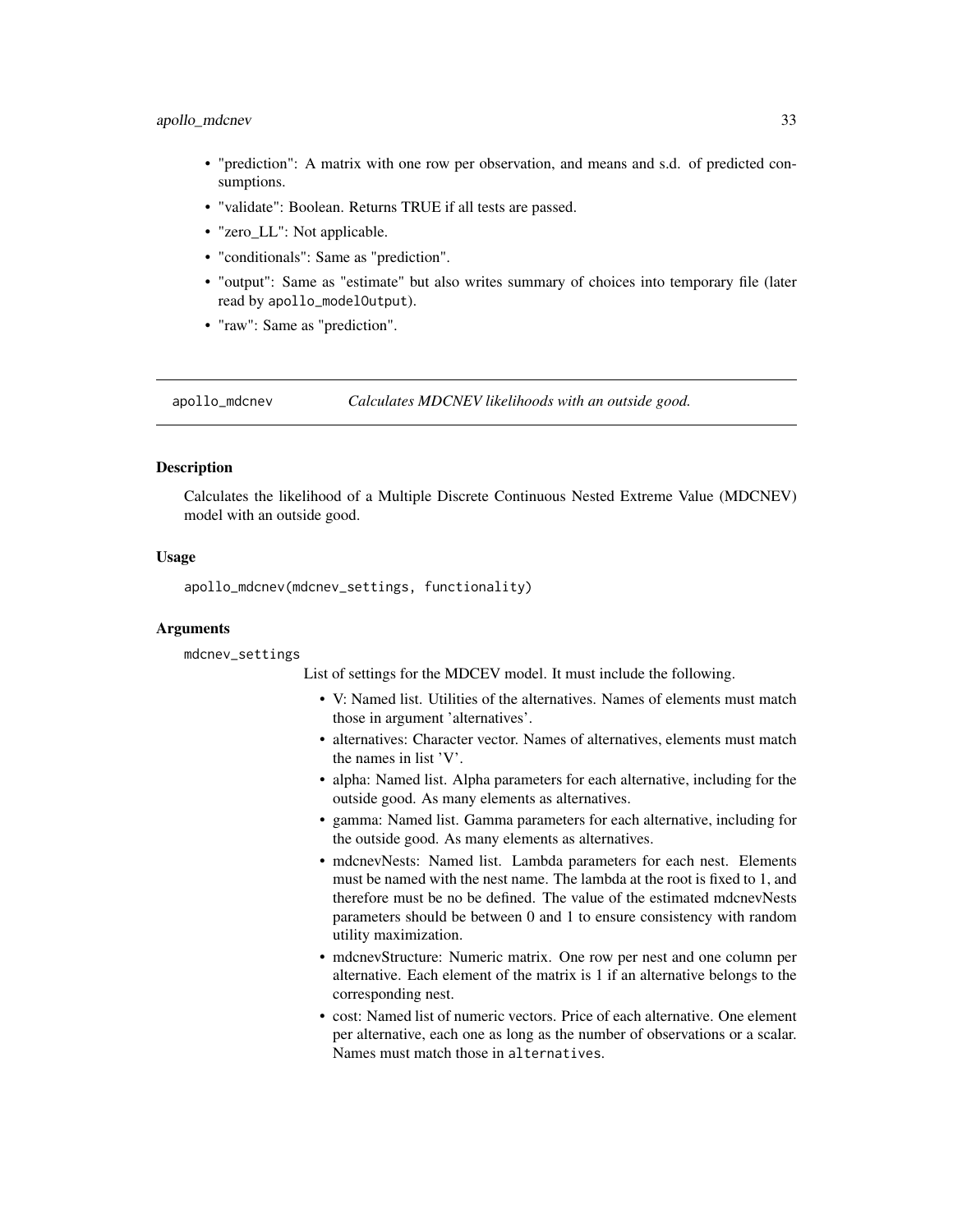- avail: Named list. Availabilities of alternatives, one element per alternative. Names of elements must match those in argument 'alternatives'. Value for each element can be 1 (scalar if always available) or a vector with values 0 or 1 for each observation. If all alternatives are always available, then user can just omit this argument.
- continuousChoice: Named list of numeric vectors. Amount of consumption of each alternative. One element per alternative, as long as the number of observations or a scalar. Names must match those in alternatives.
- budget: Numeric vector. Budget for each observation.
- minConsumption: Named list of scalars or numeric vectors. Minimum consumption of the alternatives, if consumed. As many elements as alternatives. Names must match those in alternatives.
- rows: Boolean vector. Consideration of rows in the likelihood calculation, FALSE to exclude. Length equal to the number of observations (nObs). Default is "all", equivalent to rep(TRUE, nObs).
- functionality Character. Can take different values depending on desired output.
	- "estimate" Used for model estimation.
	- "prediction" Used for model predictions.
	- "validate" Used for validating input.
	- "zero\_LL" Used for calculating null likelihood.
	- "conditionals" Used for calculating conditionals.
	- "output" Used for preparing output after model estimation.
	- "raw" Used for debugging.

#### Value

The returned object depends on the value of argument functionality as follows.

- "estimate": vector/matrix/array. Returns the probabilities for the chosen alternative for each observation.
- "prediction": A matrix with one row per observation, and means and s.d. of predicted consumptions.
- "validate": Boolean. Returns TRUE if all tests are passed.
- "zero\_LL": Not applicable.
- "conditionals": Same as "prediction".
- "output": Same as "estimate" but also writes summary of choices into temporary file (later read by apollo\_modelOutput).
- "raw": Same as "prediction".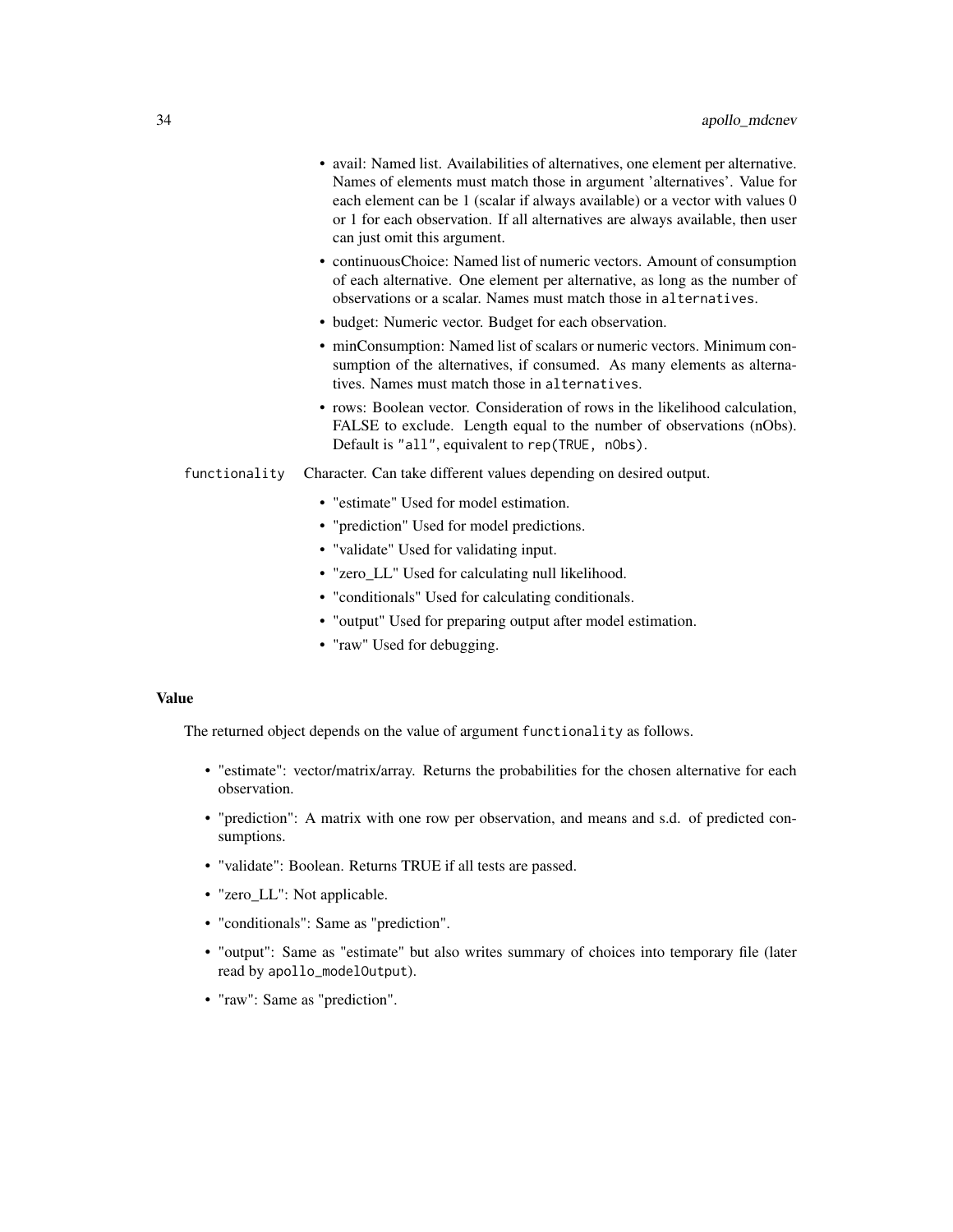<span id="page-34-0"></span>

Generate random draws using the Modified Latin Hypercube Sampling algorithm.

## Usage

apollo\_mlhs(N, d, i)

## Arguments

| N            | The number of draws to generate in each dimension |
|--------------|---------------------------------------------------|
| <sub>d</sub> | The number of dimensions to generate draws in     |
| i            | The number of individuals to generate draws for   |

## Details

Internal use only. Algorithm described in Hess, S., Train, K., and Polak, J. (2006) Transportation Research 40B, 147 - 163.

## Value

A  $(N^*i)$  x d matrix with random draws

apollo\_mnl *Calculates multinomial logit probabilities*

## Description

Calculates probabilities of a multinomial logit model.

## Usage

apollo\_mnl(mnl\_settings, functionality)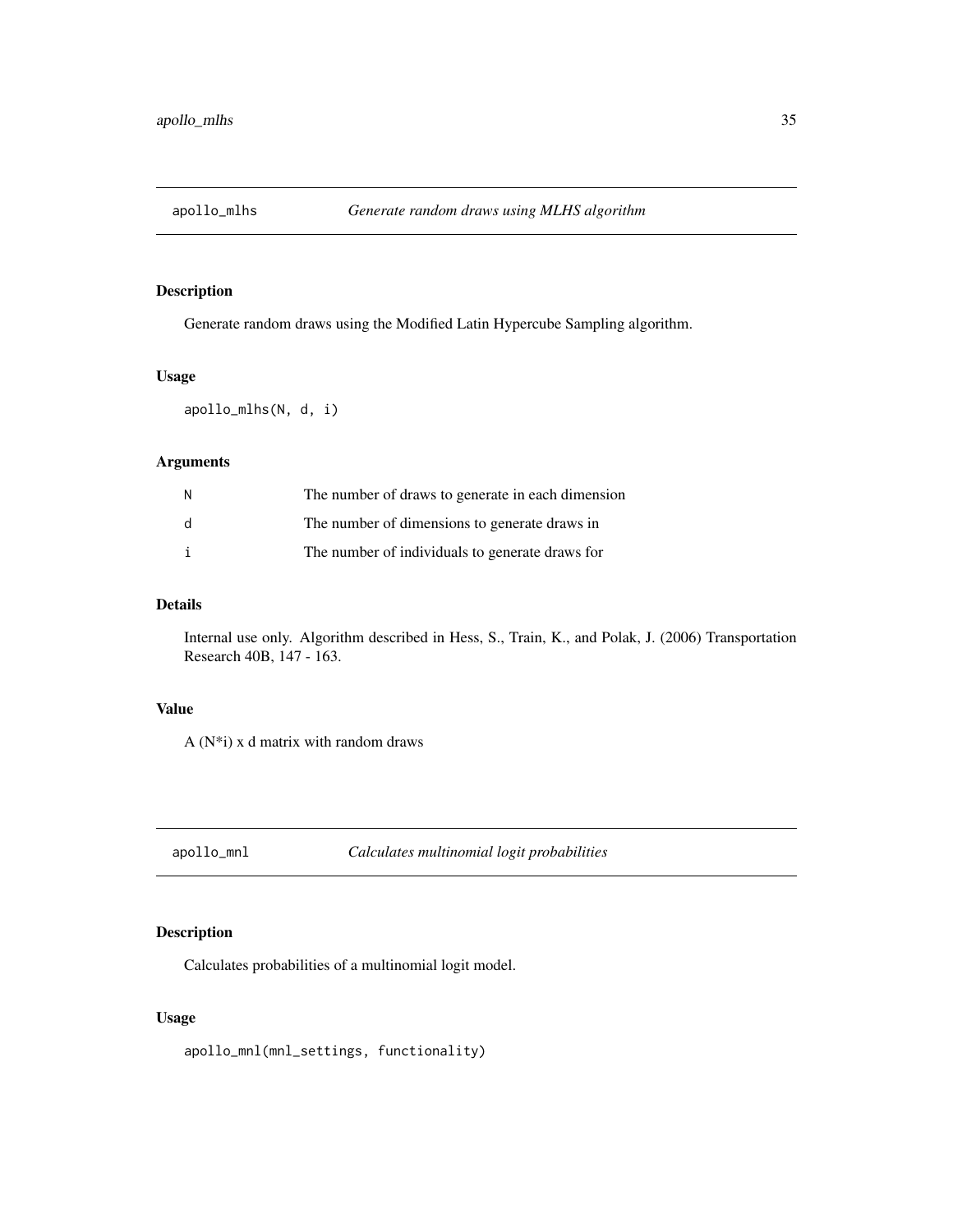## Arguments

| List of inputs of the MNL model. It should contain the following.                                                                                                                                                                                                                                                 |
|-------------------------------------------------------------------------------------------------------------------------------------------------------------------------------------------------------------------------------------------------------------------------------------------------------------------|
| • alternatives: Named numeric vector. Names of alternatives and their corre-<br>sponding value in choiceVar.<br>• avail: Named list of numeric vectors or scalars. Availabilities of alterna-<br>tives, one element per alternative. Names of elements must match those in<br>alternatives. Values can be 0 or 1. |
| • choiceVar: Numeric vector. Contains choices for all observations. It will<br>usually be a column from the database. Values are defined in alternatives.                                                                                                                                                         |
| • V: Named list of deterministic utilities . Utilities of the alternatives. Names<br>of elements must match those in alternatives.                                                                                                                                                                                |
| • rows: Boolean vector. Consideration of rows in the likelihood calculation,<br>FALSE to exclude. Length equal to the number of observations (nObs).<br>Default is "all", equivalent to rep(TRUE, n0bs).                                                                                                          |
| Character. Can take different values depending on desired output.                                                                                                                                                                                                                                                 |
| • "estimate": Used for model estimation.                                                                                                                                                                                                                                                                          |
| • "prediction": Used for model predictions.                                                                                                                                                                                                                                                                       |
| • "validate": Used for validating input.                                                                                                                                                                                                                                                                          |
| • "zero_LL": Used for calculating null likelihood.                                                                                                                                                                                                                                                                |
| • "conditionals": Used for calculating conditionals.                                                                                                                                                                                                                                                              |
| • "output": Used for preparing output after model estimation.                                                                                                                                                                                                                                                     |
|                                                                                                                                                                                                                                                                                                                   |

• "raw": Used for debugging.

## Value

The returned object depends on the value of argument functionality as follows.

- "estimate": vector/matrix/array. Returns the probabilities for the chosen alternative for each observation.
- "prediction": List of vectors/matrices/arrays. Returns a list with the probabilities for all alternatives, with an extra element for the chosen alternative probability.
- "validate": Boolean. Returns TRUE if all tests are passed.
- "zero\_LL": vector/matrix/array. Returns the probability of the chosen alternative when all parameters are zero.
- "conditionals": Same as "prediction".
- "output": Same as "estimate" but also writes summary of choices into temporary file (later read by apollo\_modelOutput).
- "raw": Same as "prediction".

## Examples

```
### Load data
data(apollo_modeChoiceData)
database <- apollo_modeChoiceData
rm(apollo_modeChoiceData)
```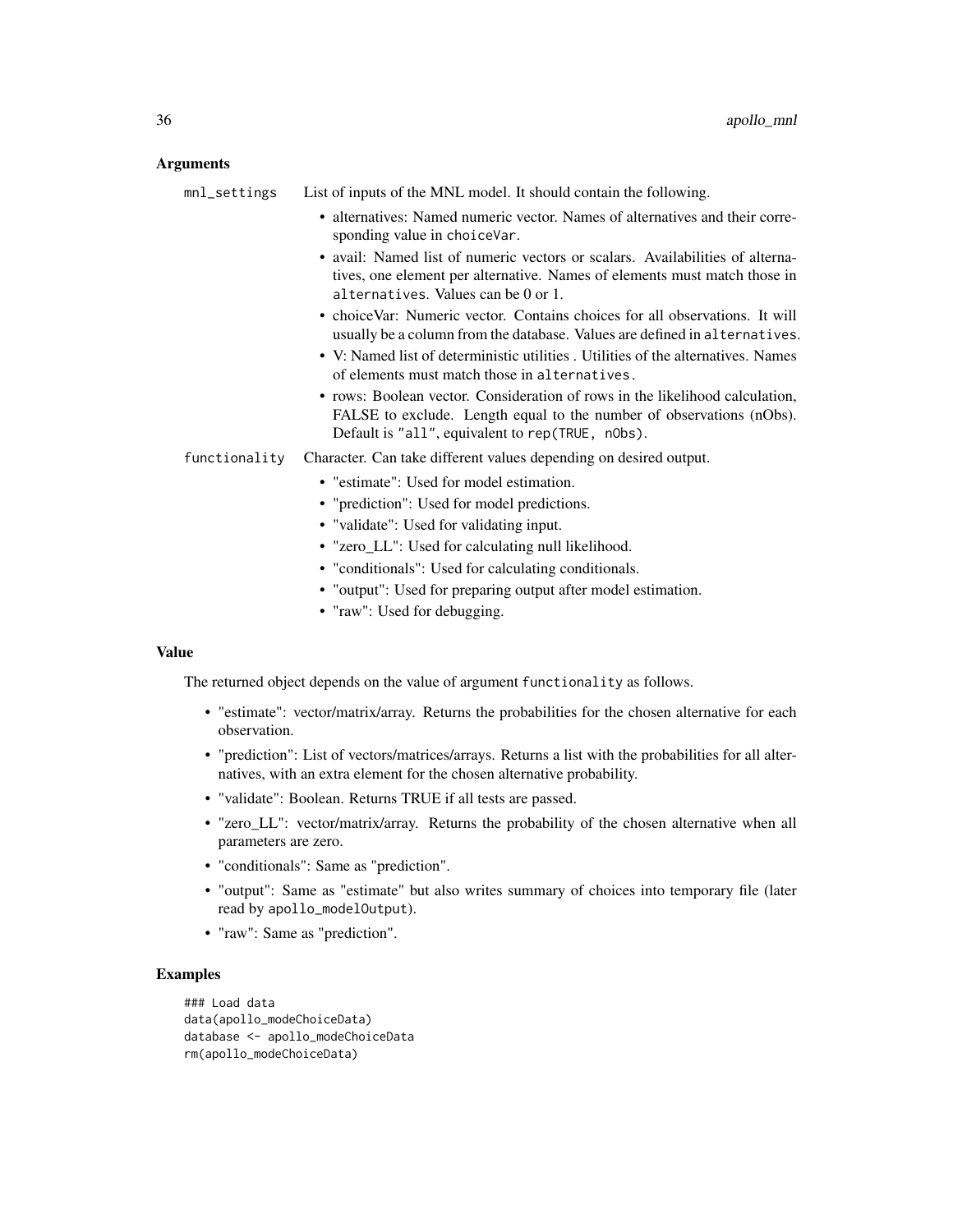```
### Parameters
b = list(asc_1=0, asc_2=0, asc_3=0, asc_4=0, tt=0, tc=0, acc=0)
### List of utilities
V = list()V[['car' ]] = b$asc_1 + b$tt*database$time_car + b$tc*database$cost_car
V[['bus' ]] = b$asc_2 + b$tt*database$time_bus + b$tc*database$cost_bus +
             b$acc*database$access_bus
V[['air' ]] = b$asc_3 + b$tt*database$time_air + b$tc*database$cost_air +
             b$acc*database$access_air
V[['rail']] = b$asc_4 + b$tt*database$time_rail + b$tc*database$cost_rail +
             b$acc*database$access_rail
### MNL settings
mnl_settings <- list(
   alternatives = c(car=1, bus=2, air=3, rail=4),
  avail = list(car=database$av_car, bus=database$av_bus,
                      air=database$av_air, rail=database$av_rail),
   choiceVar = database$choice,
  V = V\lambda### Compute choice probabilities using MNL model
apollo_mnl(mnl_settings, functionality="estimate")
```
apollo\_modeChoiceData *Simulated dataset of mode choice.*

#### **Description**

A simulated dataset containing 8000 mode choices among four alternatives.

#### Usage

apollo\_modeChoiceData

#### Format

A data frame with 8000 rows and 25 variables:

ID Numeric. Identification number of the individual.

RP Numeric. 1 if the row corresponds to a revealed preference (RP) observation. 0 otherwise.

RP\_journey Numeric. Consecutive ID of RP observation.

SP Numeric. 1 if the row corresponds to a stated preference (SP) observation. 0 otherwise.

SP task Numeric. Consecutive ID of SP choice task.

access air Numeric. Access time (in minutes) of mode air.

access\_bus Numeric. Access time (in minutes) of mode bus.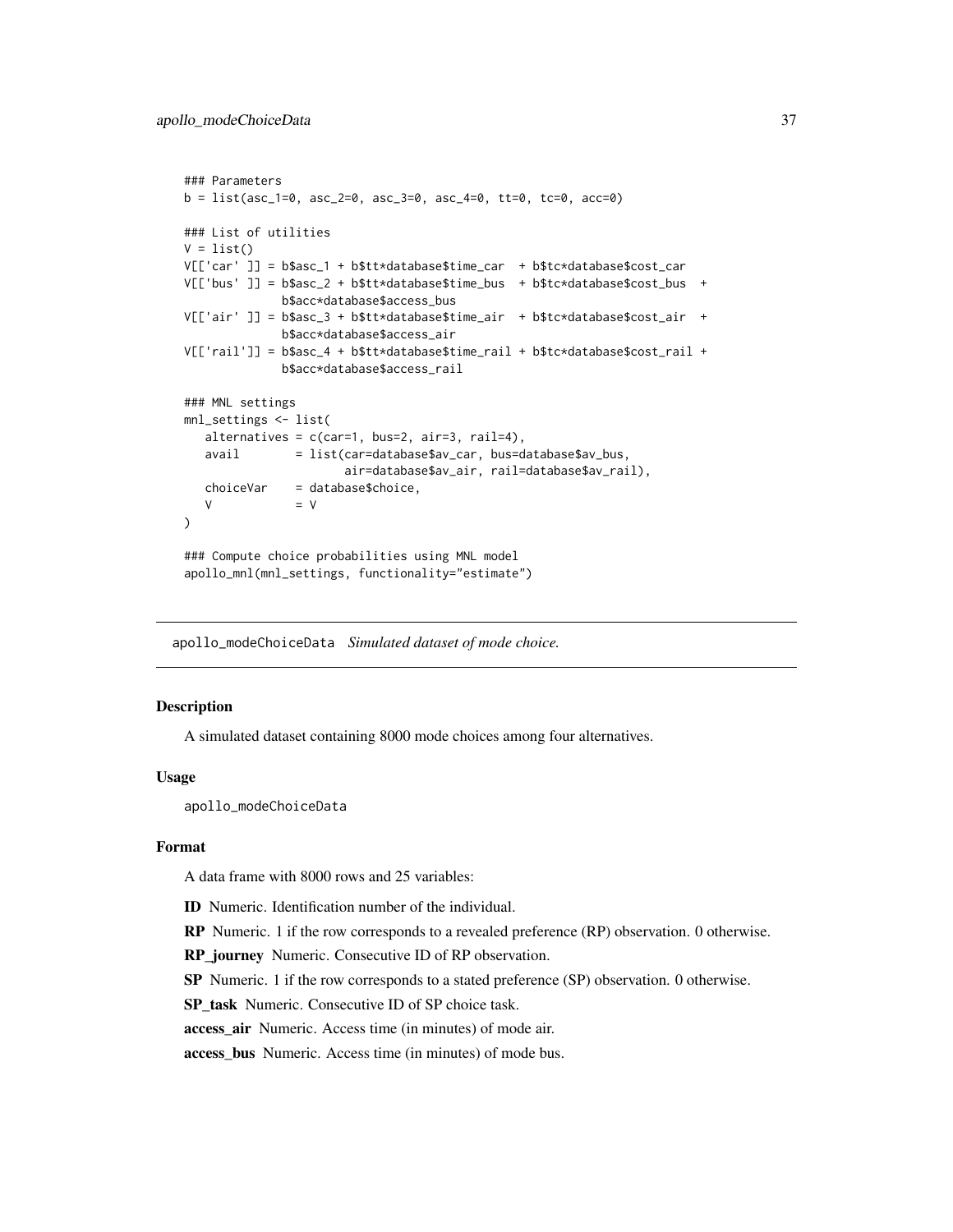av\_air Numeric. 1 if the mode air (plane) is available. 0 otherwise.

av bus Numeric. 1 if the mode bus is available. 0 otherwise.

av car Numeric. 1 if the mode car is available. 0 otherwise.

av\_rail Numeric. 1 if the mode rail (train) is available. 0 otherwise.

business Numeric. Purpose of the trip. 1 for business, 0 for other.

choice Numeric. Choice indicator, 1=car, 2=bus, 3=air, 4=rail.

cost air Numeric. Cost (in GBP) of mode air.

cost\_bus Numeric. Cost (in GBP) of mode bus.

cost car Numeric. Cost (in GBP) of mode car.

cost\_rail Numeric. Cost (in GBP) of mode rail.

female Numeric. Sex of individual. 1 for female, 0 for male.

- income Numeric. Income (in GBP per annum) of the individual.
- service\_air Numeric. Additional services in the air mode. 0 for none, 1 for a meal, 2 for wifi, 3 for meal and wifi.
- service rail Numeric. Additional services in the rail mode. 0 for none, 1 for a meal, 2 for wifi, 3 for meal and wifi.
- time\_air Numeric. Travel time (in minutes) of mode air.

time\_bus Numeric. Travel time (in minutes) of mode bus.

time\_car\_Numeric. Travel time (in minutes) of mode car.

time rail Numeric. Travel time (in minutes) of mode rail.

#### Details

This dataset is to be used for discrete choice modelling. Data comes from 500 individuals, each with one revealed preferences (RP) observation, and 15 stated preferences (SP) observations. There are 8000 choices in total. Data is simulated. Each observation contains attributes of the alternatives, availability of alternatives, and characteristics of the individuals.

#### Source

<http://www.apollochoicemodelling.com/>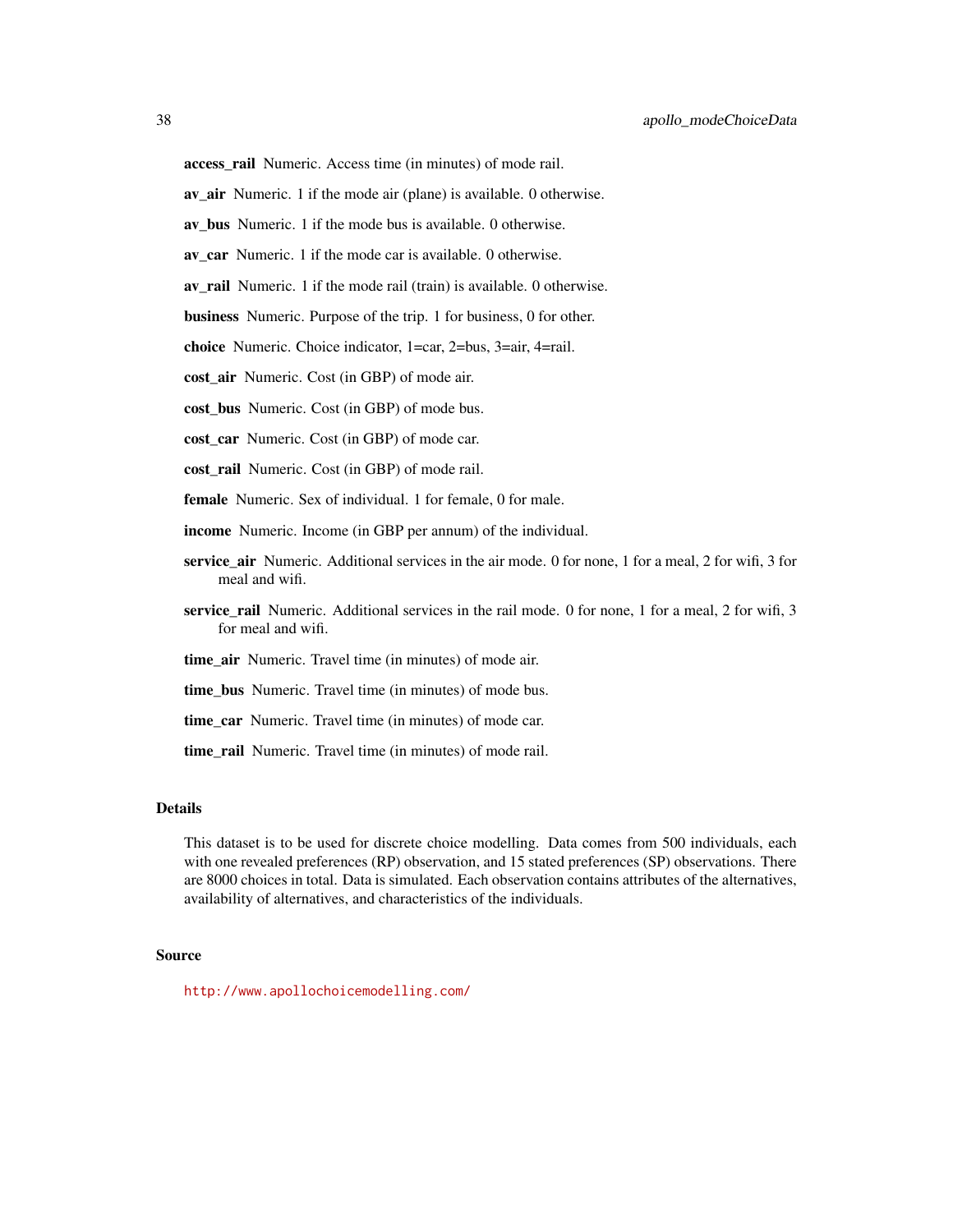<span id="page-38-0"></span>Prints estimation results to console. Amount of information presented can be adjusted through arguments.

#### Usage

```
apollo_modelOutput(model, modelOutput_settings = NA)
```
## Arguments

model Model object. Estimated model object as returned by function [apollo\\_estimate.](#page-16-1) modelOutput\_settings

List of options. It can include the following.

- printClassical: Boolean. TRUE for printing classical standard errors. TRUE by default.
- printPVal: Boolean. TRUE for printing p-values. FALSE by default.
- printT1: Boolean. If TRUE, t-test for H0: apollo\_beta=1 are printed. FALSE by default.
- printDiagnostics: Boolean. TRUE for printing summary of choices in database and other diagnostics. TRUE by default.
- printCovar: Boolean. TRUE for printing parameters covariance matrix. If printClassical=TRUE, both classical and robust matrices are printed. FALSE by default.
- printCorr: Boolean. TRUE for printing parameters correlation matrix. If printClassical=TRUE, both classical and robust matrices are printed. FALSE by default.
- printOutliers: Boolean. TRUE for printing 20 individuals with worst average fit across observations. FALSE by default.
- printChange: Boolean. TRUE for printing difference between starting values and estimates. FALSE by default.

#### Details

Prints to screen the output of a model previously estimated by apollo estimate()

#### Value

A matrix of coefficients, s.d. and t-tests (invisible)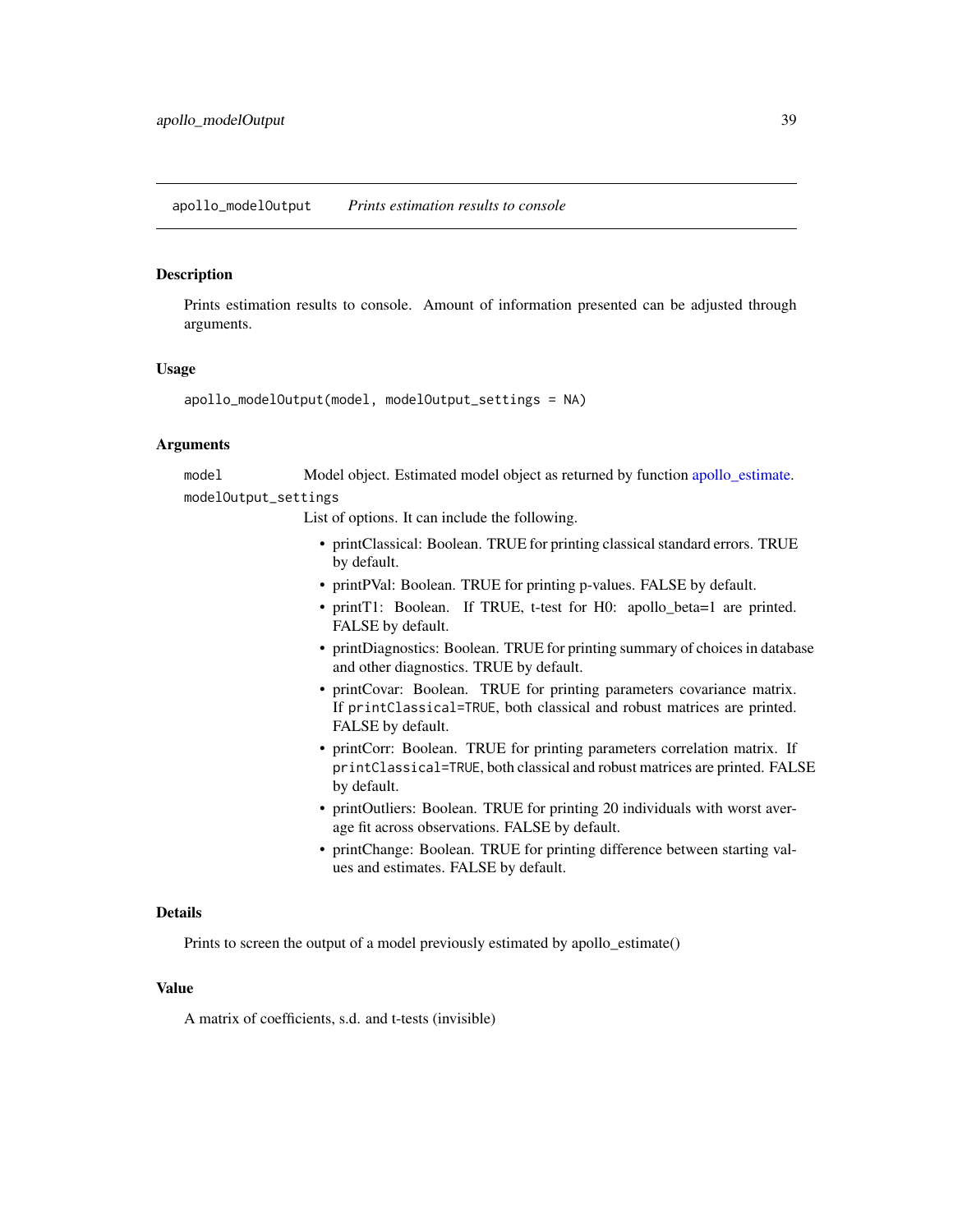<span id="page-39-0"></span>

Calculates probabilities of a nested logit model.

#### Usage

```
apollo_nl(nl_settings, functionality)
```
## Arguments

nl\_settings List of inputs of the NL model. It shoud contain the following. • alternatives: Named numeric vector. Names of alternatives and their corresponding value in choiceVar. • avail: Named list of numeric vectors or scalars. Availabilities of alternatives, one element per alternative. Names of elements must match those in alternatives. Values can be 0 or 1. • choiceVar: Numeric vector. Contains choices for all observations. It will usually be a column from the database. Values are defined in alternatives. • V: Named list of deterministic utilities . Utilities of the alternatives. Names of elements must match those in alternatives. • nlNests: List of numeric scalars or vectors. Lambda parameters for each nest. Elements must be named with the nest name. The lambda at the root is fixed to 1 if excluded (recommended). • nlStructure: Named list of character vectors. As many elements as nests, it must include the "root". Each element contains the names of the nests or alternatives that belong to it. Element names must match those in nlNests. • rows: Boolean vector. Consideration of rows in the likelihood calculation, FALSE to exclude. Length equal to the number of observations (nObs). Default is "all", equivalent to rep(TRUE, nObs). functionality Character. Can take different values depending on desired output. • "estimate": Used for model estimation. • "prediction": Used for model predictions. • "validate": Used for validating input. • "zero LL": Used for calculating null likelihood. • "conditionals": Used for calculating conditionals. • "output": Used for preparing output after model estimation. • "raw": Used for debugging.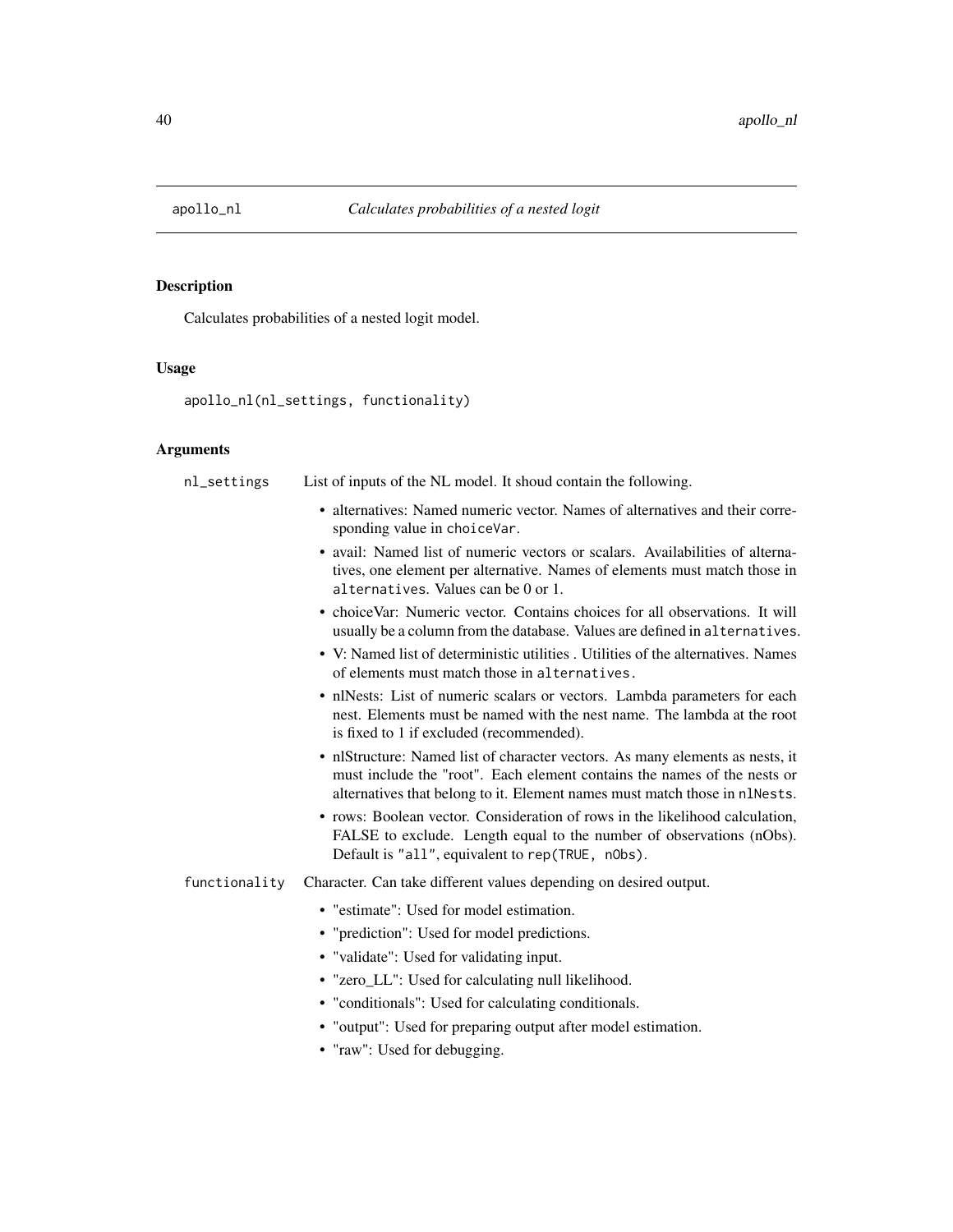#### apollo\_nl 41

#### Details

In this implementation of the nested logit model, each nest must have a lambda parameter associated to it. For the model to be consistent with utility maximisation, the estimated value of the Lambda parameter of all nests should be between 0 and 1. Lambda parameters are inversely proportional to the correlation between the error terms of alternatives in a nest. If lambda=1, then there is no relevant correlation between the unobserved utility of alternatives in that nest. The tree must contain an upper nest called "root". The lambda parameter of the root is automatically set to 1 if not specified in nlNests. And while setting it to another value is possible, it is not recommended.

#### Value

The returned object depends on the value of argument functionality as follows.

- "estimate": vector/matrix/array. Returns the probabilities for the chosen alternative for each observation.
- "prediction": List of vectors/matrices/arrays. Returns a list with the probabilities for all alternatives, with an extra element for the chosen alternative probability.
- "validate": Boolean. Returns TRUE if all tests are passed.
- "zero LL": vector/matrix/array. Returns the probability of the chosen alternative when all parameters are zero.
- "conditionals": Same as "prediction".
- "output": Same as "estimate" but also writes summary of choices into temporary file (later read by apollo\_modelOutput).
- "raw": Same as "prediction".

#### Examples

```
### Load data
data(apollo_modeChoiceData)
database <- apollo_modeChoiceData
rm(apollo_modeChoiceData)
### Parameters
b = list(asc_1=0, asc_2=0, asc_3=0, asc_4=0, tt=0, tc=0, acc=0, lambda=0.5)V = list()V[['car' ]] = b$asc_1 + b$tt*database$time_car + b$tc*database$cost_car
V[['bus' ]] = b$asc_2 + b$tt*database$time_bus + b$tc*database$cost_bus +
             b$acc*database$access_bus
V[['air' ]] = b$asc_3 + b$tt*database$time_air + b$tc*database$cost_air +
             b$acc*database$access_air
V[['rail']] = b$asc_4 + b$tt*database$time_rail + b$tc*database$cost_rail +
             b$acc*database$access_rail
### NL settings
nl_settings <- list(
  alternatives = c(car=1, bus=2, air=3, rail=4),
  avail = list(car=database$av_car, bus=database$av_bus,
                      air=database$av_air, rail=database$av_rail),
```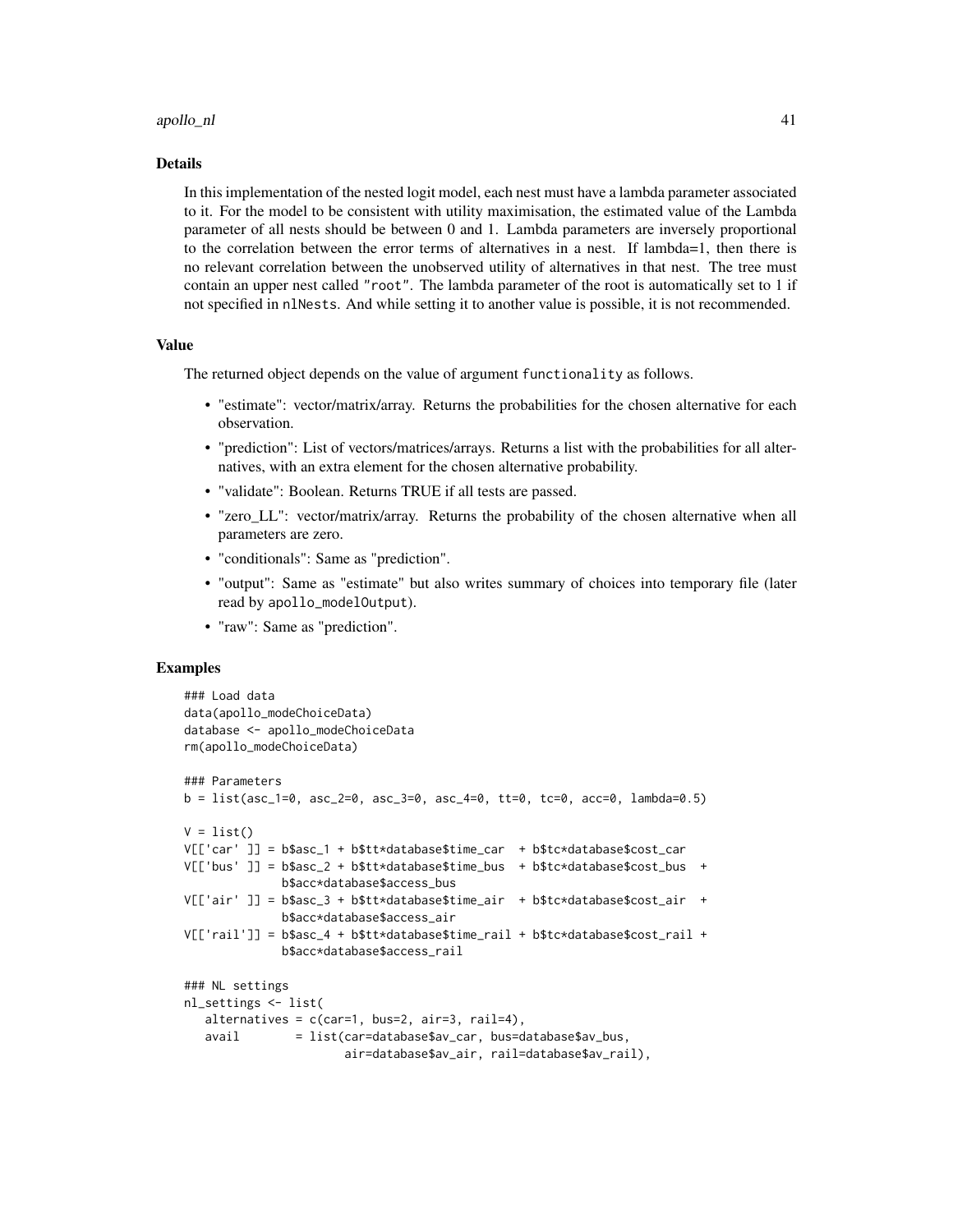```
choiceVar = database$choice,
  V = V,
  nlNests = list(root=1, public=b$lambda),
  nlStructure = list(root=c("car", "public"), public=c("bus","air","rail"))
)
### Compute choice probabilities using NL model
apollo_nl(nl_settings, functionality="estimate")
```
apollo\_normalDensity *Calculates density from a Normal distribution*

## **Description**

Calculates density from a Normal distribution at a specific value with a specified mean and standard deviation.

#### Usage

apollo\_normalDensity(normalDensity\_settings, functionality)

## Arguments

normalDensity\_settings

List of arguments to the functions. It must contain the following.

- outcomeNormal: Numeric vector. Dependant variable.
- xNormal: Numeric vector. Single explanatory variable.
- mu: Numeric scalar. Intercept of the linear model.
- sigma: Numeric scalar. Variance of error component of linear model to be estimated.
- rows: Boolean vector. Consideration of rows in the likelihood calculation, FALSE to exclude. Length equal to the number of observations (nObs). Default is "all", equivalent to rep(TRUE, nObs).
- functionality Character. Can take different values depending on desired output.
	- "estimate": Used for model estimation.
	- "prediction": Used for model predictions.
	- "validate": Used for validating input.
	- "zero LL": Used for calculating null likelihood.
	- "conditionals": Used for calculating conditionals.
	- "output": Used for preparing output after model estimation.
	- "raw": Used for debugging.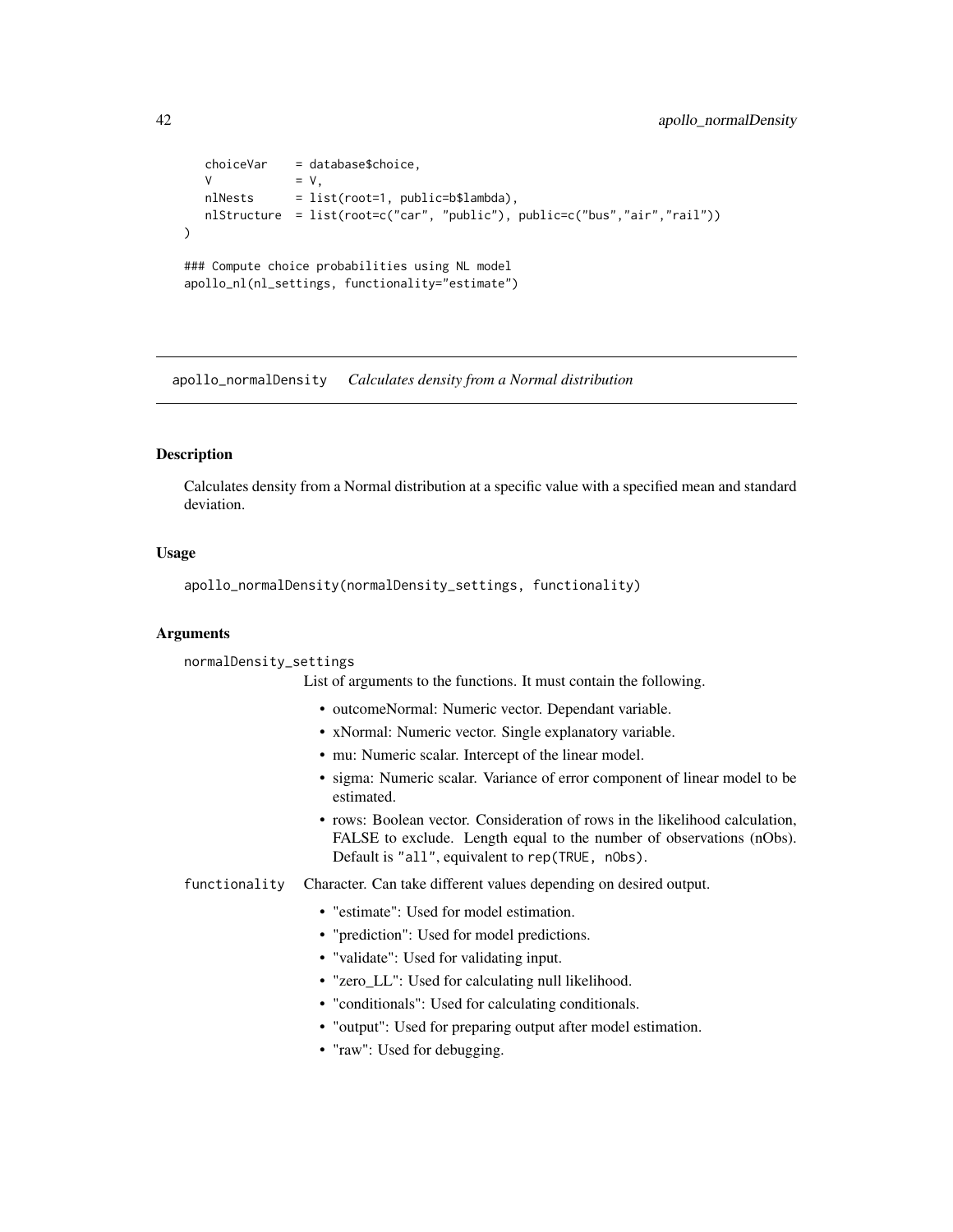## Details

This function estimates the linear model outcomeNormal =  $mu + xNormal + epsilon$ , where epsilon is a random error distributed Normal(0,sigma). If using this function in the context of an Integrated Choice and Latent Variable (ICLV) model with continuous indicators, then outcomeNormal would be the value of the indicator, xNormal would be the value of the latent variable (possibly multiplied by a parameter to measure its correlation with the indicator, e.g. xNormal=lambda\*LV), and mu would be an additional parameter to be estimated (the mean of the indicator, which should be fixed to zero if the indicator is centered around its mean beforehand).

#### Value

The returned object depends on the value of argument functionality as follows.

- "estimate": vector/matrix/array. Returns the probabilities for the chosen value for each observation.
- "prediction": Not applicable.
- "validate": Boolean. Returns TRUE if all tests are passed.
- "zero\_LL": Not applicable.
- "conditionals": Same as "estimate".
- "output": Same as "estimate" but also writes summary of choices into temporary file (later read by apollo\_modelOutput).
- "raw": Same as "estimate".

#### Examples

```
### Load data
xNormal <- runif(100)
outcomeNormal <- 1 + 2*xNormal + rnorm(100, mean=0, sd=0.5)
### Parameters
b = list(a=1, m=2)### normalDensity settings
normalDensity_settings <- list(
  outcomeNormal = outcomeNormal,
  xNormal = 2* xNormal,mu = 1,
  sigma = 0.5)
### Compute choice probabilities using normal density
```

```
apollo_normalDensity(normalDensity_settings, functionality="estimate")
```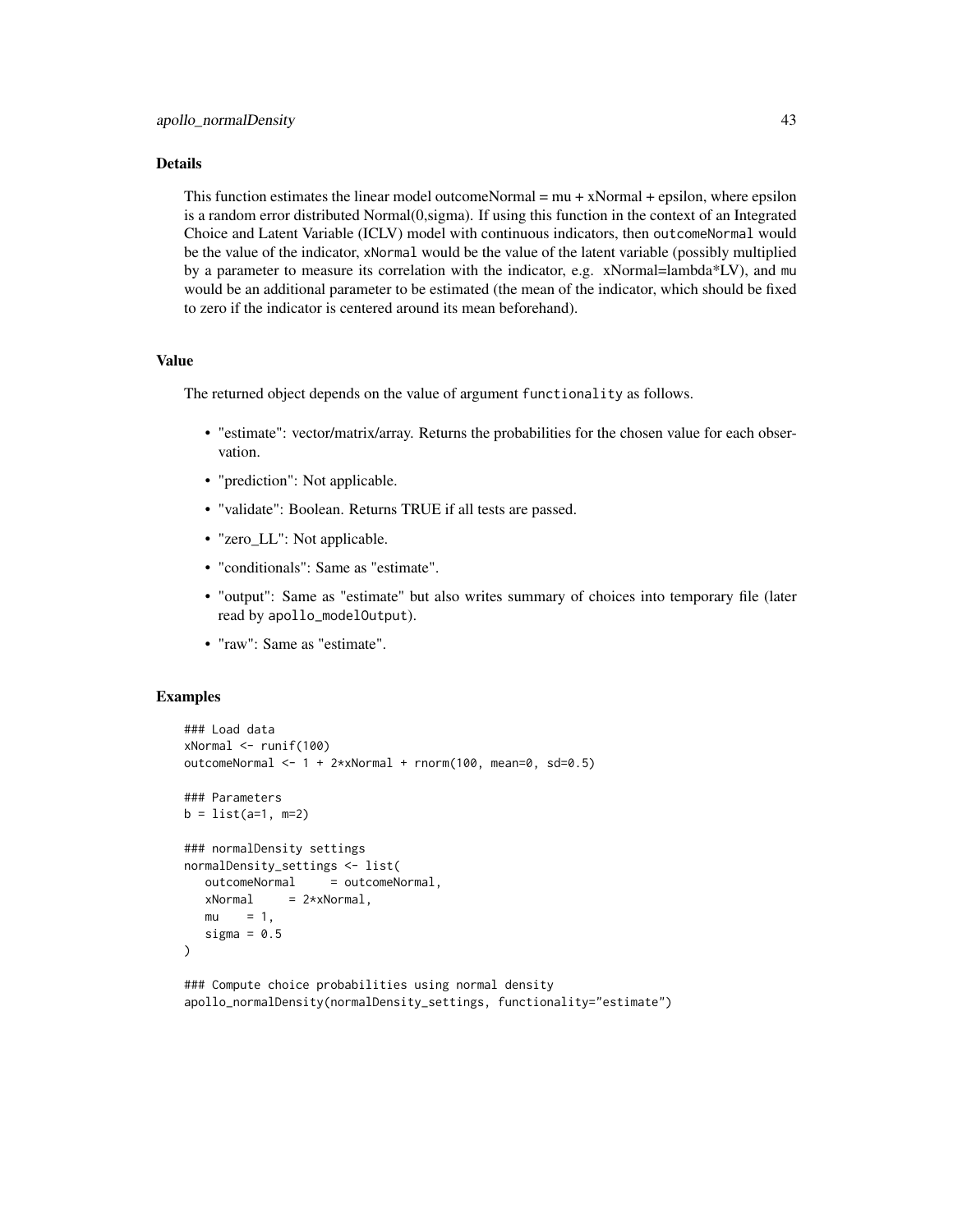<span id="page-43-0"></span>

Calculates the probabilities of an ordered logit model and can also perform other operations based on the value of the functionality argument.

#### Usage

apollo\_ol(ol\_settings, functionality)

## **Arguments**

| ol_settings | List of settings for the OL model. It should include the following. |  |
|-------------|---------------------------------------------------------------------|--|
|-------------|---------------------------------------------------------------------|--|

- outcomeOrdered Numeric vector. Dependant variable. The coding of this variable is assumed to be from 1 to the maximum number of different levels. For example, if the ordered response has three possible values: "never", "sometimes" and "always", then it is assumed that outcomeOrdered contains "1" for "never", "2" for "sometimes", and 3 for "always". If another coding is used, then it should be specified using the coding argument.
- V Numeric vector. A single explanatory variable (usually a latent variable). Must have the same number of rows as outcomeOrdered.
- tau Numeric vector. Thresholds. As many as number of different levels in the dependent variable - 1. Extreme thresholds are fixed at -inf and +inf. No mixing allowed in thresholds.
- coding Numeric or character vector. Optional argument. Defines the order of the levels in outcomeOrdered. The first value is associated with the lowest level of V, and the last one with the highest value. If not provided, is assumed to be 1:(length(tau) + 1).
- rows Boolean vector. TRUE if a row must be considered in the calculations, FALSE if it must be excluded. It must have length equal to the length of argument choiceVar. Default value is "all", meaning all rows are considered in the calculation.
- functionality Character. Can take different values depending on desired output.

"estimate" Used for model estimation.

"**prediction**" Used for model predictions.

"validate" Used for validating input.

- "zero\_LL" Used for calculating null likelihood.
- "conditionals" Used for calculating conditionals.
- "output" Used for preparing output after model estimation.
- "raw" Used for debugging.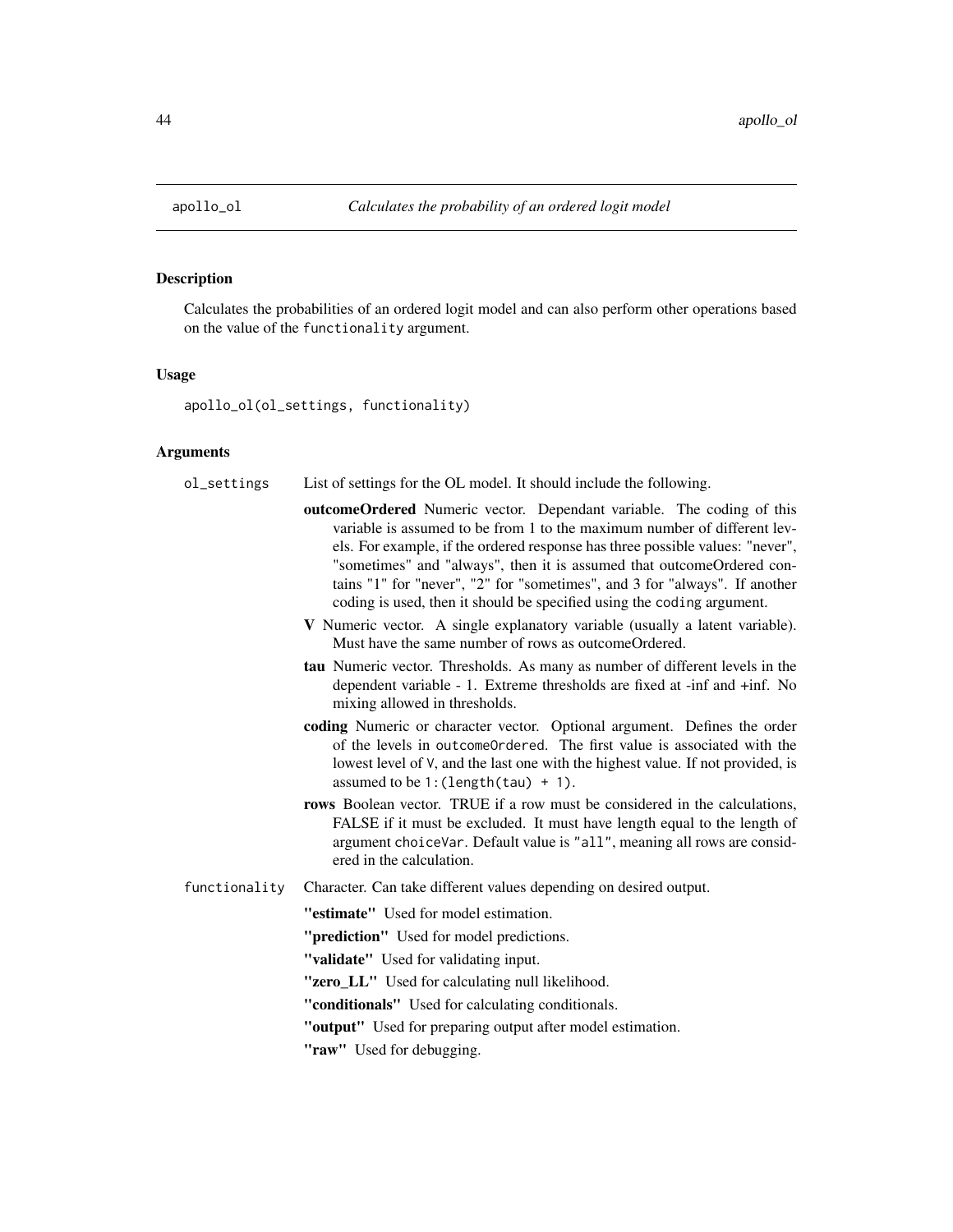## <span id="page-44-0"></span>Details

This function estimates an ordered logit model of the type:  $y^* = V +$  epsilon outcomeOrdered = 1 if  $-\text{Inf} < y^* < \tan[1] \cdot 2$  if  $\tan[1] < y^* < \tan[2] \dots$  maxLvl if  $\tan[\text{length(tau)}] < y^* < \text{Inf}$  Where epsilon is distributed standard logistic, and the values 1, 2, ..., maxLvl can be replaces by coding[1], coding[2], ..., coding[maxLvl]. The behaviour of the function changes depending on the value of the functionality argument.

#### Value

The returned object depends on the value of argument functionality as follows.

"estimate" vector/matrix/array. Returns the probabilities for the chosen alternative for each observation.

"**prediction**" List. Returns a list with the probabilities for each possible outcome.

"validate" Boolean. Returns TRUE if all tests are passed.

"zero\_LL" vector/matrix/array. Returns the probability of the chosen alternative when all parameters are zero.

"conditionals" Same as "prediction".

"output" Same as "estimate" but also writes summary of choices into temporary file (later read by apollo\_modelOutput).

"raw" Same as "prediction".

apollo\_outOfSample *Out-of-sample fit (LL)*

## **Description**

Randomly generates estimation and validation samples, estimates the model on the first and calculates the likelihood for the second, then repeats.

#### Usage

```
apollo_outOfSample(apollo_beta, apollo_fixed, apollo_probabilities,
  apollo_inputs, estimate_settings = list(estimationRoutine = "bfgs",
 maxIterations = 200, writeIter = FALSE, hessianRoutine = "numDeriv",
 printLevel = 3L, silent = TRUE), outOfSample_settings = list(nRep = 10,
  validationSize = (0.1))
```
#### **Arguments**

| apollo_beta  | Named numeric vector. Names and values for parameters.                  |
|--------------|-------------------------------------------------------------------------|
| apollo fixed | Character vector. Names (as defined in apollo_beta) of parameters whose |
|              | value should not change during estimation.                              |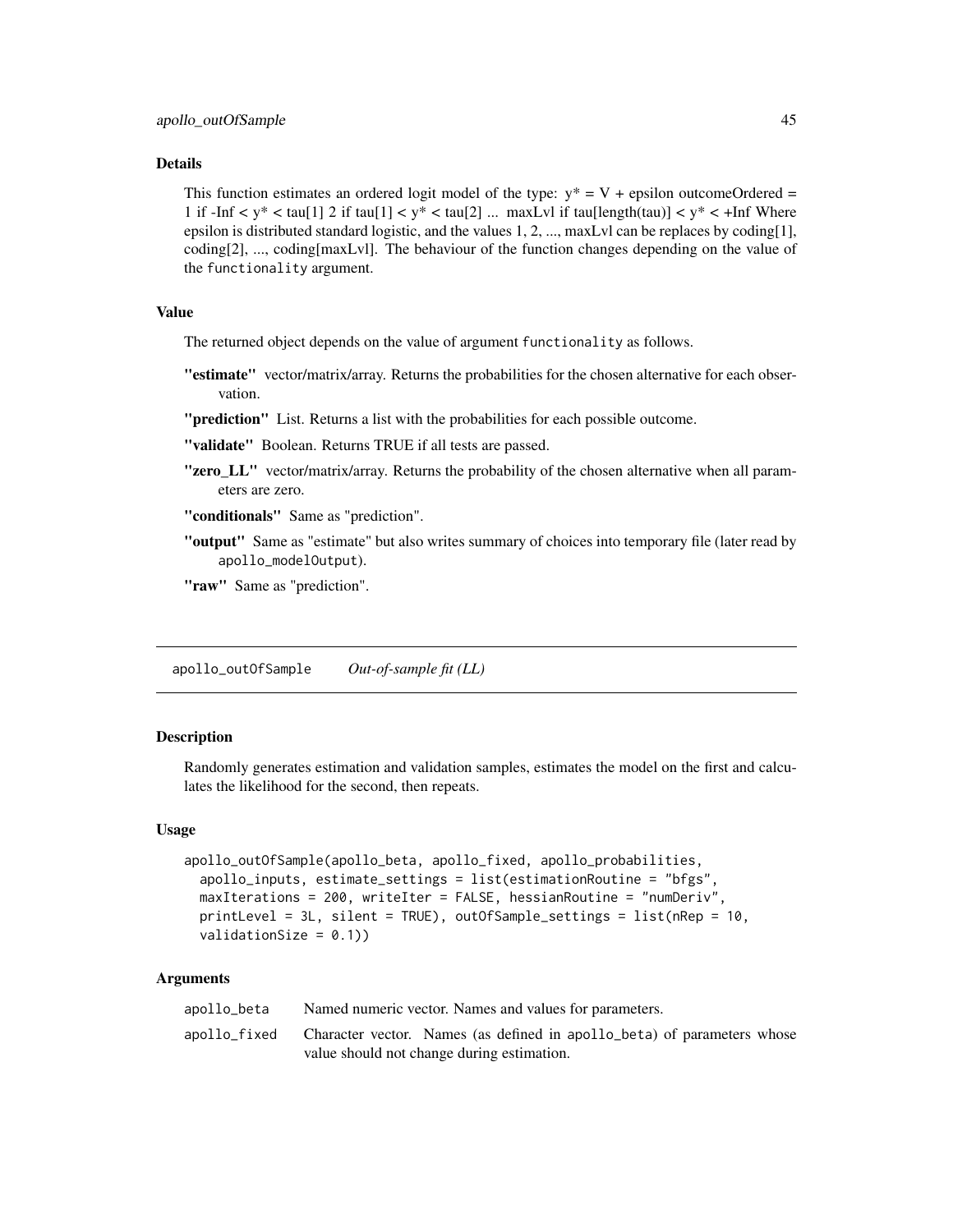<span id="page-45-0"></span>apollo\_probabilities

Function. Returns probabilities of the model to be estimated. Must receive three arguments:

- apollo\_beta: Named numeric vector. Names and values of model parameters.
- apollo inputs: List containing options of the model. See apollo validateInputs.
- functionality: Character. Can be either "estimate" (default), "prediction", "validate", "conditionals", "zero\_LL", or "raw".

apollo\_inputs List grouping most common inputs. Created by function [apollo\\_validateInputs.](#page-60-1) estimate\_settings

List. Options controlling the estimation process. See apollo estimate.

outOfSample\_settings

List. Options defining the sampling procedure. The following are valid options.

- nRep Numeric scalar. Number of times a different pair of estimation and validation sets are to be extracted from the full database. Default is 30.
- validationSize Numeric scalar. Size of the validation sample. Can be a percentage of the sample (0-1) or the number of individuals in the validation sample  $(>1)$ . Default is 0.1.

#### Details

A common way to test for overfitting of a model is to measure its fit on a sample not used during estimation that is, measuring its out-of-sample fit. A simple way to do this is splitting the complete available dataset in two parts: an estimation sample, and a validation sample. The model of interest is estimated using only the estimation sample, and then those estimated parameters are used to measure the fit of the model (e.g. the log-likelihood of the model) on the validation sample. Doing this with only one validation sample, however, may lead to biased results, as a particular validation sample need not be representative of the population. One way to minimise this issue is to randomly draw several pairs of estimation and validation samples from the complete dataset, and apply the procedure to each pair. The splitting of the database into estimation and validaion samples is done at the individual level, not at the observation level.

## Value

A matrix with the log-likelihood in both the estimation and validation samples. If the model has multiple components, the log-likelihood is reported for each of them. A more complete matrix also containing the estimates is written to a file called <model\_name>\_outOfSample.csv in the current working directory.

apollo\_panelProd *Calculates product of panel observations.*

#### **Description**

Multiplies likelihood of observations from the same individual, or adds the log of them.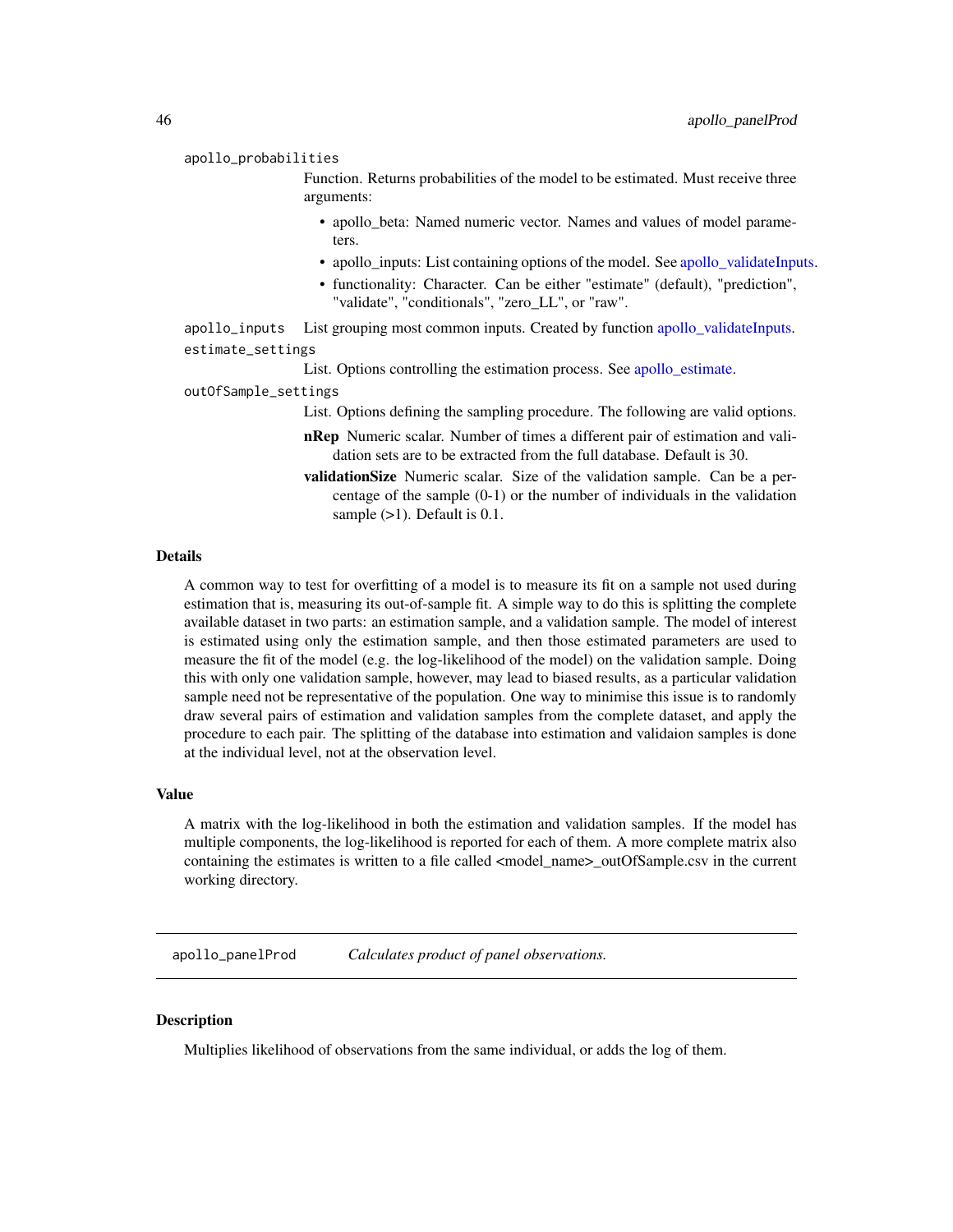## <span id="page-46-0"></span>apollo\_prediction 47

#### Usage

```
apollo_panelProd(P, apollo_inputs, functionality)
```
#### Arguments

| Þ             | List of vectors, matrices or 3-dim arrays. Likelihood of the model components.          |
|---------------|-----------------------------------------------------------------------------------------|
| apollo_inputs | List grouping most common inputs. Created by function apollo_validateInputs.            |
| functionality | Character. Can take different values depending on desired output.                       |
|               | "estimate" For model estimation, returns probabilities of chosen alternatives.          |
|               | " <b>prediction</b> " For model predictions, returns probabilities of all alternatives. |
|               | "validate" Validates input.                                                             |
|               | "zero_LL" Return probabilities with all parameters at zero.                             |
|               | "conditionals" For conditionals, returns probabilities of chosen alternatives.          |
|               | "output" Checks that the model is well defined.                                         |
|               | "raw" For debugging, returns probabilities of all alternatives                          |

## Details

This function should be called inside apollo\_probabilities only if the data has a panel structure. It should be called after apollo\_avgIntraDraws if intra-individual draws are used.

#### Value

Probabilities at the individual level.

apollo\_prediction *Predicts using an estimated model*

## Description

Calculates apollo\_probabilities with functionality="prediction" and extracts one element from the returned list.

## Usage

```
apollo_prediction(model, apollo_probabilities, apollo_inputs,
 modelComponent = "model")
```
### Arguments

model Model object. Estimated model object as returned by function [apollo\\_estimate.](#page-16-1) apollo\_probabilities Function. Returns probabilities of the model to be estimated. Must receive three arguments: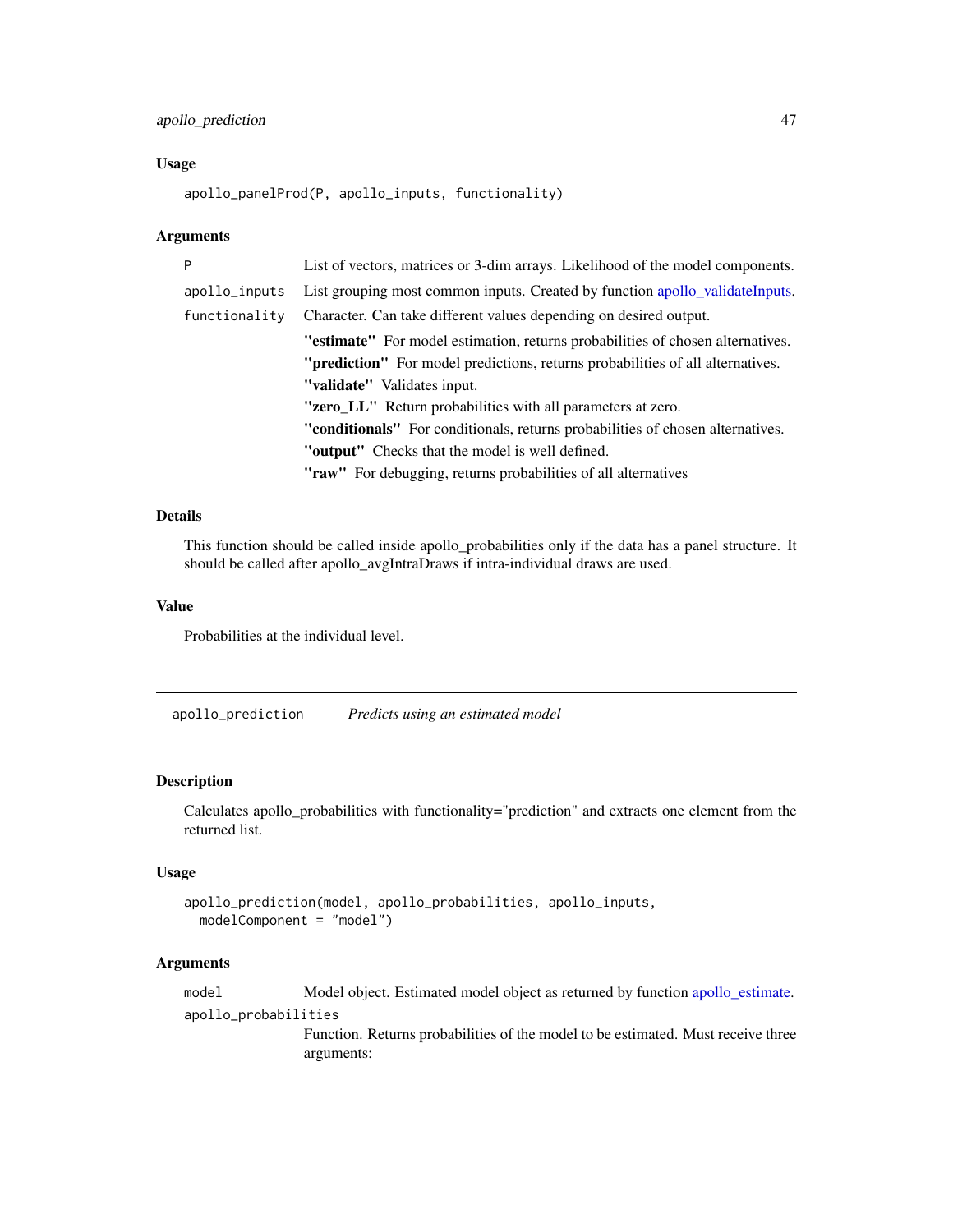<span id="page-47-0"></span>

|  | • apollo_beta: Named numeric vector. Names and values of model parame-<br>ters.                                                                         |
|--|---------------------------------------------------------------------------------------------------------------------------------------------------------|
|  | • apollo inputs: List containing options of the model. See apollo validate Inputs.                                                                      |
|  | • functionality: Character. Can be either "estimate" (default), "prediction",<br>"validate", "conditionals", "zero LL", or "raw".                       |
|  | apollo_inputs List grouping most common inputs. Created by function apollo_validateInputs.                                                              |
|  | modelComponent Character. Name of component of apollo_probabilities output to calculate pre-<br>dictions for. Default is "model", i.e. the whole model. |

## Details

Structure of predictions are simplified before returning, e.g. list of vectors are turned into a matrix.

## Value

A vector containing predictions for component modelComponent of the model described in apollo\_probabilities.

apollo\_prepareProb *Checks likelihood*

## Description

Checks that likelihoods, i.e. probabilities in the case of choice models, are in the appropiate format to be returned.

## Usage

```
apollo_prepareProb(P, apollo_inputs, functionality)
```
## Arguments

| P             | List of vectors, matrices or 3-dim arrays. Likelihood of the model components.            |
|---------------|-------------------------------------------------------------------------------------------|
| apollo_inputs | List grouping most common inputs. Created by function apollo_validateInputs.              |
| functionality | Character. Can take different values depending on desired output of apollo_probabilities. |
|               | "estimate" For model estimation, returns probabilities of chosen alternatives.            |
|               | " <b>prediction</b> " For model predictions, returns probabilities of all alternatives.   |
|               | "validate" Validates input.                                                               |
|               | "zero_LL" Return probabilities with all parameters at zero.                               |
|               | <b>"conditionals"</b> For conditionals, returns probabilities of chosen alternatives.     |
|               | "output" Checks that the model is well defined.                                           |
|               | "raw" For debugging, returns probabilities of all alternatives                            |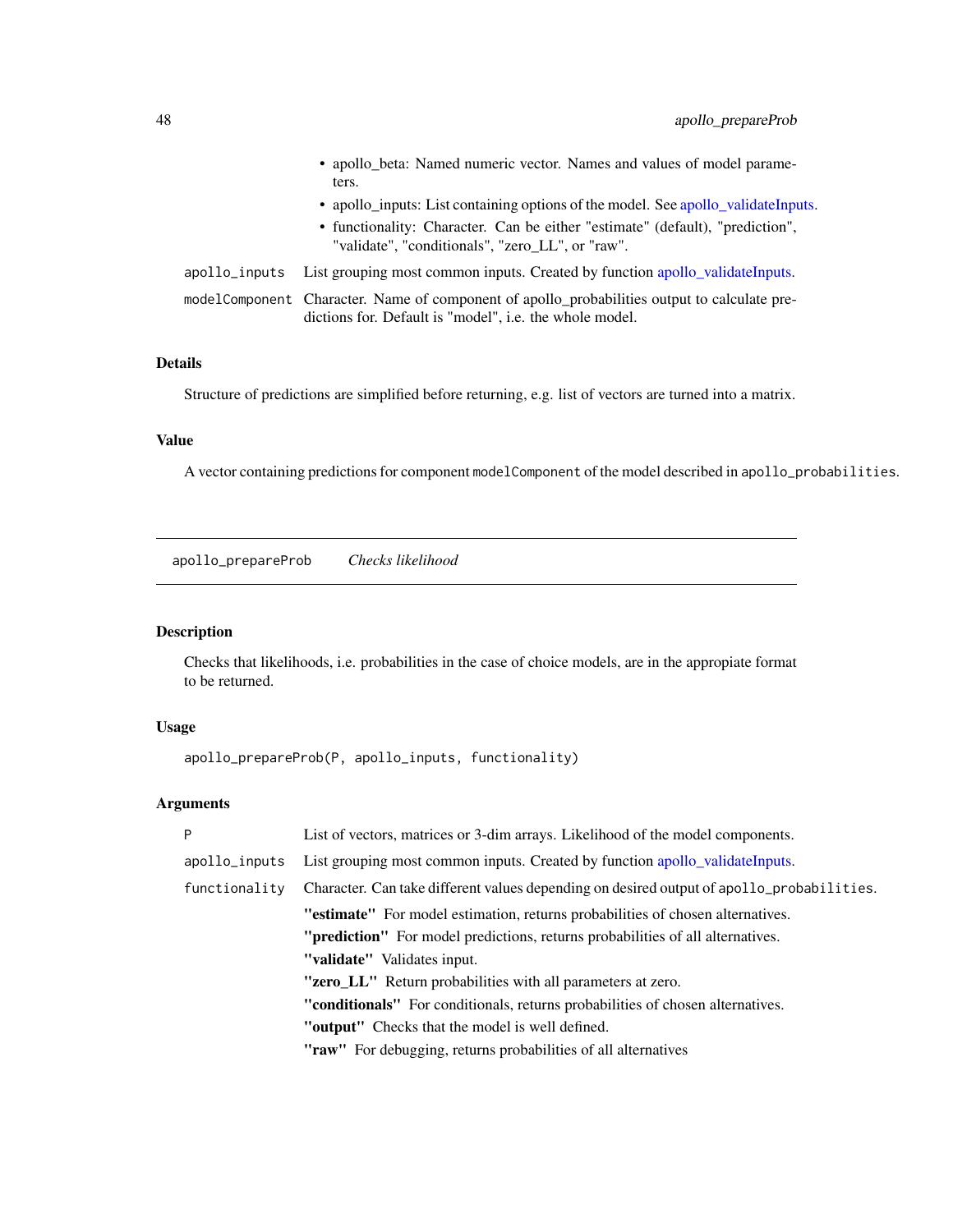## <span id="page-48-0"></span>Details

This function should be called inside apollo\_probabilities, near the end of it, just before return(P). This function only performs checks on the shape of P, but does not change its values in any way.

### Value

The likelihood (i.e. probability in the case of choice models) of the model in the appropriate form for the given functionality.

apollo\_readBeta *Reads parameters from file*

## Description

Reads in parameters from a previously estimated model and copies the values to the given apollo\_beta vector, only for those parameters whose name matches.

#### Usage

```
apollo_readBeta(apollo_beta, apollo_fixed, inputModelName,
 overwriteFixed = FALSE)
```
#### Arguments

| apollo_beta  | Named numeric vector. Names and values for parameters.                                                                |
|--------------|-----------------------------------------------------------------------------------------------------------------------|
| apollo_fixed | Character vector. Names (as defined in apollo_beta) of parameters whose<br>value should not change during estimation. |
|              | inputModelName Character. modelName for model from which results are used as starting values.                         |
|              | overwrite Fixed Boolean. TRUE if starting values for fixed parameters should also be updated<br>from input file.      |

## Details

This function will update the values of the parameters in its argument apollo\_beta with the matching values in the file (inputModelName)\_estimates.csv. If there is no match for a given parameter in apollo\_beta, its value will not be updated.

#### Value

Named numeric vector. Names and updated starting values for parameters.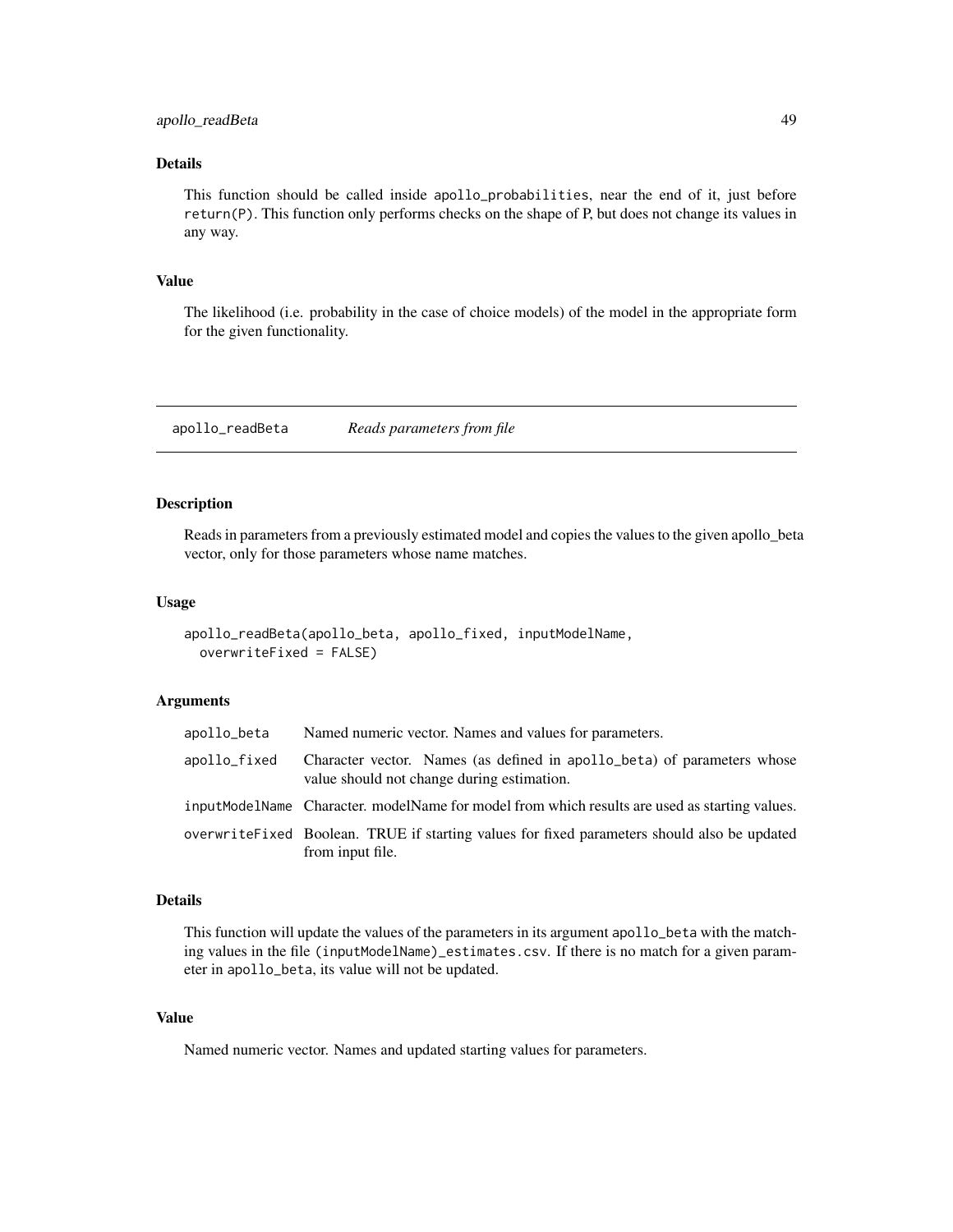## Examples

```
### Define starting values and fixed parameters
apollo_beta <- c(asc1=0, asc2=0, b1=0, b2=0)
apollo_fixed <- c("asc1")
## Not run:
## Not run:
### Update starting values
apollo_beta <- apollo_readBeta(apollo_beta, apollo_fixed,
                               "oldModelName", overwriteFixed=FALSE)
## End(Not run)
## End(Not run)
```
<span id="page-49-1"></span>apollo\_saveOutput *Saves estimation results to files.*

#### **Description**

Writes files in the working directory with the estimation results.

### Usage

```
apollo_saveOutput(model, saveOutput_settings = NA)
```
## Arguments

model Model object. Estimated model object as returned by function [apollo\\_estimate.](#page-16-1) saveOutput\_settings

List of options. Valid options are the following.

- printClassical: Boolean. TRUE for printing classical standard errors. TRUE by default.
- printPVal: Boolean. TRUE for printing p-values. FALSE by default.
- printT1: Boolean. If TRUE, t-test for H0: apollo\_beta=1 are printed. FALSE by default.
- printDiagnostics: Boolean. TRUE for printing summary of choices in database and other diagnostics. TRUE by default.
- printCovar: Boolean. TRUE for printing parameters covariance matrix. If printClassical=TRUE, both classical and robust matrices are printed. TRUE by default.
- printCorr: Boolean. TRUE for printing parameters correlation matrix. If printClassical=TRUE, both classical and robust matrices are printed. TRUE by default.
- printOutliers: Boolean. TRUE for printing 20 individuals with worst average fit across observations. TRUE by default.
- printChange: Boolean. TRUE for printing difference between starting values and estimates. TRUE by default.

<span id="page-49-0"></span>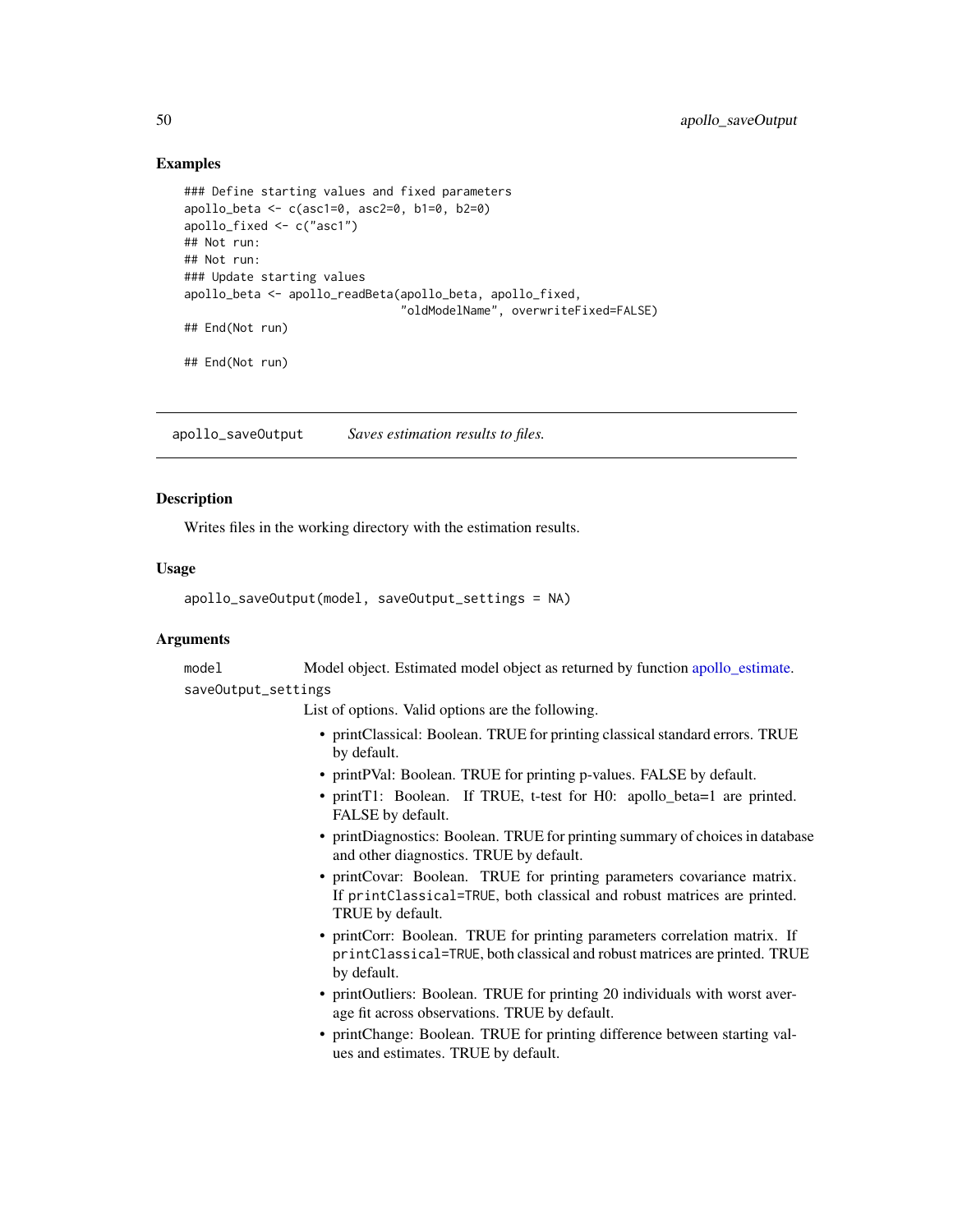- <span id="page-50-0"></span>• saveEst: Boolean. TRUE for saving estimated parameters and standard errors to a CSV file. TRUE by default.
- saveCov: Boolean. TRUE for saving estimated correlation matrix to a CSV file. TRUE by default.
- saveCorr: Boolean. TRUE for saving estimated correlation matrix to a CSV file. TRUE by default.
- saveModelObject: Boolean. TRUE to save the R model object to a file (use [apollo\\_loadModel](#page-24-1) to load it to memory). TRUE by default.
- writeF12: Boolean. TRUE for writing results into an F12 file (ALOGIT format). FALSE by default.

#### Details

Estimation results are printed to different files in the working directory:

(modelName)\_output.txt Text file with the output produced by function apollo\_modelOutput.

- (modelName)\_estimates.csv CSV file with the estimated parameter values, their standars errors, and t-ratios.
- (modelName) covar.csv CSV file with the estimated classical covariance matrix. Only when bayesian estimation was not used.
- (modelName)\_robcovar.csv CSV file with the estimated robust covariance matrix. Only when bayesian estimation was not used.
- (modelName)\_corr.csv CSV file with the estimated classical correlation matrix. Only when bayesian estimation was not used.
- (modelName)\_robcorr.csv CSV file with the estimated robust correlation matrix. Only when bayesian estimation was not used.

(modelName).F12 F12 file with model results. Compatible with ALOGIT.

#### Value

nothing

apollo\_searchStart *Searches for better starting values.*

## **Description**

Given a set of starting values and a range for them, searches for points with a better likelihood.

#### Usage

```
apollo_searchStart(apollo_beta, apollo_fixed, apollo_probabilities,
 apollo_inputs, searchStart_settings = NA)
```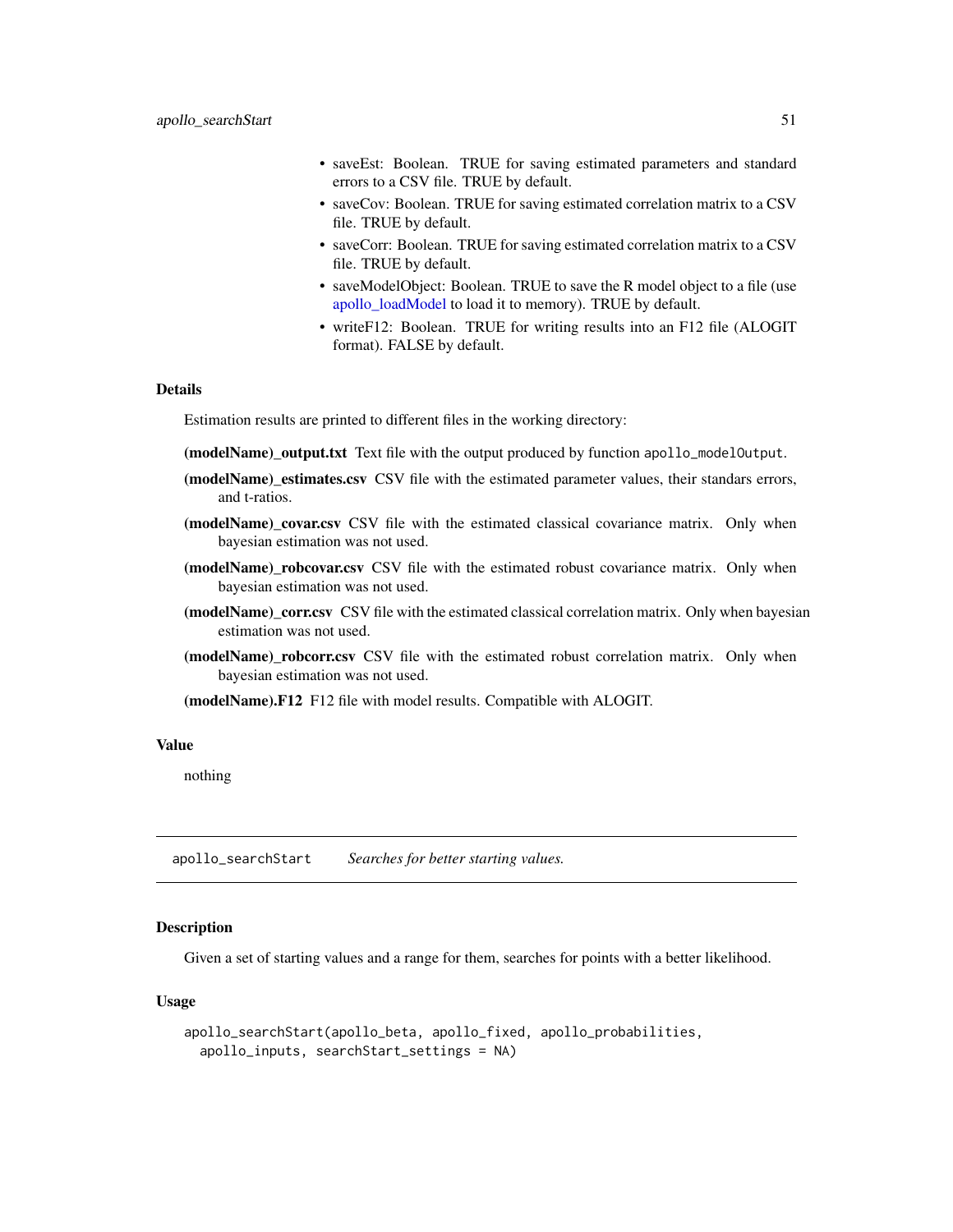#### <span id="page-51-0"></span>Arguments

| apollo_beta | Named numeric vector. Names and values for parameters. |  |  |  |
|-------------|--------------------------------------------------------|--|--|--|
|-------------|--------------------------------------------------------|--|--|--|

apollo\_fixed Character vector. Names (as defined in apollo\_beta) of parameters whose value should not change during estimation.

apollo\_probabilities

- Function. Returns probabilities of the model to be estimated. Must receive three arguments:
	- apollo beta: Named numeric vector. Names and values of model parameters.
	- apollo inputs: List containing options of the model. See apollo validateInputs.
	- functionality: Character. Can be either "estimate" (default), "prediction", "validate", "conditionals", "zero\_LL", or "raw".

apollo\_inputs List grouping most common inputs. Created by function [apollo\\_validateInputs.](#page-60-1) searchStart\_settings

- List containing options for the search of starting values. The following are valid options.
- nCandidates Numeric scalar. Number of candidate sets of parameters to be used at the start. Should be an integer bigger than 1. Default is 100.
- smartStart Boolean. If TRUE, candidates are randomly generated with more chances in the directions the Hessian indicates improvement of the LL function. Default is FALSE.
- apolloBetaMin Vector. Minimum possible value of parameters when generating candidates. Ignored if smartStart is TRUE. Default is apollo\_beta - 0.1.
- apolloBetaMax Vector. Maximum possible value of parameters when generating candidates. Ignored if smartStart is TRUE. Default is apollo\_beta + 0.1.
- maxStages Numeric scalar. Maximum number of search stages. The algorithm will stop when there is only one candidate left, or if it reaches this number of stages. Default is 5.
- dTest Numeric scalar. Tolerance for test 1. A candidate is discarded if its distance in parameter space to a better one is smaller than dTest. Default is 1.
- gTest Numeric scalar. Tolerance for test 2. A candidate is discarded if the norm of its gradient is smaller than gTest AND its LL is further than llTest from a better candidate. Default is  $10^{\lambda}(-3)$ .
- llTest Numeric scalar. Tolerance for test 2. A candidate is discarded if the norm of its gradient is smaller than gTest AND its LL is further than llTest from a better candidate. Default is 3.
- bfgsIter Numeric scalar. Number od BFGS iterations to perform at each stage to each remaining candidate. Default is 20.

## Details

This function implements a simplified version of the algorithm proposed by Bierlaire, Themans, & Zufferey (2010). The main difference lies in it implementing only two out of three tests on the candidates described by the authors. The implemented algorithm has the following steps.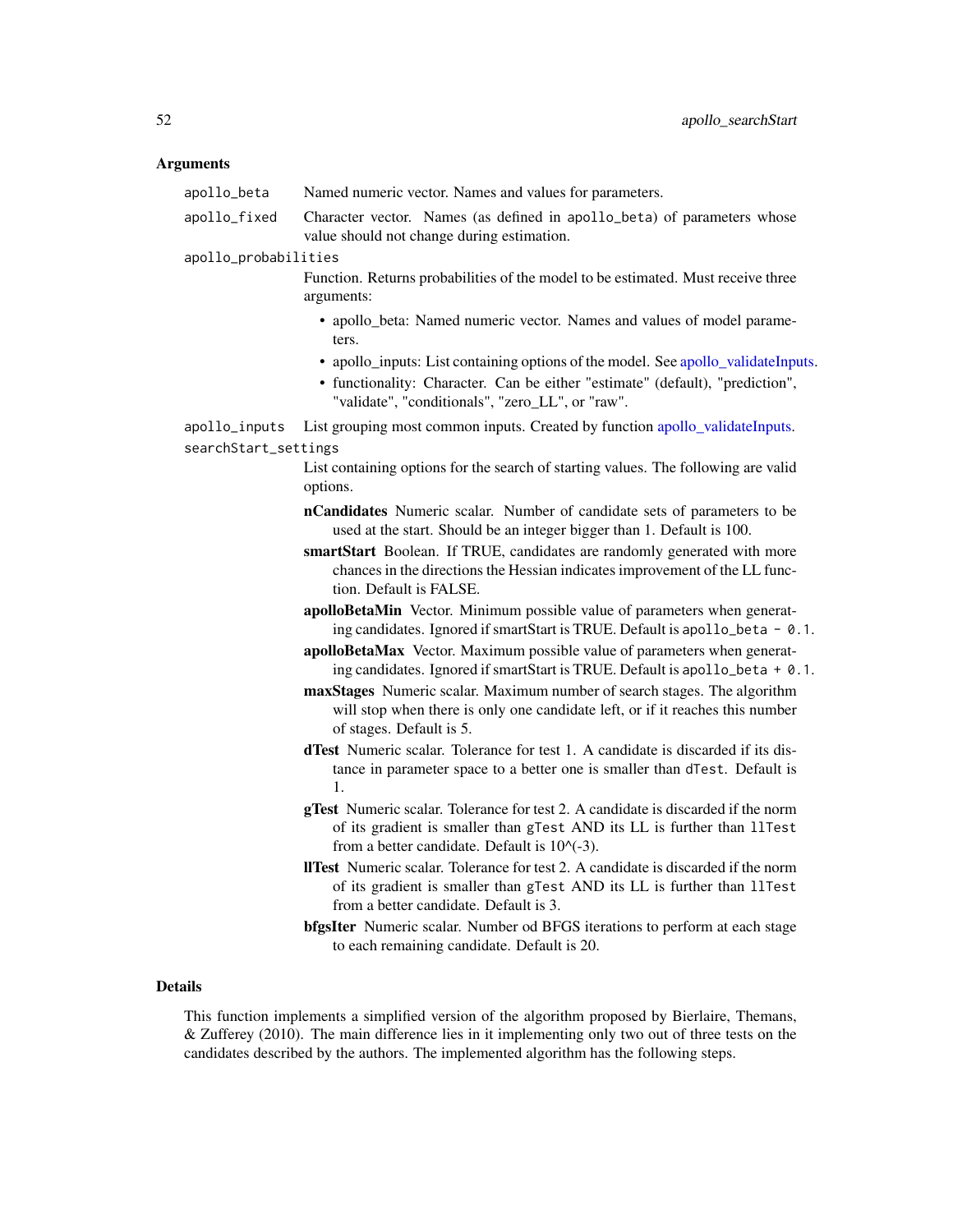- <span id="page-52-0"></span>1. Randomly draw nCandidates candidates from an interval given by the user.
- 2. Label all candidates with a valid log-likelihood (LL) as active.
- 3. Apply bfgsIter iterations of the BFGS algorithm to each active candidate.
- 4. Apply the following tests to each active candidate:
	- (a) Has the BGFS search converged?
	- (b) Are the candidate parameters after BFGS closer than dTest from any other candidate with higher LL?
	- (c) Is the LL of the candidate after BFGS further than distLL from a candidate with better LL, and its gradient smaller than gTest?
- 5. Mark any candidates for which at least one test results in yes as inactive.
- 6. Go back to step 3, unless only one candidate is active, or the maximum number of iterations (maxStages) has been reached.

#### Value

named vector of model parameters. These are the best values found.

apollo\_sharesTest *Compares predicted and observed shares*

#### **Description**

Prints tables comparing the shares predicted by the model with the shares observed in the data.

#### Usage

```
apollo_sharesTest(model, apollo_probabilities, apollo_inputs,
  sharesTest_settings)
```
#### Arguments

model Model object. Estimated model object as returned by function [apollo\\_estimate.](#page-16-1) apollo\_probabilities

> Function. Returns probabilities of the model to be estimated. Must receive three arguments:

- apollo\_beta: Named numeric vector. Names and values of model parameters.
- apollo\_inputs: List containing options of the model. See [apollo\\_validateInputs.](#page-60-1)
- functionality: Character. Can be either "estimate" (default), "prediction", "validate", "conditionals", "zero\_LL", or "raw".

apollo\_inputs List grouping most common inputs. Created by function apollo validateInputs. sharesTest\_settings

List of arguments. It must include the following.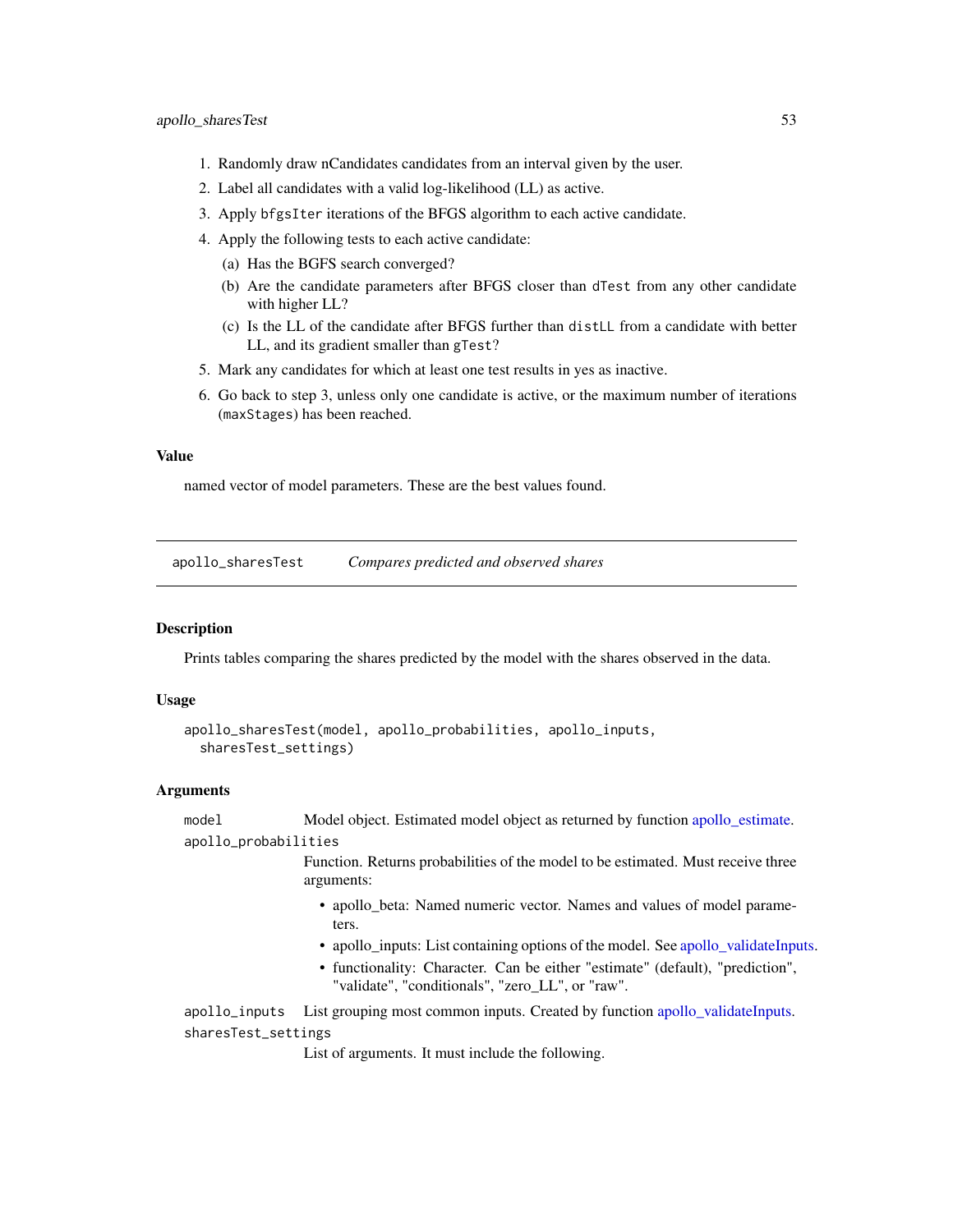- <span id="page-53-0"></span>• alternatives: Named numeric vector. Names of alternatives and their corresponding value in choiceVar.
- choiceVar: Numeric vector. Contains choices for all observations. It will usually be a column from the database. Values are defined in alternatives.
- subsamples: Named list of boolean vectors. Each element of the list defines whether a given observation belongs to a given subsample (e.g. by sociodemographics).
- modelComponent: Name of model component. Set to model by default.

## Details

This is an auxiliary function to help guide the definition of utility functions in a choice model. By comparing the predicted and observed shares of alternatives for different categories of the data, it is possible to identify what additional explanatory variables could improve the fit of the model.

## Value

Nothing

apollo\_speedTest *Measures evaluation time of a model*

## Description

Measures the evaluation time of a model for different number of cores and draws.

#### Usage

```
apollo_speedTest(apollo_beta, apollo_fixed, apollo_probabilities,
  apollo_inputs, speedTest_settings = NA)
```
#### Arguments

| apollo_beta          | Named numeric vector. Names and values for parameters.                                                                            |
|----------------------|-----------------------------------------------------------------------------------------------------------------------------------|
| apollo_fixed         | Character vector. Names (as defined in apollo_beta) of parameters whose<br>value should not change during estimation.             |
| apollo_probabilities |                                                                                                                                   |
|                      | Function. Returns probabilities of the model to be estimated. Must receive three<br>arguments:                                    |
|                      | • apollo_beta: Named numeric vector. Names and values of model parame-<br>ters.                                                   |
|                      | • apollo inputs: List containing options of the model. See apollo validate Inputs.                                                |
|                      | • functionality: Character. Can be either "estimate" (default), "prediction",<br>"validate", "conditionals", "zero_LL", or "raw". |
|                      | enal la sinuita. Let genuine most common inpute Created by function anolle, volidate Inpute                                       |

apollo\_inputs List grouping most common inputs. Created by function [apollo\\_validateInputs.](#page-60-1)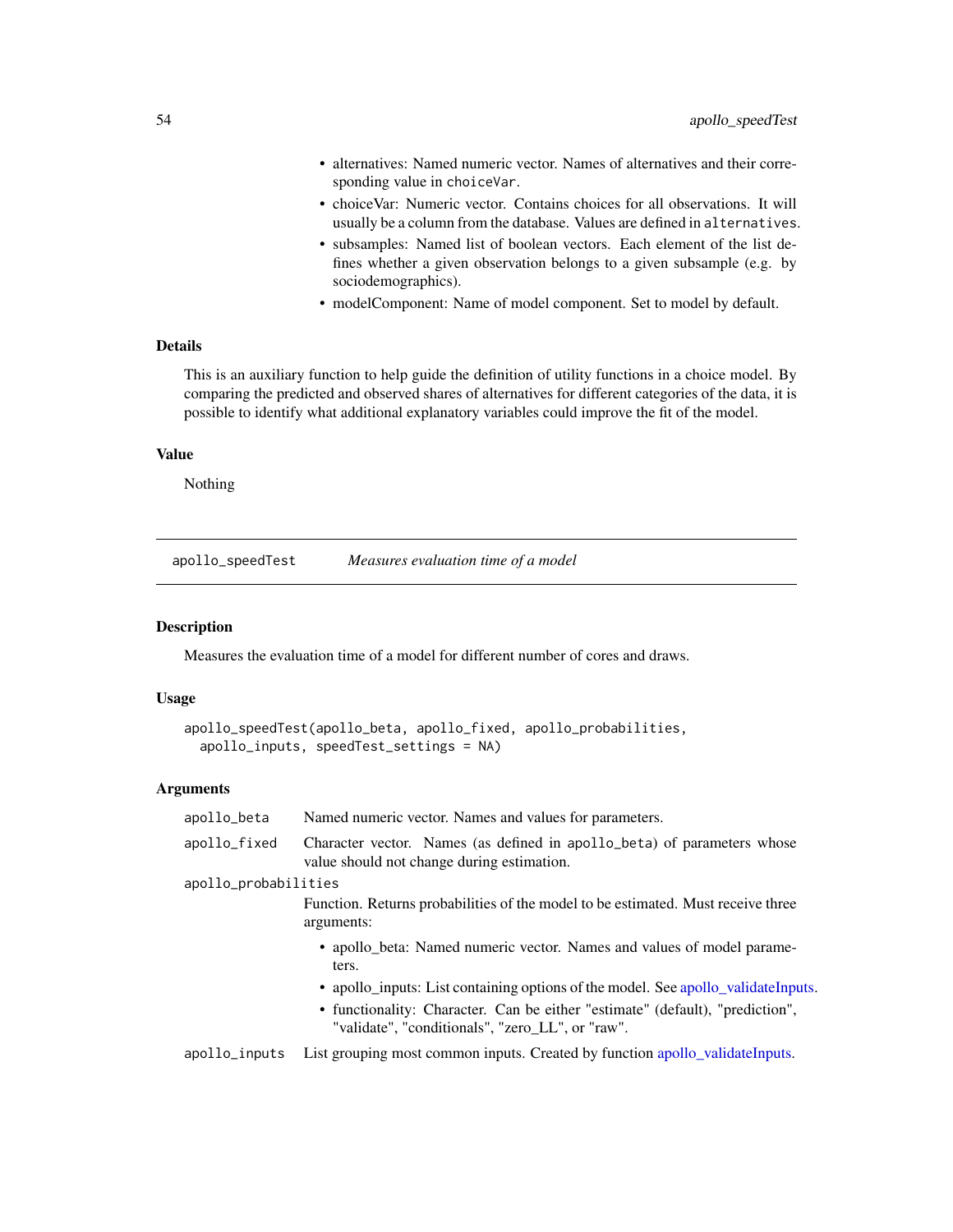#### <span id="page-54-0"></span>speedTest\_settings

List containing options for the speed test. The following are valid options.

- nDrawsTry: Numeric vector. Number of inter and intra-person draws to try. Default value is c(50, 100, 200).
- nCoresTry: Numeric vector. Number of threads to try. Default is from 1 to the detected number of cores.
- nRep: Numeric scalar. Number of times the likelihood is evaluated for each combination of threads and draws. Default is 10.

## Details

This function evaluates the function apollo\_probabilities several times using different number of threads (a.k.a. processor cores), and draws (if the model uses mixing). Then it plots the estimation time for each combination. Estimation time grows at least linearly with number of draws, while time savings are decreasing with the number of threads. This function can help decide what number of draws and cores to use for estimation, though a high number of draws is always recommended. If the computer will be used for additional activities during estimation, no more than (machine number of cores - 1) should be used. Using more threads than cores available in the machine will lead to reduce performance. The use of additional cores come at the expense of additional memory usage. If R uses more memory than the physical RAM available, then significant slow-downs in processing time can be expected. This function can help avoiding such pitfalls.

## Value

A matrix with the average time per evaluation for each number of threads and draws combination. A graph is also plotted.

apollo\_splitDataDraws *Splits data and draws for loading in cluster*

#### Description

Copies apollo\_inputs as many times as cores, but each copy contains only part of database and draws.

## Usage

```
apollo_splitDataDraws(apollo_inputs, silent = FALSE)
```
#### Arguments

|        | apollo_inputs List grouping most common inputs. Created by function apollo_validateInputs. |
|--------|--------------------------------------------------------------------------------------------|
| silent | Boolean. If TRUE, no information is printed to console or default output.                  |

## Details

Internal use only. This function is called by [apollo\\_makeCluster.](#page-25-1)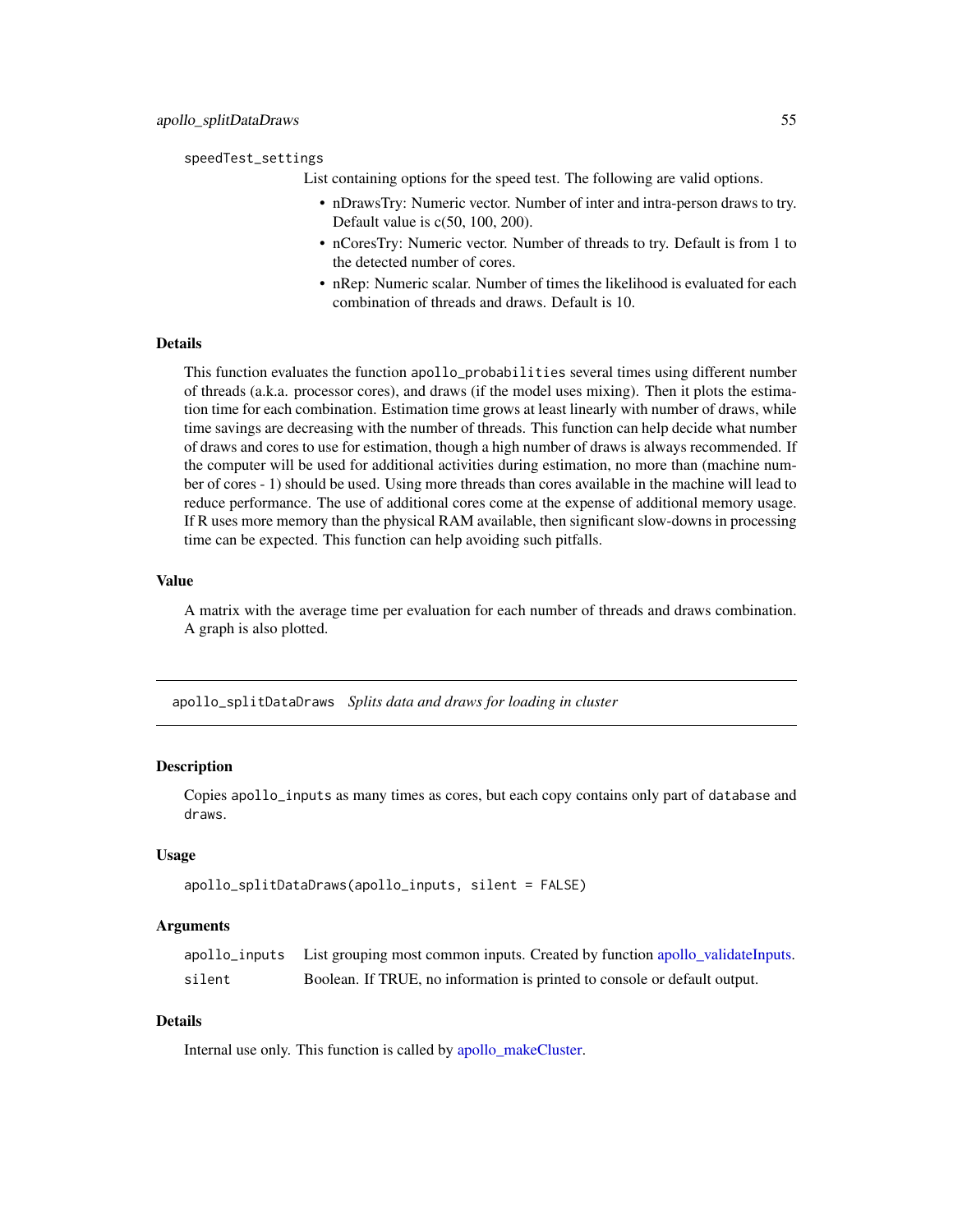#### <span id="page-55-0"></span>Value

List. Each element is a copy of apollo inputs, but with only a piece of database and draws.

apollo\_swissRouteChoiceData *Dataset of route choice.*

#### Description

A Stated Preference dataset containing 3,492 route choices among two alternatives.

#### Usage

apollo\_swissRouteChoiceData

## Format

A data frame with 3,492 rows and 16 variables:

ID Numeric. Identification number of the individual. choice Numeric. 1 for alternative 1, and 2 for alternative 2. tt1 Numeric. Travel time (in minutes) for alternative 1. tc1 Numeric. Travel cost (in CHF) for alternative 1. hw1 Numeric. Headway time (in minutes) for alternative 1. ch1 Numeric. Number of interchanges for alternative 1. tt2 Numeric. Travel time (in minutes) for alternative 2. tc2 Numeric. Travel cost (in CHF) for alternative 2. hw2 Numeric. Headway time (in minutes) for alternative 2. ch2 Numeric. Number of interchanges for alternative 2. hh\_inc\_abs Numeric. Household income (in CHF per annum). car\_availability Numeric. 1 if respondent has a car available, 0 otherwise. commute Numeric. 1 if the purpose of the trip is commuting. 0 otherwise. shopping Numeric. 1 if the purpose of the trip is shopping. 0 otherwise. business Numeric. 1 if the purpose of the trip is business. 0 otherwise. leisure Numeric. 1 if the purpose of the trip is leisure. 0 otherwise.

#### Details

This dataset is to be used for discrete choice modelling. Data comes from 388 individuals who participated on a Stated Choice experiment (SC), providing a total of 3,492 observations. Each choice scenario includes two alternatives described in terms of travel time, cost, headway and interchanges. Additional information on respondents is available. This dataset comes from the following publication. Vrtic, Axhausen 2003, The impact of tilting trains in Switzerland: A route choice model of regional and long distance public transport trips. 82nd annual meeting of the transportation research board, Washington, DC.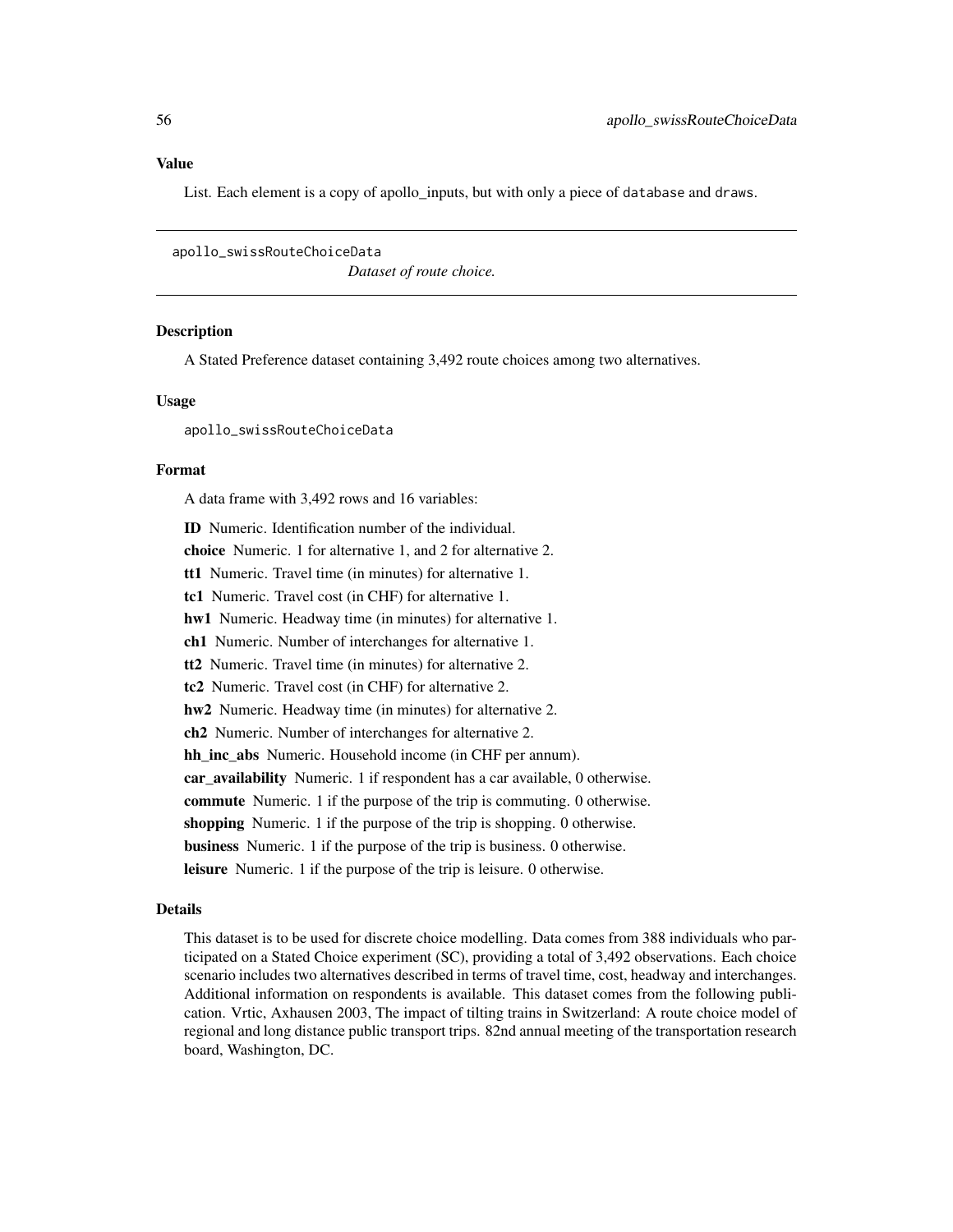#### <span id="page-56-0"></span>Source

<http://www.apollochoicemodelling.com/>

apollo\_timeUseData *Dataset of time use.*

#### **Description**

A Revealed Preference dataset containing 2,826 full-day observations.

#### Usage

apollo\_timeUseData

#### Format

An object of class data. frame with 2826 rows and 20 columns.

#### Details

This dataset is to be used for Multiple Discrete Continuous (MDC) modelling. Data comes from 447 individuals who provided activitry diaries for a total of 2,826 days. Each observation summarizes the amount of time spent in each of twelve different activities. The dataset also incluides characteristics of the participants. This dataset comes from the following publication. Calastri, Crastes dit Sourd and Hess (2018) We want it all: experiences from a survey seeking to capture social network structures, lifetime events and short-term travel and activity planning. Transportation 2018 1-27.

indivID Numeric. Identification number of the individual.

day Numeric. Index of the day for each individual (day 1 was excluded).

date Numeric. Date in format yyyymmdd.

budget Numeric. Total amount of time registered during the day (in minutes).

t\_a01 Numeric. Time spent dropping-of or picking up other people (in minutes).

t\_a02 Numeric. Time spent working (in minutes).

t\_a03 Numeric. Time spent on educational activities (in minutes).

t\_a04 Numeric. Time spent shopping (in minutes).

t a05 Numeric. Time spent on private business (in minutes).

t\_a06 Numeric. Time spent getting petrol (in minutes).

t\_a07 Numeric. Time spent on social or leasure activities (in minutes).

t\_a08 Numeric. Time spent on vacation or long (inter-city) travel (in minutes).

t\_a09 Numeric. Time spent doing exercise (in minutes).

t\_a10 Numeric. Time spent at home (in minutes).

t a11 Numeric. Time spent travelling (everyday travelling) (in minutes).

t\_a12 Numeric. Non-allocated time (in minutes).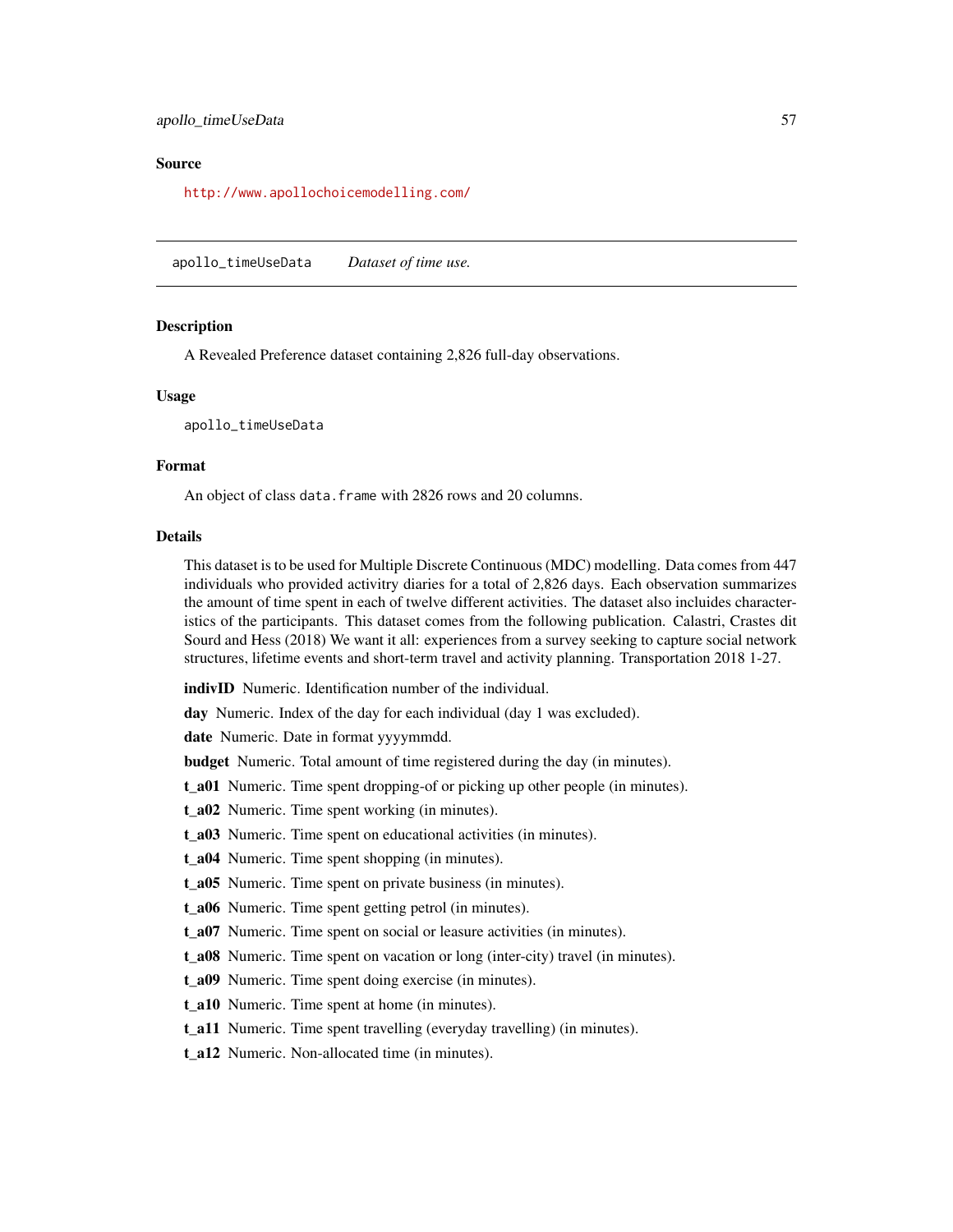female Numeric. 1 if respondent is female. 0 otherwise. age Numeric. Age of respondent (in years, approximate). occ full time Numeric. 1 if the respondent works full time. weekend Numeric. 1 if the current date is a weekend.

#### Source

<http://www.apollochoicemodelling.com/>

apollo\_unconditionals *Returns draws for random parameters in a latent class model model*

#### Description

Returns draws (unconditionals) for random parameters in model, including interactions with deterministic covariates

## Usage

```
apollo_unconditionals(model, apollo_probabilities, apollo_inputs)
```
#### Arguments

model Model object. Estimated model object as returned by function [apollo\\_estimate.](#page-16-1) apollo\_probabilities

> Function. Returns probabilities of the model to be estimated. Must receive three arguments:

- apollo\_beta: Named numeric vector. Names and values of model parameters.
- apollo\_inputs: List containing options of the model. See [apollo\\_validateInputs.](#page-60-1)
- functionality: Character. Can be either "estimate" (default), "prediction", "validate", "conditionals", "zero\_LL", or "raw".

apollo\_inputs List grouping most common inputs. Created by function [apollo\\_validateInputs.](#page-60-1)

#### Details

This functions is only meant for use with continuous distributions

## Value

List of object, one per random coefficient. With inter-individual draws only, this will be a matrix, with one row per observation, and one column per draw. With intra-individual draws, this will be a three-dimensional array, with one row per observation, inter-individual draws in the second dimension, and intra-individual draws in the third dimension.

<span id="page-57-0"></span>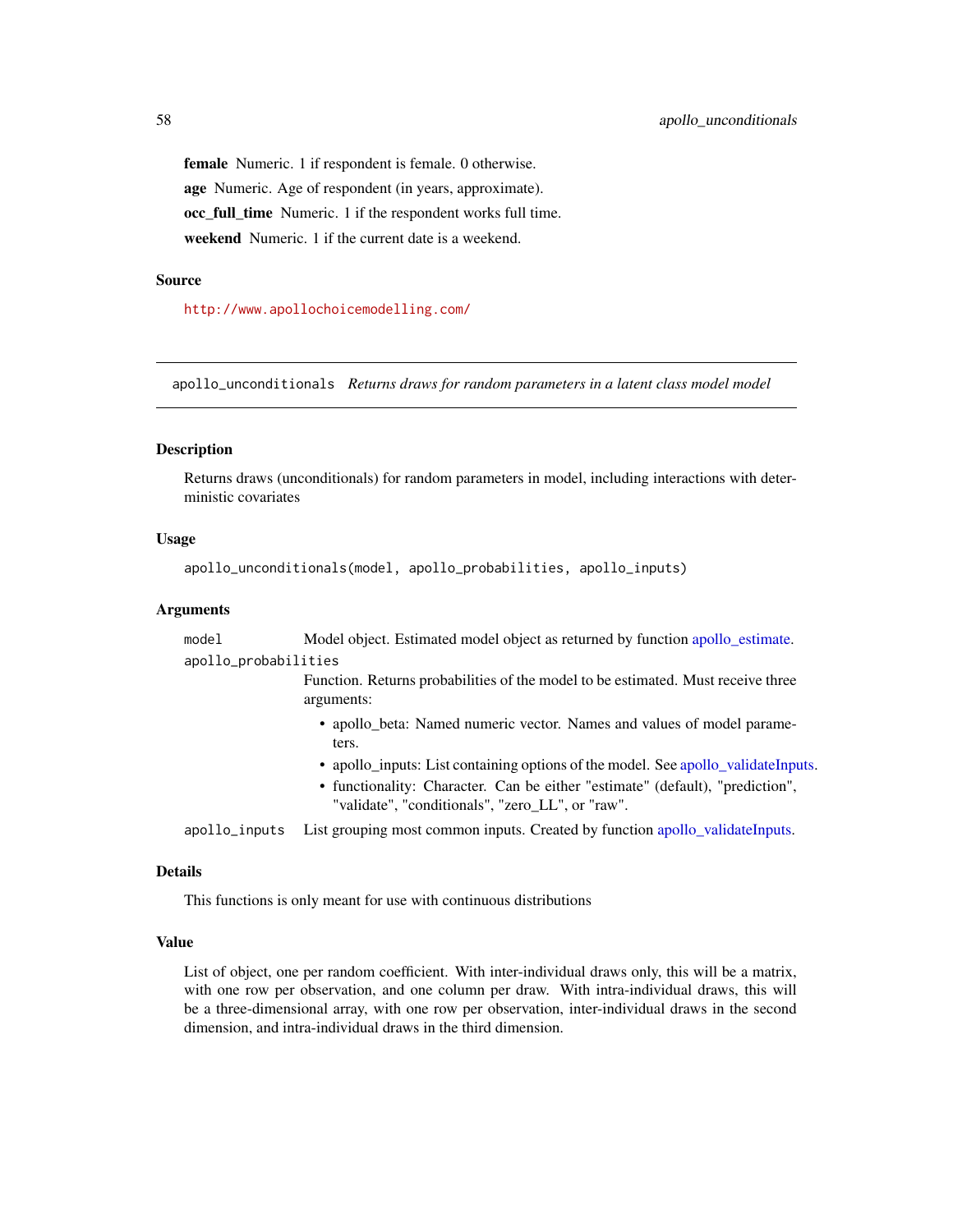<span id="page-58-0"></span>apollo\_validateControl

*Validates apollo\_control*

## Description

Validates the options controlling the running of the code apollo\_control and sets default values for the omitted ones.

#### Usage

```
apollo_validateControl(database, apollo_control, silent = FALSE)
```
## Arguments

| database | data.frame. Data used by model.                                                                                       |
|----------|-----------------------------------------------------------------------------------------------------------------------|
|          | apollo_control List. Options controlling the running of the code.                                                     |
|          | modelName Character. Name of the model. Used when saving the output to<br>files.                                      |
|          | <b>modelDescr</b> Character. Description of the model. Used in output files.                                          |
|          | <b>indivID</b> Character. Name of column in the database with each decision maker's<br>ID.                            |
|          | <b>mixing</b> Boolean. TRUE for models that include random parameters.                                                |
|          | <b>nCores</b> Numeric>0. Number of cores to use in calculations of the model like-<br>lihood.                         |
|          | seed Numeric. Seed for random number generation.                                                                      |
|          | HB Boolean. TRUE if using RSGHB for Bayesian estimation of model.                                                     |
|          | noValidation Boolean. TRUE if user does not wish model input to be validated<br>before estimation - FALSE by default. |
|          | noDiagnostics Boolean. TRUE if user does not wish model diagnostics to be<br>printed - FALSE by default.              |
| silent   | Boolean. If TRUE, no messages are printed to screen.                                                                  |

## Details

This function should be run before running apollo\_validateData.

## Value

Validated version of apollo\_control, with additional element called panelData set to TRUE for repeated choice data.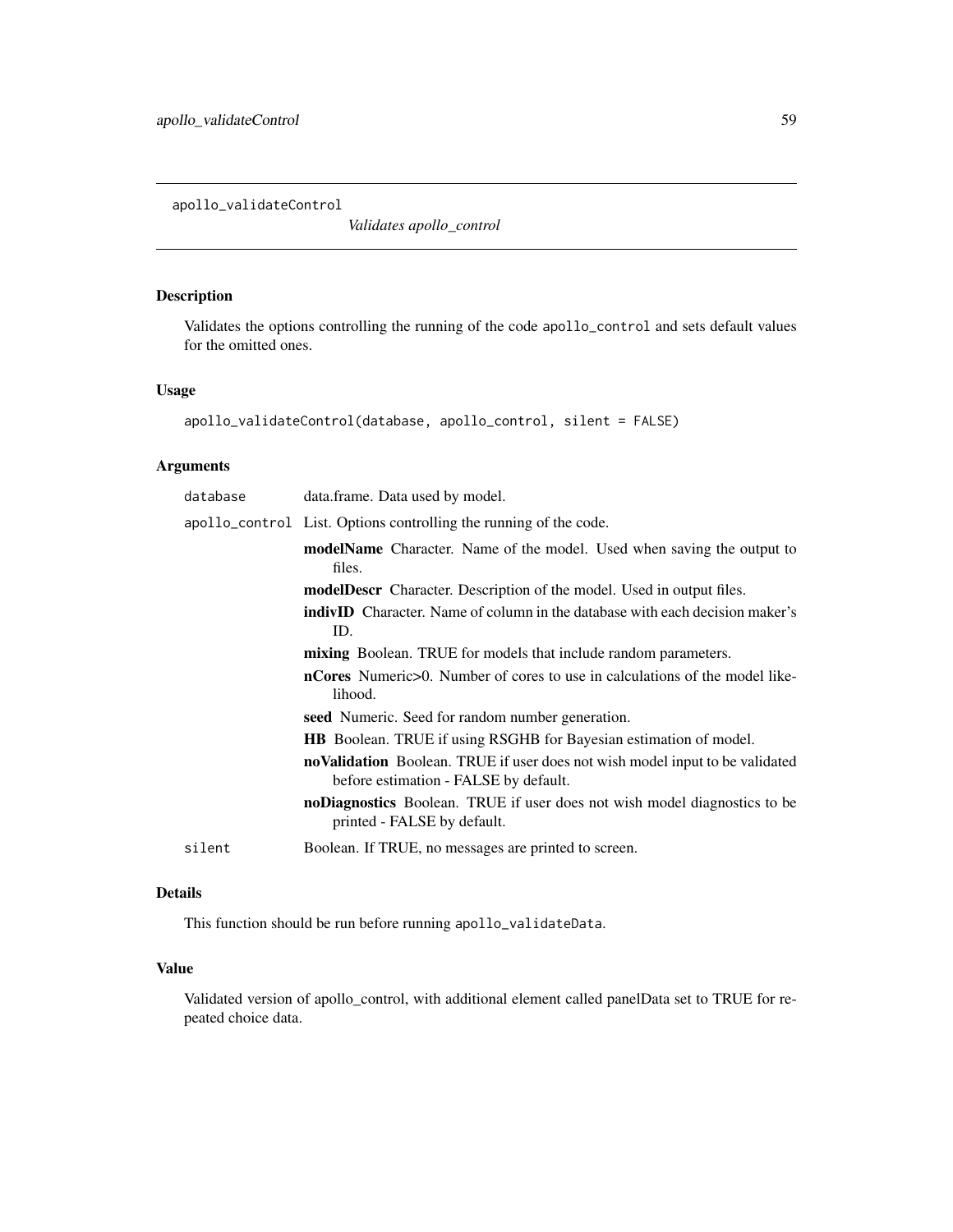<span id="page-59-1"></span><span id="page-59-0"></span>Checks consistency of the database with apollo\_control, orders it by indivID, and adds an internal ID variable (apollo\_sequence)

## Usage

apollo\_validateData(database, apollo\_control, silent)

## Arguments

| database | data.frame. Data used by model.                                                                               |
|----------|---------------------------------------------------------------------------------------------------------------|
|          | apollo_control List. Options controlling the running of the code. See ?apollo_validateControl<br>for details. |
| silent   | Boolean. TRUE to keep the function from printing to the console. Default is<br>FALSE.                         |

## Details

This function should be called after calling apollo\_validateControl.

## Value

Data.frame. Validated version of database.

apollo\_validateHBControl

*Validates the apollo\_HB list of parameters*

## Description

Validates the apollo\_HB list of parameters and sets default values for the omitted ones.

## Usage

```
apollo_validateHBControl(apollo_HB, apollo_beta, apollo_fixed,
  apollo_control)
```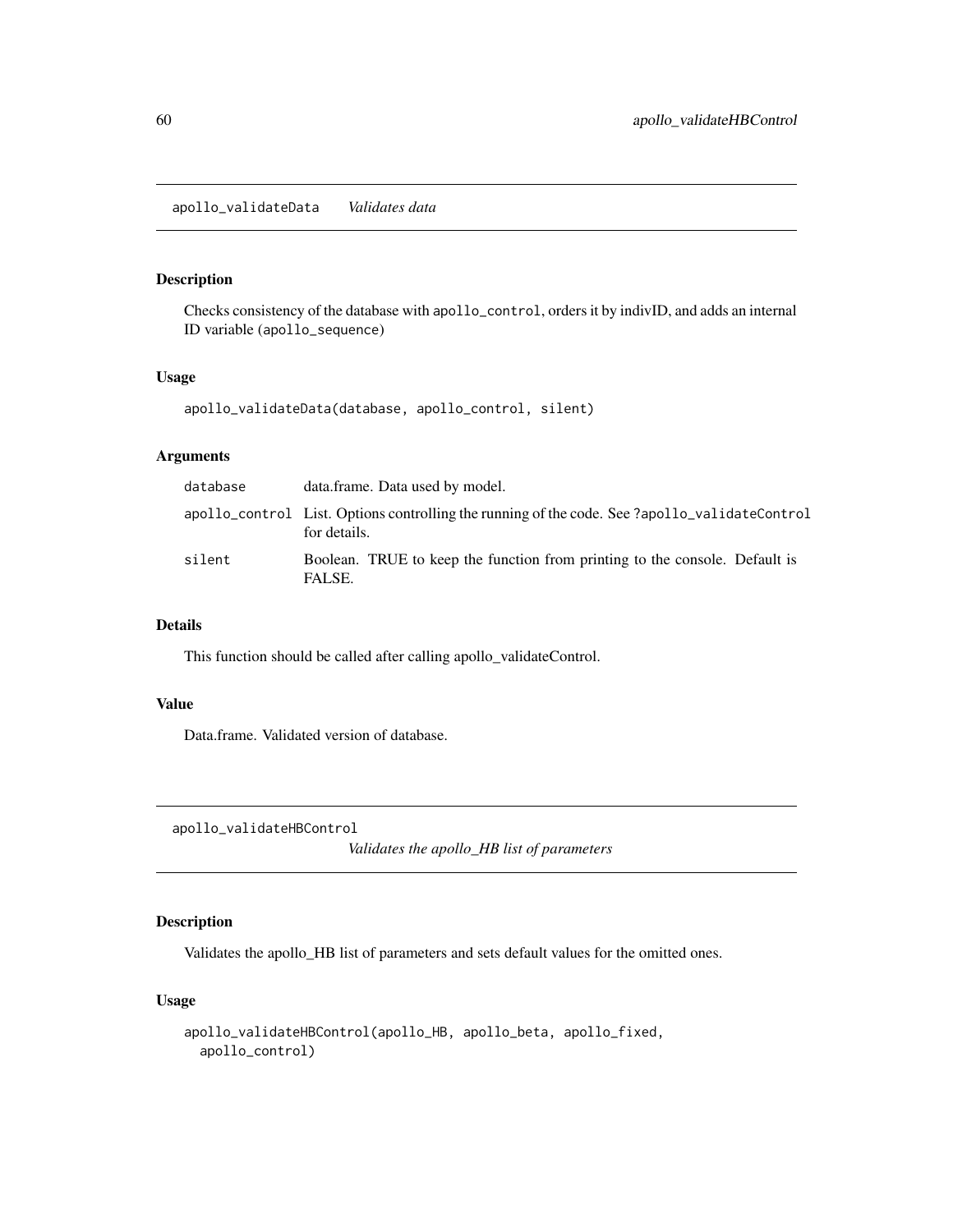## <span id="page-60-0"></span>Arguments

| apollo_HB    | List. Contains options for bayesian estimation. See ?RSGHB:: doHB for details.<br>Parameters modelname, gVarNamesFixed, gVarNamesNormal, gDIST, svN and<br>FC are automatically set based on the other arguments of this function. It should<br>also include a named character vector called hbDist identifying the distribution<br>of each parameter to be estimated. Possible values are as follows. |
|--------------|--------------------------------------------------------------------------------------------------------------------------------------------------------------------------------------------------------------------------------------------------------------------------------------------------------------------------------------------------------------------------------------------------------|
|              | • "DNE": Parameter kept at its starting value (not estimated).                                                                                                                                                                                                                                                                                                                                         |
|              | • "F": Fixed (as in non-random) parameter.                                                                                                                                                                                                                                                                                                                                                             |
|              | • "N": Normal.                                                                                                                                                                                                                                                                                                                                                                                         |
|              | • "LN+": Positive log-normal.                                                                                                                                                                                                                                                                                                                                                                          |
|              | • "LN-": Negative log-normal.                                                                                                                                                                                                                                                                                                                                                                          |
|              | • " $CN+$ ": Positive censored normal.                                                                                                                                                                                                                                                                                                                                                                 |
|              | • "CN-": Negative censored normal.                                                                                                                                                                                                                                                                                                                                                                     |
|              | • "JSB": Johnson SB.                                                                                                                                                                                                                                                                                                                                                                                   |
| apollo_beta  | Named numeric vector. Names and values for parameters.                                                                                                                                                                                                                                                                                                                                                 |
| apollo_fixed | Character vector. Names (as defined in apollo_beta) of parameters whose<br>value should not change during estimation. value is constant throughout estima-<br>tion).                                                                                                                                                                                                                                   |
|              |                                                                                                                                                                                                                                                                                                                                                                                                        |

## apollo\_control List. Options controlling the running of the code. See [apollo\\_validateInputs.](#page-60-1)

#### Details

This function is only necessary when using bayesian estimation.

## Value

Validated apollo\_HB

<span id="page-60-1"></span>apollo\_validateInputs *Prepares input for* apollo\_estimate

## Description

Searches the user work space for all necessary input to run apollo\_estimate, and packs it in a single list.

#### Usage

```
apollo_validateInputs(apollo_beta = NA, apollo_fixed = NA,
 database = NA, apollo_control = NA, apollo_HB = NA,
  apollo_draws = NA, apollo_randCoeff = NA, apollo_lcPars = NA,
  silent = FALSE)
```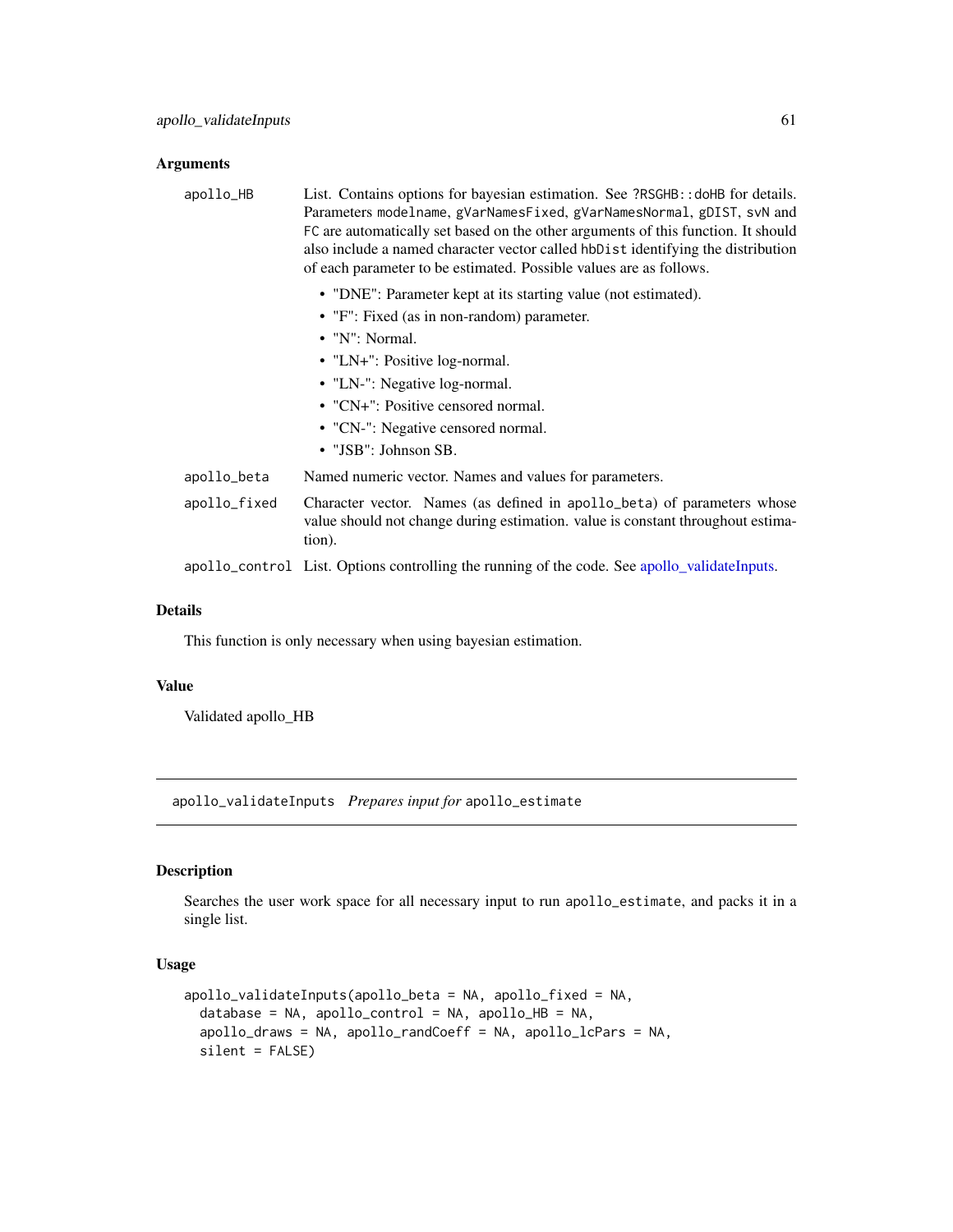## Arguments

| apollo_beta  | Named numeric vector. Names and values for parameters.                                                                                                                                                                                                                                                                                                                                                 |
|--------------|--------------------------------------------------------------------------------------------------------------------------------------------------------------------------------------------------------------------------------------------------------------------------------------------------------------------------------------------------------------------------------------------------------|
| apollo_fixed | Character vector. Names (as defined in apollo_beta) of parameters whose<br>value should not change during estimation.                                                                                                                                                                                                                                                                                  |
| database     | data.frame. Data used by model.                                                                                                                                                                                                                                                                                                                                                                        |
|              | apollo_control List. Options controlling the running of the code.                                                                                                                                                                                                                                                                                                                                      |
|              | • modelName: Character. Name of the model. Used when saving the output<br>to files.                                                                                                                                                                                                                                                                                                                    |
|              | • modelDescr: Character. Description of the model. Used in output files.                                                                                                                                                                                                                                                                                                                               |
|              | • indivID: Character. Name of column in the database with each decision<br>maker's ID.                                                                                                                                                                                                                                                                                                                 |
|              | • mixing: Boolean. TRUE for models that include random parameters.                                                                                                                                                                                                                                                                                                                                     |
|              | • nCores: Numeric>0. Number of threads (processors) to use in estimation<br>of the model.                                                                                                                                                                                                                                                                                                              |
|              | • workInLogs: Boolean. TRUE for higher numeric stability at the expense of<br>computational time. Useful for panel models only. Default is FALSE.                                                                                                                                                                                                                                                      |
|              | • seed: Numeric. Seed for random number generation.                                                                                                                                                                                                                                                                                                                                                    |
|              | • HB: Boolean. TRUE if using RSGHB for Bayesian estimation of model.                                                                                                                                                                                                                                                                                                                                   |
|              | • noValidation: Boolean. TRUE if user does not wish model input to be<br>validated before estimation - FALSE by default.                                                                                                                                                                                                                                                                               |
|              | • noDiagnostics: Boolean. TRUE if user does not wish model diagnostics to<br>be printed - FALSE by default.                                                                                                                                                                                                                                                                                            |
|              | • panelData: Boolean. TRUE if using panelData data (created automatically<br>by apollo_validateControl).                                                                                                                                                                                                                                                                                               |
| apollo_HB    | List. Contains options for bayesian estimation. See ?RSGHB:: doHB for details.<br>Parameters modelname, gVarNamesFixed, gVarNamesNormal, gDIST, svN and<br>FC are automatically set based on the other arguments of this function. It should<br>also include a named character vector called hbDist identifying the distribution<br>of each parameter to be estimated. Possible values are as follows. |
|              | • "DNE": Parameter kept at its starting value (not estimated).                                                                                                                                                                                                                                                                                                                                         |
|              | • "F": Fixed (as in non-random) parameter.                                                                                                                                                                                                                                                                                                                                                             |
|              | • "N": Normal.                                                                                                                                                                                                                                                                                                                                                                                         |
|              | • "LN+": Positive log-normal.                                                                                                                                                                                                                                                                                                                                                                          |
|              | • "LN-": Negative log-normal.                                                                                                                                                                                                                                                                                                                                                                          |
|              | • "CN+": Positive censored normal.                                                                                                                                                                                                                                                                                                                                                                     |
|              | • "CN-": Negative censored normal.                                                                                                                                                                                                                                                                                                                                                                     |
|              | • "JSB": Johnson SB.                                                                                                                                                                                                                                                                                                                                                                                   |
| apollo_draws | List of arguments describing the inter and intra individual draws.                                                                                                                                                                                                                                                                                                                                     |
|              | • interDrawsType: Character. Type of inter-individual draws ('halton','mlhs','pmc','sobol','sobolOwer<br>'sobolOwenFaureTezuka' or the name of an object loaded in memory).                                                                                                                                                                                                                            |
|              | $\bullet$ interNDraws: Numeric scalar ( $>=$ 0). Number of inter-individual draws per                                                                                                                                                                                                                                                                                                                  |

individual. Should be set to 0 if not using them.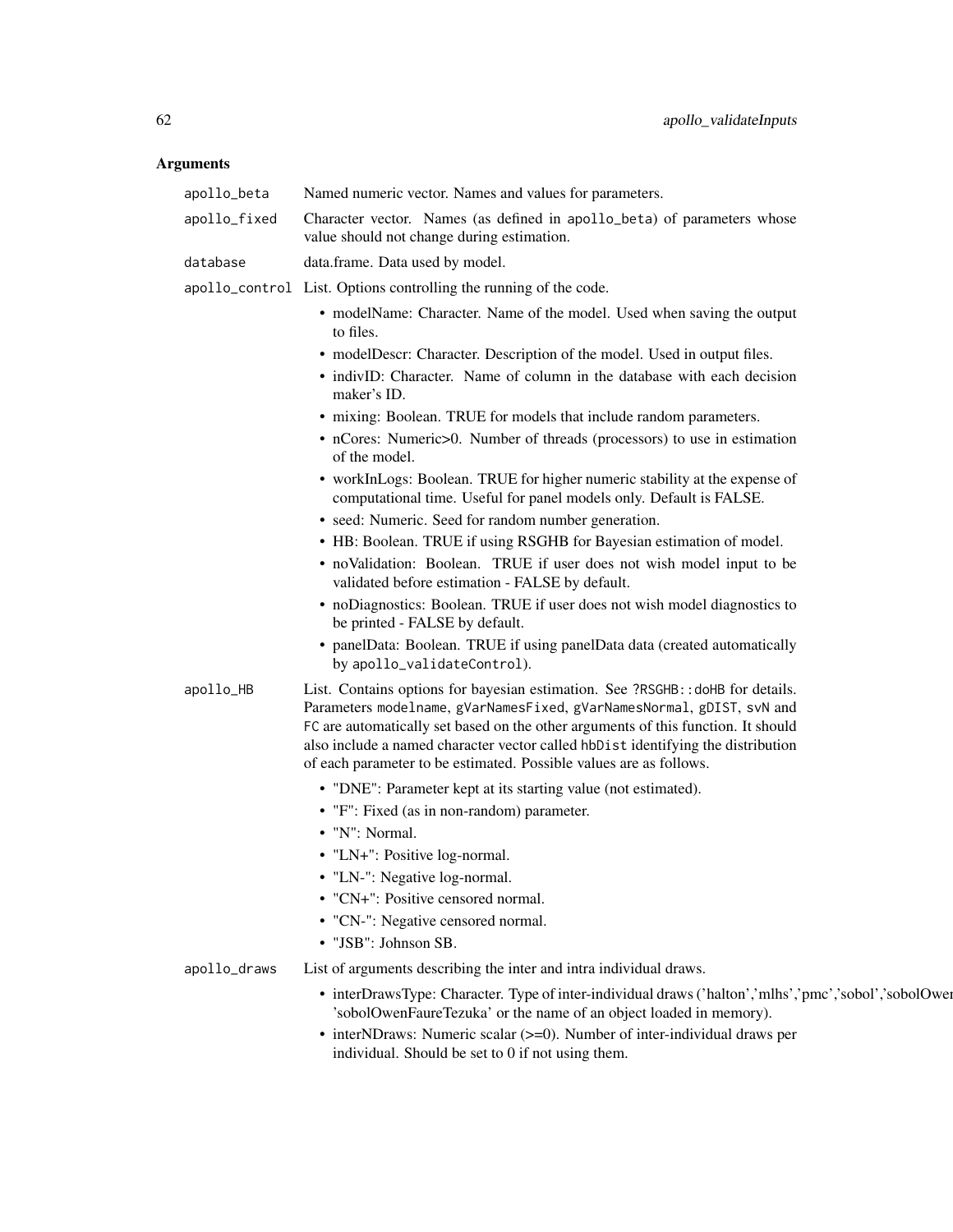<span id="page-62-0"></span>

|                  | • interUnifDraws: Character vector. Names of uniform-distributed inter-<br>individual draws.                                                                                |
|------------------|-----------------------------------------------------------------------------------------------------------------------------------------------------------------------------|
|                  | • interNormDraws: Character vector. Names of normaly distributed inter-<br>individual draws.                                                                                |
|                  | • intraDrawsType: Character. Type of intra-individual draws ('halton','mlhs','pmc','sobol','sobolOwer<br>'sobolOwenFaureTezuka' or the name of an object loaded in memory). |
|                  | $\bullet$ intraNDraws: Numeric scalar ( $>=$ 0). Number of intra-individual draws per<br>individual. Should be set to 0 if not using them.                                  |
|                  | • intraUnifDraws: Character vector. Names of uniform-distributed intra-<br>individual draws.                                                                                |
|                  | • intraNormDraws: Character vector. Names of normaly distributed intra-<br>individual draws.                                                                                |
| apollo_randCoeff |                                                                                                                                                                             |
|                  | Function. Used with mixing models. Constructs the random parameters of a<br>mixing model. Receives two arguments:                                                           |
|                  | • apollo_beta: Named numeric vector. Names and values of model parame-<br>ters.                                                                                             |
|                  | • apollo_inputs: The output of this function (apollo_validateInputs).                                                                                                       |
| apollo_lcPars    | Function. Used with latent class models. Constructs a list of parameters for each<br>latent class. Receives two arguments:                                                  |
|                  | • apollo_beta: Named numeric vector. Names and values of model parame-<br>ters.                                                                                             |
|                  | • apollo_inputs: The output of this function (apollo_validateInputs).                                                                                                       |
| silent           | Boolean. TRUE to keep the function from printing to the console. Default is<br>FALSE.                                                                                       |
|                  |                                                                                                                                                                             |

## Details

All arguments to this function are optional. If the function is called without arguments, then it it will look in the user workspace (i.e. the global environment) for variables with the same name as its ommited arguments.

## Value

List grouping several required input for model estimation.

apollo\_weighting *Applies weights*

## Description

Applies weights to individual observations in likelihood function.

## Usage

```
apollo_weighting(P, apollo_inputs, functionality)
```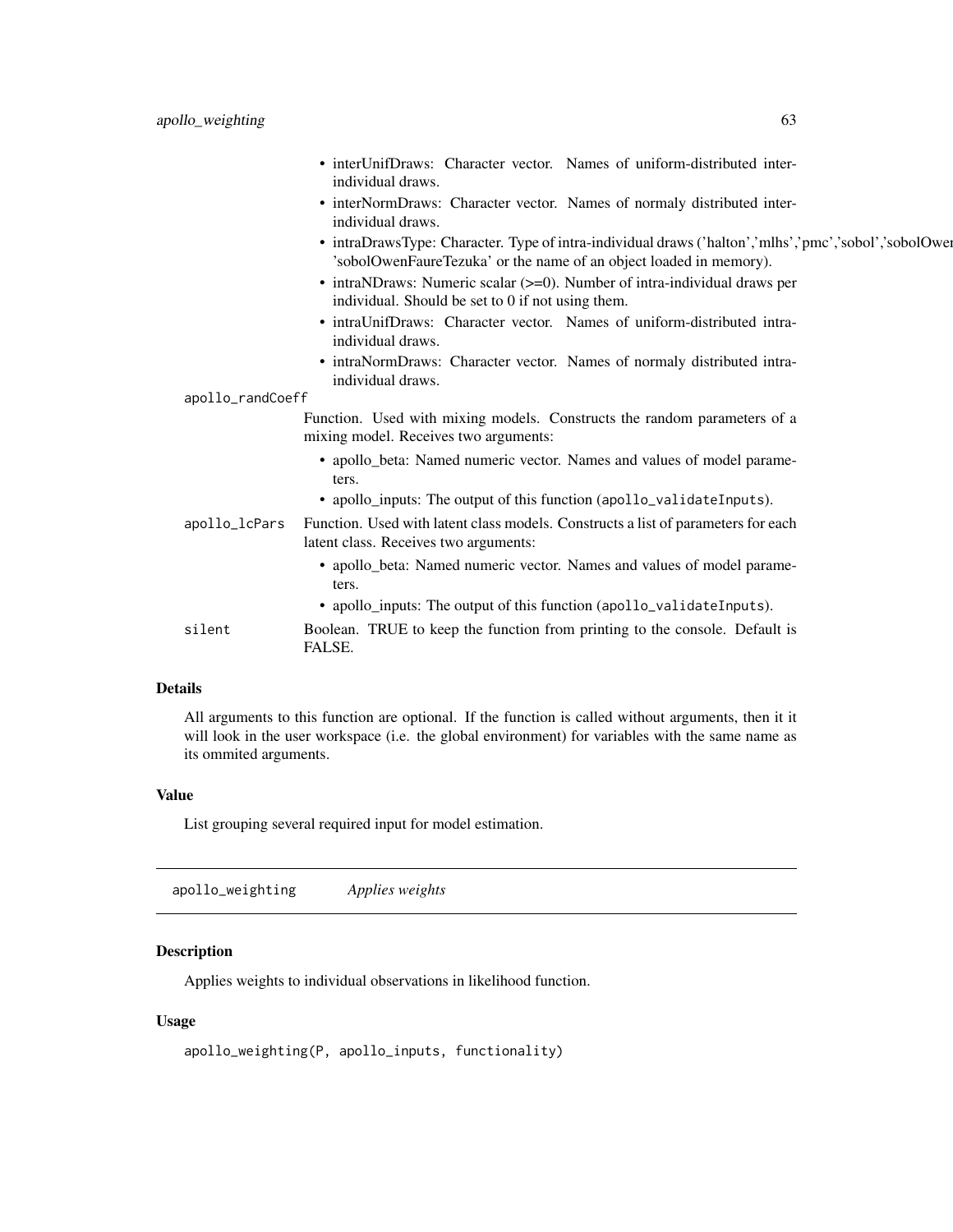#### <span id="page-63-0"></span>Arguments

| Þ             | List of vectors, matrices or 3-dim arrays. Likelihood of the model components.            |
|---------------|-------------------------------------------------------------------------------------------|
| apollo_inputs | List grouping most common inputs. Created by function apollo_validateInputs.              |
| functionality | Character. Can take different values depending on desired output of apollo_probabilities. |
|               | "estimate" For model estimation, returns probabilities of chosen alternatives.            |
|               | "prediction" For model predictions, returns probabilities of all alternatives.            |
|               | "validate" Validates input.                                                               |
|               | "zero_LL" Return probabilities with all parameters at zero.                               |
|               | <b>"conditionals"</b> For conditionals, returns probabilities of chosen alternatives.     |
|               | "output" Checks that the model is well defined.                                           |
|               | "raw" For debugging, returns probabilities of all alternatives                            |

## Details

This function should be called inside apollo\_probabilities, near the end of it, just before return(P).

## Value

The likelihood (i.e. probability in the case of choice models) of the model in the appropriate form for the given functionality, multiplied by individual-specific weights.

apollo\_writeF12 *Writes an F12 file with the results of a model estimation.*

## Description

Writes an F12 file with the results of a model estimation.

## Usage

```
apollo_writeF12(model, truncateCoeffNames = TRUE)
```
## Arguments

model Model object. Estimated model object as returned by function [apollo\\_estimate.](#page-16-1)

truncateCoeffNames

Boolean. TRUE to truncate parameter names to 10 characters. FALSE by default.

## Value

Nothing.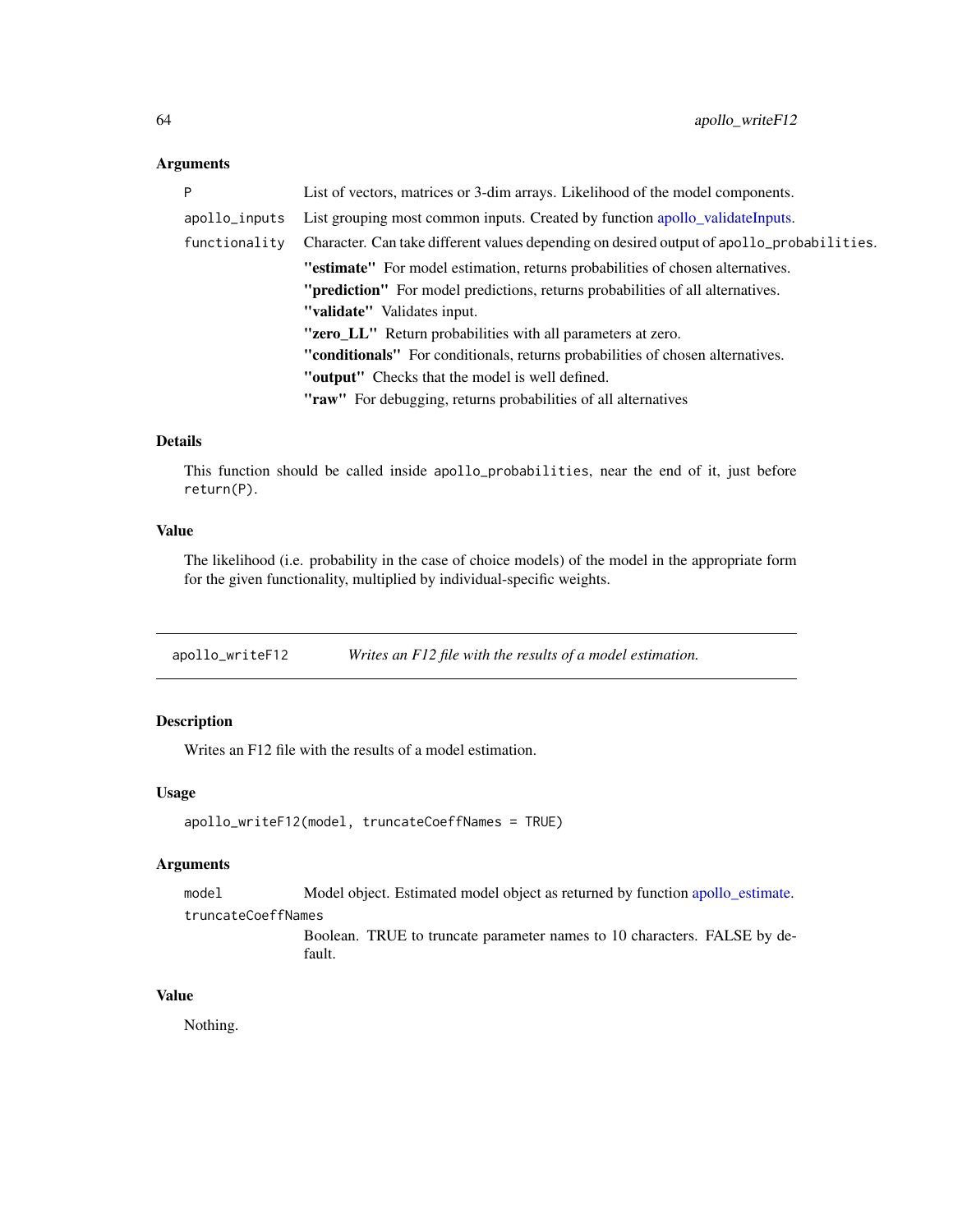<span id="page-64-0"></span>apollo\_writeTheta *Writes the vector [beta,ll] to a file called modelname\_iterations.csv*

## Description

Writes the vector [beta,ll] to a file called modelname\_iterations.csv

## Usage

```
apollo_writeTheta(beta, ll, modelName)
```
## Arguments

| beta      | vector of parameters to be written.                       |
|-----------|-----------------------------------------------------------|
| 11        | scalar representing the loglikelihood of the whole model. |
| modelName | Character. Name of the model.                             |

## Value

Nothing.